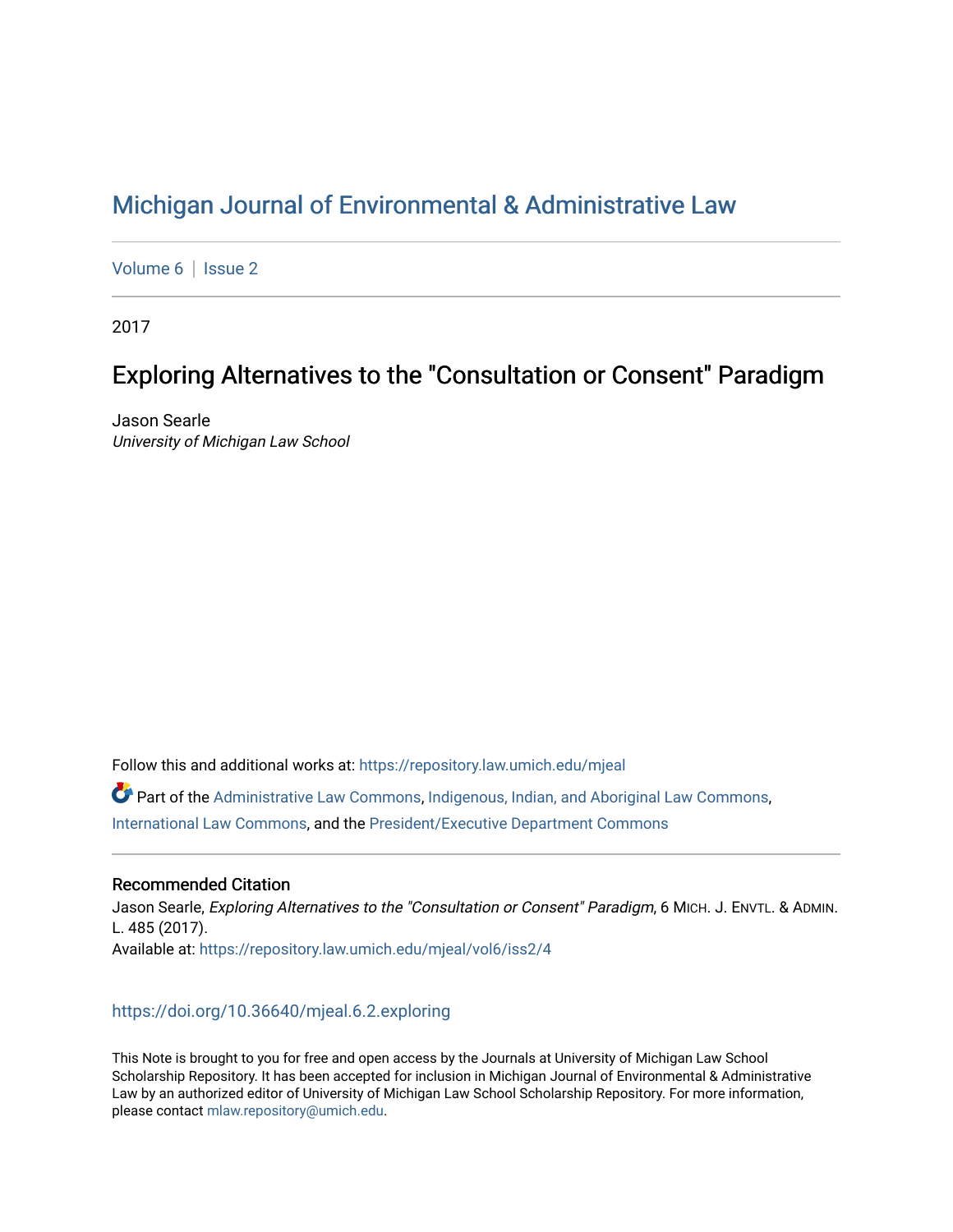#### **NOTE**

# **EXPLORING ALTERNATIVES TO THE "CONSULTATION OR CONSENT" PARADIGM**

# *Jason Searle\**

## **ABSTRACT**

*The Dakota Access Pipeline brought the question of what adequate tribal consultation requires to the forefront. Some would argue that consultation is a weak standard and that only adopting a new standard of free, prior, and informed consent can guarantee tribes greater control and respect. However, the "consultation or consent" paradigm does not take into account important sources of law that do not fit under "consultation" or "consent" and yet could be valuable in strengthening tribes' claims in the absence of a consent standard.*

| I. |                                                       | 486                                              |     |
|----|-------------------------------------------------------|--------------------------------------------------|-----|
| Н. | LAW SUPPORTING AN ALTERNATIVE TO THE "CONSULTATION OR |                                                  |     |
|    |                                                       | 488                                              |     |
|    |                                                       | 488                                              |     |
|    | 1.                                                    | "Seek Concurrence"                               | 489 |
|    |                                                       | 2. The Power of Tribes as MOA Signatories        | 492 |
|    |                                                       | B. Government-to-Government Relationship         | 492 |
|    | 1.                                                    | Executive Order 13,175 and Other Executive       |     |
|    |                                                       |                                                  |     |
|    | 2.                                                    | NHPA and NHPA Section 106 Regulations-           |     |
|    |                                                       | Explicit and Implicit References to the          |     |
|    |                                                       | Government-to-Government Relationship            | 495 |
|    | 3.                                                    | Government-to-Government and Other Alternative   |     |
|    |                                                       | Paradigm Concepts in Case Law                    | 498 |
|    | C. International Law–Strengths, Weaknesses, and the   |                                                  |     |
|    |                                                       | Alternative Paradigm's Solution                  | 500 |
|    | 1.                                                    | Direct but Ignored-Membership in the ILO         | 500 |
|    | 2.                                                    | Significant but Not Mandatory-UNDRIP             | 501 |
|    | 3.                                                    | Advantages of Embracing the Alternative Paradigm |     |
|    |                                                       | Over International Standards                     | 503 |

<sup>\*</sup> J.D. Candidate 2018, University of Michigan Law School. I would like to thank everyone on the MJEAL Executive Board for their collaboration in producing this Note. A special thanks as well to my partner, Brinley Searle, for her support and encouragement.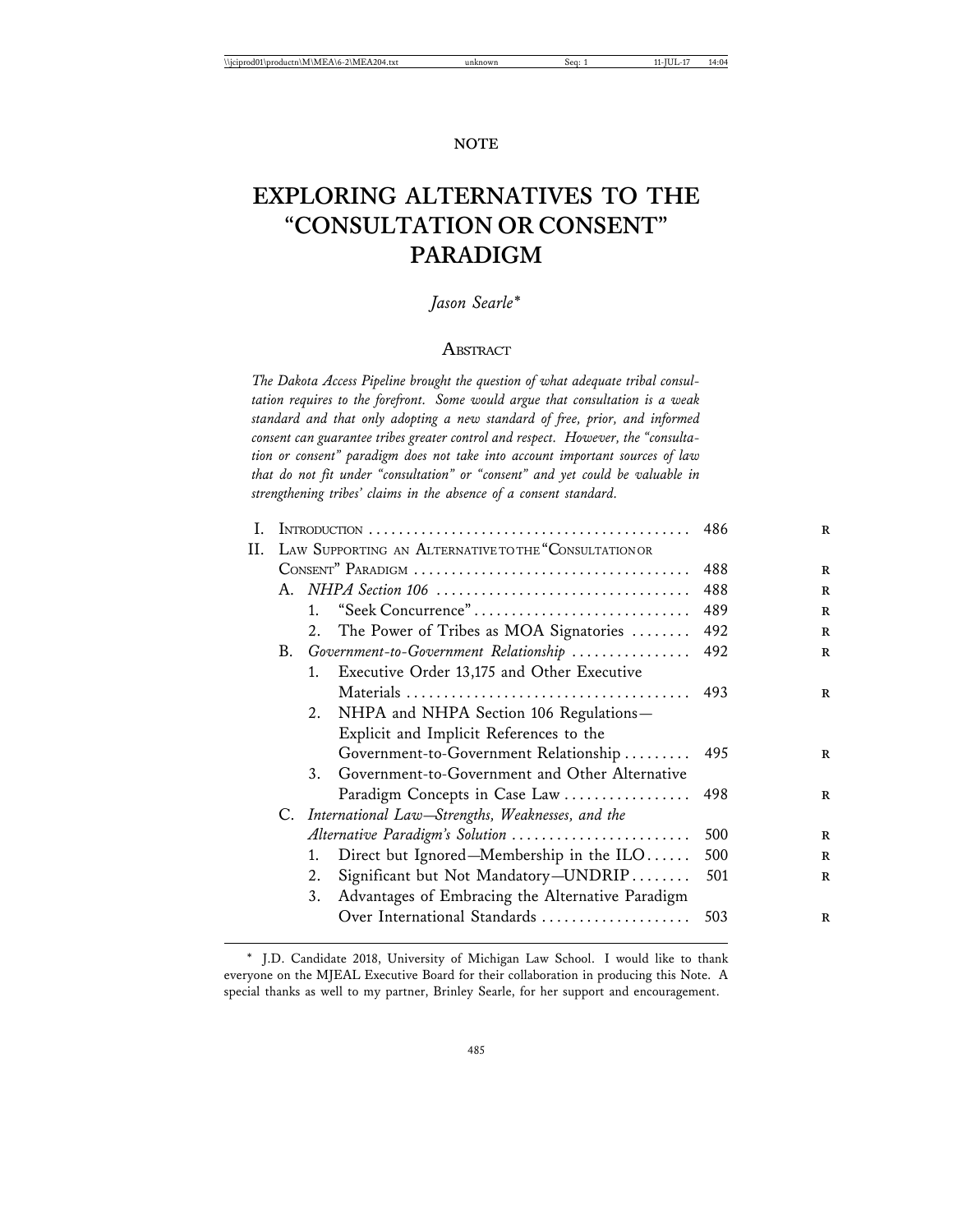| III. DAPL PRELIMINARY INJUNCTION: ANALYSIS AND THE ALTERNATIVE |                                             |                                                      |                                                 |     |
|----------------------------------------------------------------|---------------------------------------------|------------------------------------------------------|-------------------------------------------------|-----|
|                                                                |                                             |                                                      | 505                                             |     |
|                                                                | А.                                          | How D.D.C. Could Have Found for Standing Rock on the |                                                 |     |
|                                                                |                                             | Current Understanding of Section 106 Review's        |                                                 |     |
|                                                                |                                             |                                                      | 505                                             |     |
|                                                                |                                             |                                                      | 1. "Control and Responsibility" and its Meaning |     |
|                                                                |                                             |                                                      | Under NWP 12                                    | 505 |
|                                                                |                                             |                                                      | 2. Control and Responsibility                   | 507 |
|                                                                | B.                                          | Standing Rock's Brief with the Alternative Paradigm  |                                                 | 514 |
|                                                                | Implementing the Alternative Paradigm<br>C. |                                                      | 518                                             |     |
|                                                                |                                             | 1.                                                   |                                                 | 519 |
|                                                                |                                             | 2.                                                   | Tribes and Advocates                            | 521 |
|                                                                |                                             | 3.                                                   | Litigators and Courts                           | 521 |
|                                                                |                                             |                                                      |                                                 | 522 |
|                                                                |                                             |                                                      |                                                 |     |

## I. INTRODUCTION

In its fight against the Dakota Access Pipeline (DAPL), the Standing Rock Sioux Tribe's (Standing Rock) earliest legal claims against the United States Army Corps of Engineers (USACE) included charges that the government failed to fulfill its consultation duties under Section 106 of the National Historic Preservation Act (NHPA) before approving construction permits for DAPL.<sup>1</sup> NHPA Section 106 establishes a basis for review that agencies must comply with before pursuing a federal undertaking that could have an impact on historical or cultural resources.<sup>2</sup> Most important to the tribe's argument was the portion of Section 106 and its accompanying regulations that require tribal consultation. The U.S. District Court for the District of Columbia (D.D.C.) ruled for USACE.<sup>3</sup> The court's conclusion rested in part on the finding that USACE had sufficiently consulted the tribe.<sup>4</sup>

It would be fair to say that inadequate consultation describes the United States' posture toward tribes since their earliest relations. To many tribes and scholars, the character of this relationship has not changed greatly with

<sup>1.</sup> Standing Rock Sioux Tribe v. U.S. Army Corps of Eng'rs, 205 F. Supp. 3d 4, 7–10 (D.D.C. 2016).

<sup>2.</sup> National Historic Preservation Act § 106, 54 U.S.C. § 306108 (2012); NATIONAL PARK SERVICE, NATIONAL HISTORIC PRESERVATION ACT SECTION 106: A QUICK GUIDE FOR PRESERVING NATIVE AMERICAN CULTURAL RESOURCES 1 (2012), https://www.nps.gov/abpp/preservation/compliance/Quick%20Guide\_Section106\_Battlefields.pdf.

<sup>3.</sup> *Standing Rock Sioux Tribe*, 205 F. Supp. 3d at 7.

<sup>4.</sup> *Id.* at 32–33.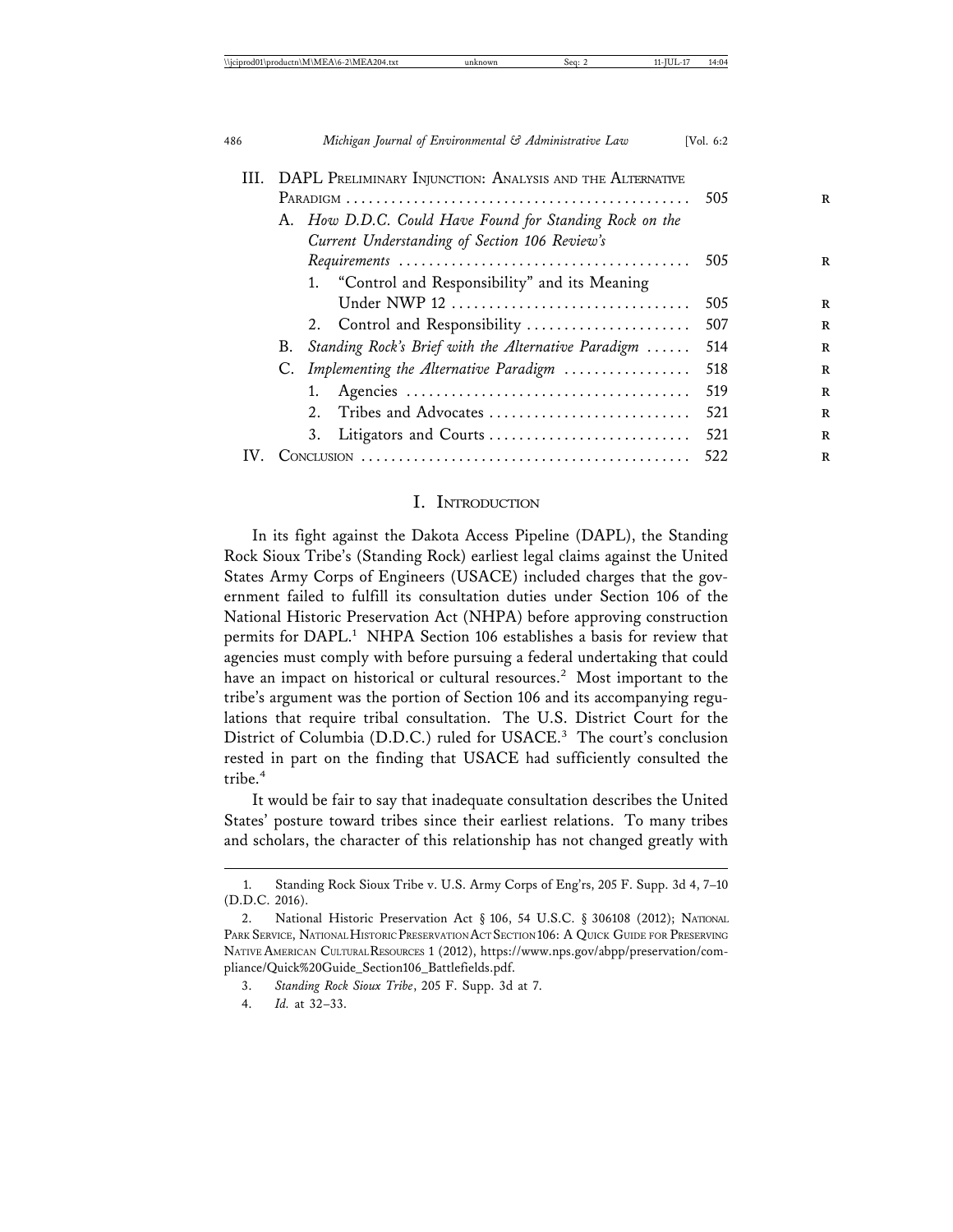the administrative state, and they urge improvement.<sup>5</sup> Recently, some scholars have deemed the existing consultation process as an inadequate means to secure tribes' interests in many cases.<sup>6</sup> They note that agencies have often turned consultation into a *pro forma* box to check, rendering tribal consultation inconsequential.<sup>7</sup> Some of these scholars argue that, in order to ensure protection of tribes' interests, the United States would have to update its law to recognize the internationally held standard of "free, prior, and informed consent" (FPIC).<sup>8</sup> That standard of consent is thought to vindicate indigenous peoples' rights and give them meaningful leverage in instances where a dominant government's actions threaten their interests.<sup>9</sup>

But the United States has not adopted a consent-based standard. Instead, it has flouted the mandate of the United Nations Declaration on the Rights of Indigenous Peoples (UNDRIP) and the International Labor Organization (ILO), which require FPIC.<sup>10</sup> Further, U.S. domestic law does not meet consent-based standards.<sup>11</sup>

Though the United States is unlikely to adopt a consent-based standard in the near future, tribes are not consigned to the lackluster consultation standard. This Note argues that promising alternative provisions of law can be found by deconstructing the "consultation or consent" paradigm and looking to the primary sources of law on which these concepts rest. Some of these provisions could be characterized as moving away from consultation toward consent, but other provisions appear to compel a uniquely powerful standard that cannot be accurately categorized as either consultation or consent.

This Note identifies and explores options for applying provisions of law that can be read as going beyond the current "consultation or consent" para-

8. See Miller, *supra* note 6, at 37-38; Cindy S. Woods, The Great Sioux Nation v. the *"Black Snake": Native American Rights and the Keystone XL Pipeline*, 22 BUFF. HUM . RTS. L. REV. 67, 87–93 (2015-2016); *see also* Dean B. Suagee & Christopher T. Stearns, *Indigenous Self-Government, Environmental Protection, and the Consent of the Governed: A Tribal Environmental Review Process*, 5 COLO. J. INT'L ENVIL. L. & POL'Y 59, 61 (1994).<br>9. See Miller, supra note 6, at 37–38; Woods, supra note 8, at 87–

9. *See* Miller, *supra* note 6, at 37–38; Woods, *supra* note 8, at 87–93; *see also* Suagee & **R** Stearns, *supra* note 8, at 61. **R**

10. *See* Woods, *supra* note 8, at 87–93; *see also* CONVENTION CONCERNING INDIGENOUS AND **R** TRIBAL PEOPLES IN INDEPENDENT COUNTRIES art. 6, June 27, 1989, 1989 I.L.M. 1384.

11. *See* Woods, *supra* note 8, at 87–93. **R**

<sup>5.</sup> *See, e.g.*, Diana Coronel David, *Green Energy in Indian Country as a Double-Edged Sword for Native Americans: Drawing on the Inter-American and Colombian Legal Systems to Redefine the Right to Consultation*, 38 ENVIRONS: ENVTL. L. & POL'Y J. 223 (2014-2015); Derek C. Haskew, *Federal Consultation with Indian Tribes: The Foundation of Enlightened Policy Decisions, or Another Badge of Shame?*, 24 AM . INDIAN L. REV. 21, 25 (2000).

<sup>6.</sup> *See* David, *supra* note 5; Robert J. Miller, *Consultation or Consent: The United States'* **R** *Duty to Confer with American Indian Governments*, 91 N.D. L. REV. 37 (2015).

<sup>7.</sup> *See* Haskew, *supra* note 5, at 25. **R**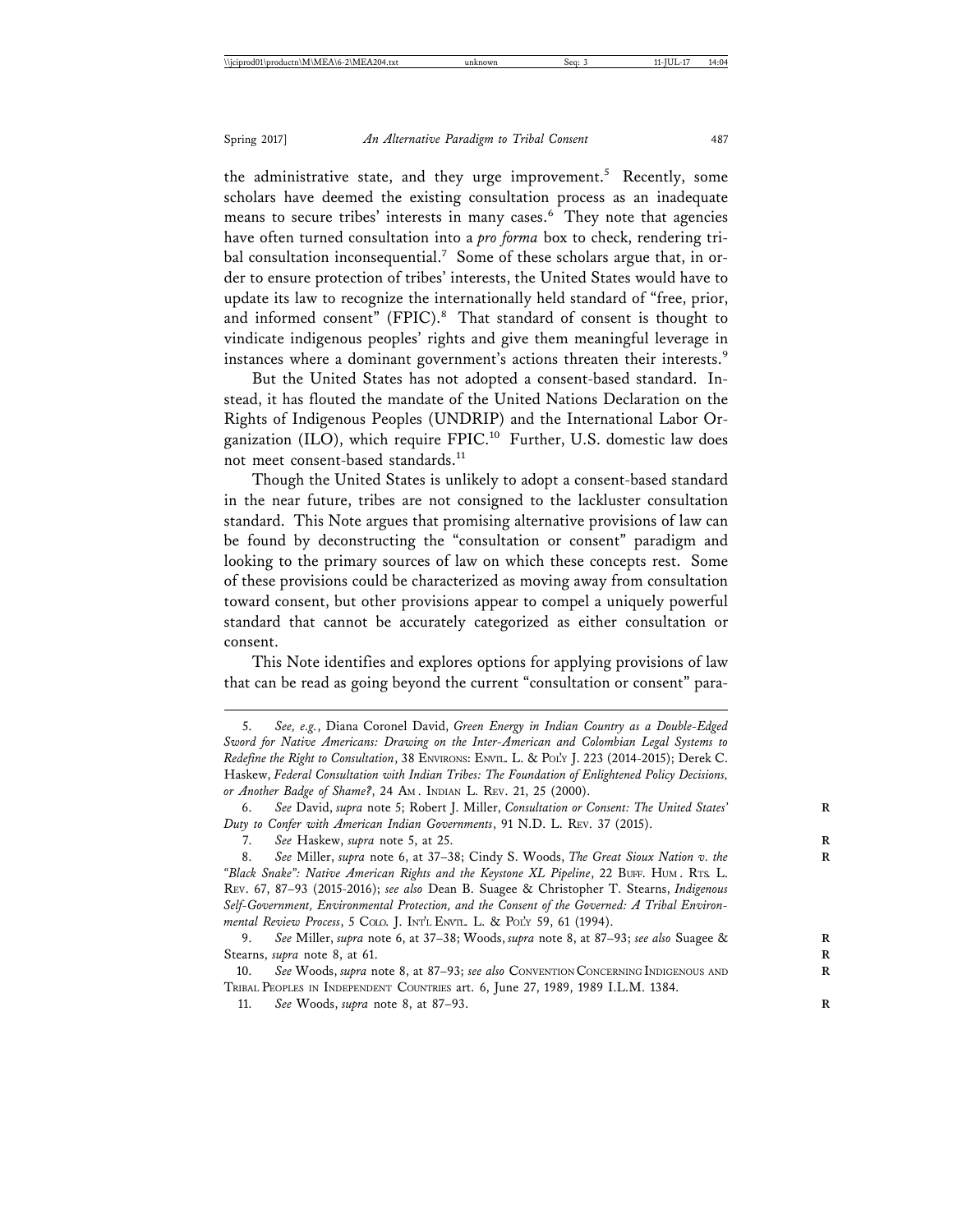digm. Part II identifies strong examples of "alternative paradigm" provisions, found in the NHPA and applicable regulations, such as the "government-to-government" relationship. This Note demonstrates how explicitly tying the government-to-government concept to specific legal provisions could significantly strengthen those provisions to promote tribal interests. Part II concludes by surveying the primary sources of international law's standard of consent—FPIC. This Note argues that whether the United States has an obligation to enforce FPIC is uncertain, and whether the United States would enforce a consent standard is even less certain. In light of this, the better option is to seize the advantages of the alternative paradigm. The alternative paradigm can still achieve many of the aims of FPIC, and, furthermore, the alternative paradigm consists completely of U.S. federal law, which unquestionably binds the federal government. Additionally, the alternative paradigm would protect tribal interests more than consultation does, as it is presently understood.

Part III of this Note analyzes the D.D.C.'s decision denying Standing Rock's motion for preliminary injunction. This Note analyzes the decision under the current framework, that is, under NHPA Section 106 as shaped by the present, diminished understanding of tribal consultation. The Part highlights how, even without the alternative paradigm, the D.D.C. could have favored Standing Rock. On the other hand, Standing Rock and USACE brought arguments of similar strength under the current understanding of consultation. Given these points, the need for the alternative paradigm is even greater. I consider how Standing Rock's case would have been stronger under the alternative paradigm. The alternative paradigm, because of its ties to the Indian law canons of construction and tribal preference, would have demanded that the court consider factors other than agency deference. Finally, I will discuss how administrative bodies, tribes, and advocates should employ the alternative paradigm going forward.

# II. LAW SUPPORTING AN ALTERNATIVE TO THE "CONSULTATION OR CONSENT" PARADIGM

## A. *NHPA Section 106*

NHPA Section 106 establishes a regime for review that agencies must follow early on in any undertaking, such as permitting a pipeline, that could have an impact on any historic property included in or eligible for inclusion in the National Register.<sup>12</sup> NHPA Section 106 is drafted in a way that regards tribes as possessing expertise in this area, and as being the best fit to

<sup>12.</sup> National Historic Preservation Act, 54 U.S.C. § 306108 (2012); 36 C.F.R. § 800.1 (stating that Section 106 review should start early); 36 C.F.R. § 800.2(c)(2)(ii)(A) (stating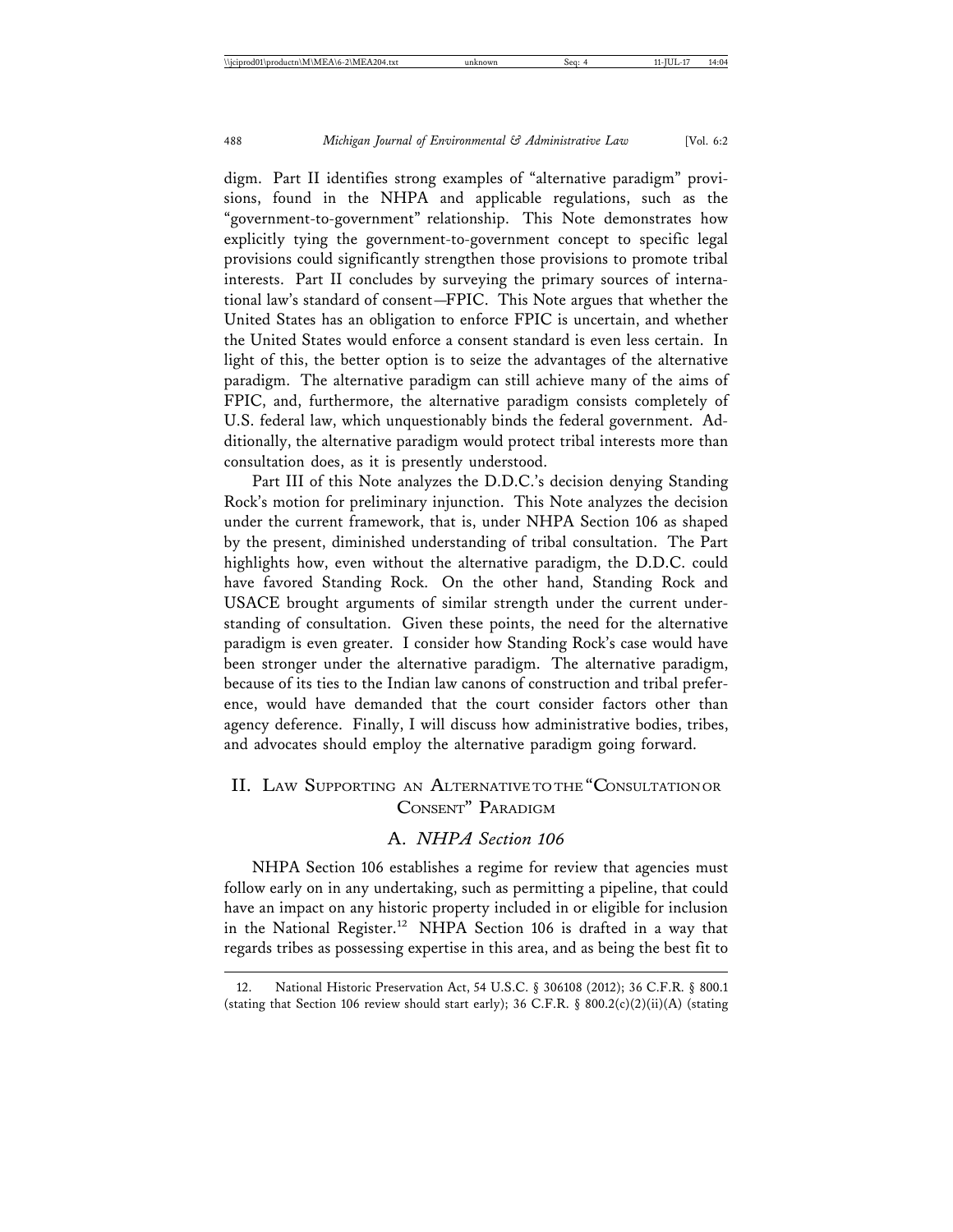identify their own properties of historical and cultural significance.<sup>13</sup> Against this backdrop, the regulations clearly establish a tribal consultation requirement.<sup>14</sup> But upon further inspection, consultation does not fully describe the extent of an agency's obligations to tribes. I will elaborate on two particularly powerful obligations: (1) the duty of agencies to "seek concurrence" with tribes, and (2) the right of tribes at the conclusion of Section 106 review to be signatories to Memorandums of Agreement (MOAs).

# 1. "Seek Concurrence"

36 C.F.R. § 800.5(c)(2)(iii) is found within a section concerning an agency's procedural duties to parties in the "adverse effects" determination process.15 It provides that "[t]he agency official should seek the concurrence of any Indian tribe or Native Hawaiian organization that has made known to the agency official that it attaches religious and cultural significance to a historic property subject to the finding."<sup>16</sup> The concurrence provision provides a 30-day window for tribes to voice disagreement with an agency's finding and request that the Advisory Council on Historic Preservation (ACHP) review and object to the finding.17 These "concurrence" provisions are not replicated for any other interest group, which reflects the government's unique obligation to tribes.<sup>18</sup>

Section  $800.5(c)(2)(iii)$  requires more than consultation because it demands that agencies "seek concurrence" with tribes' views. Specifically, the agency, in making its adverse effects finding, must "seek concurrence" with an Indian tribe or Native Hawaiian organization that attaches cultural and religious significance to a property involved.<sup>19</sup> The Merriam-Webster Dictionary defines concurrence as "a state of agreeing with someone or some-

that agencies should start consulting tribes early on in Section 106 review); *see also* Exec. Order No. 13,175, 65 Fed. Reg. 67,249 (Nov. 6, 2000).

See, e.g., 36 C.F.R. §§ 800.4(c)(1) (requiring agency officials to acknowledge tribal expertise in identifying historic properties), 800.2(c)(2)(i)(A) (allowing the tribe to assume the responsibilities of the State Historic Preservation Officer), 800.2(c)(2)(ii)(A) (2016) (including a list of tribal functions regarding historic property identification for which the agency official is to ensure that these attend throughout the review process).

<sup>14.</sup> *See* 36 C.F.R. §§ 800.1–.2 (establishing consultation as an integral part of the Section 106 process, and particularly with respect to tribes as consulting parties, from the beginning of the regulations).

<sup>15. 36</sup> C.F.R. § 800.5(c)(2)(iii).

<sup>16.</sup> *Id.*

<sup>17.</sup> *Id.*

<sup>18.</sup> *See id.* Other consulting parties involved in the review process are mentioned in a parallel provision, Section  $800.5(c)(2)(i)$ , without a similar "seek concurrence" requirement, and no provision in Section 800.5 gives those stakeholders the opportunity to voice disagreement and request ACHP review as is afforded to tribes. 36 C.F.R. § 800.5.

<sup>19.</sup> *Id.*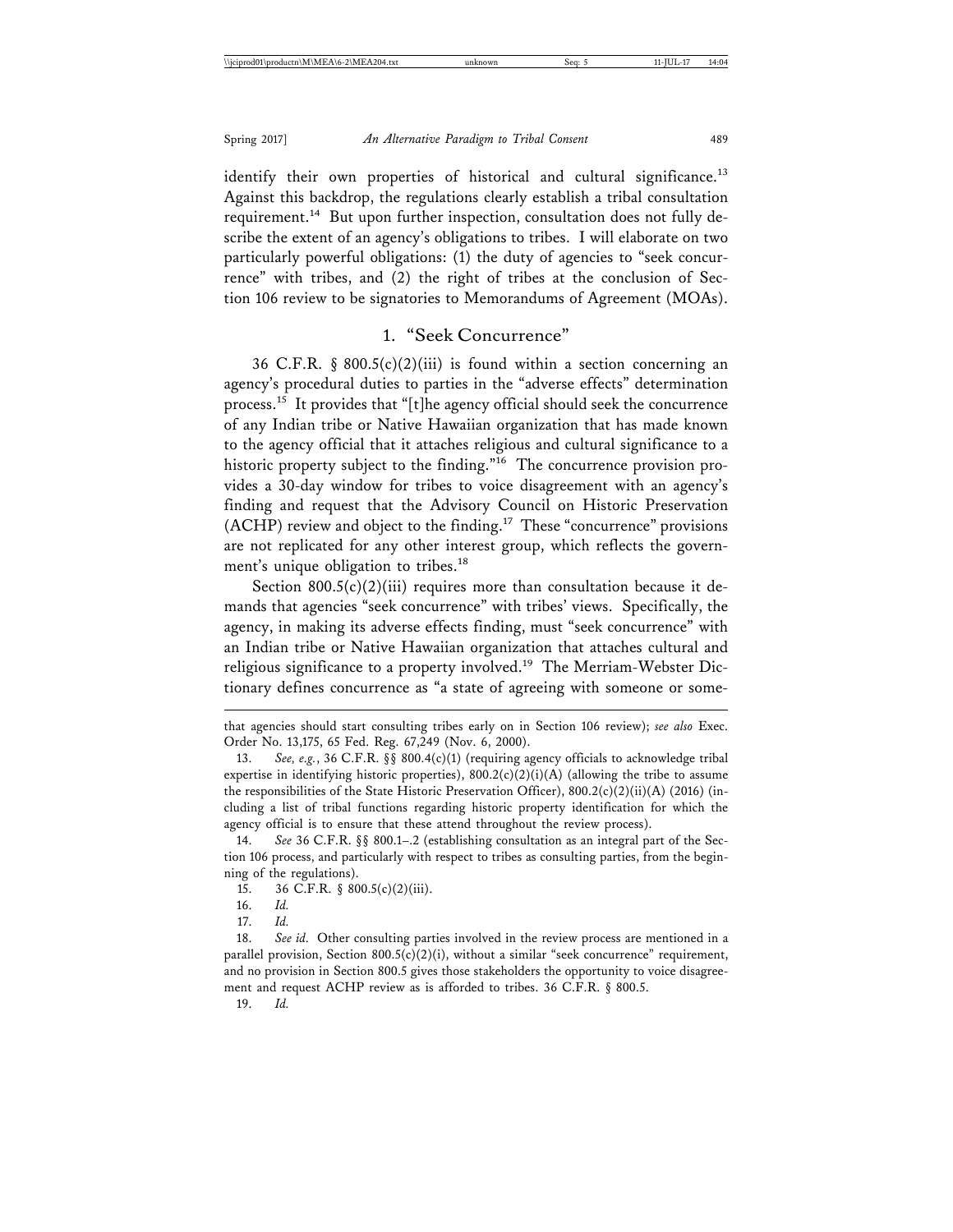thing."20 This definition, while not provided by the statute or regulations, indicates that the term "concurrence" means more than mere consultation.<sup>21</sup> Then again, the regulations define consultation expansively. Section 800.16 defines consultation as "the process of seeking, discussing, and considering the views of other participants, and, where feasible, *seeking agreement* with them regarding matters arising in the Section 106 process."<sup>22</sup>

The part of the "consultation" definition containing the language "seeking agreement" may seem to resemble "seek concurrence" so closely that one may assume that the latter's use in a provision mirrors the "seeking agreement" portion of the consultation definition. This is not to say, however, that just because "seek concurrence" is not used elsewhere that "seeking agreement" is not a component of consultation. But the use of "seek concurrence" in Section  $800.5(c)(2)(iii)$  emphasizes the importance of "seeking" agreement" for its purposes, whereas seeking agreement in other instances of consultation arguably depends more on an agency's discretion concerning what is "feasible."

Even though tribes are not guaranteed concurrence, Section  $800.5(c)(2)(iii)$  gives them recourse if they disagree with an agency's adverse effects finding.<sup>23</sup> This section gives tribes the right to challenge the process as unfair by bringing in the ACHP as a consulting party and requesting that it review and object to the agency's finding.<sup>24</sup> This provision incentivizes agencies to take action in favor of tribes, seeking concurrence.

Section  $800.5(c)(2)(i)$  highlights differences between concurrence and consultation under this section, as it already accounts for the agency's duty to consult in making an adverse effects determination.<sup>25</sup> While it concerns the same issue as Section  $800.5(c)(2)(iii)$ —disagreement over the finding of no adverse effect—Section 800.5(c)(2)(i) applies to *any consulting party* in disagreement.<sup>26</sup> The "seek concurrence" provision, on the other hand, is an additional measure specific to dealing with tribes, and it does not concern mere consultation.<sup>27</sup> Assigning Section 800.5(c)(2)(iii) a meaning that is equivalent to Section  $800.5(c)(2)(i)$  would make both superfluous.

- 23. *Id.* § 800.5(c)(2)(iii)
- 24. *Id.*
- 25. *Id.* § 800.5(c)(2)(i)

27. *Id.* § 800.5(c)(2)(iii)

<sup>20.</sup> *Concurrence*, MERRIAM WEBSTER DICTIONARY, https://www.merriam-webster.com/dic tionary/concurrence (last visited May 8, 2017).

<sup>21.</sup> Merriam-Webster defines consultation as simply "listening to the advice of." *Consultation*, MERRIAM WEBSTER DICTIONARY, https://www.merriam-webster.com/dictionary/consul tation (last visited May 8, 2017).

<sup>22. 36</sup> C.F.R. § 800.16 (2016) (emphasis added).

<sup>26.</sup> *Id.*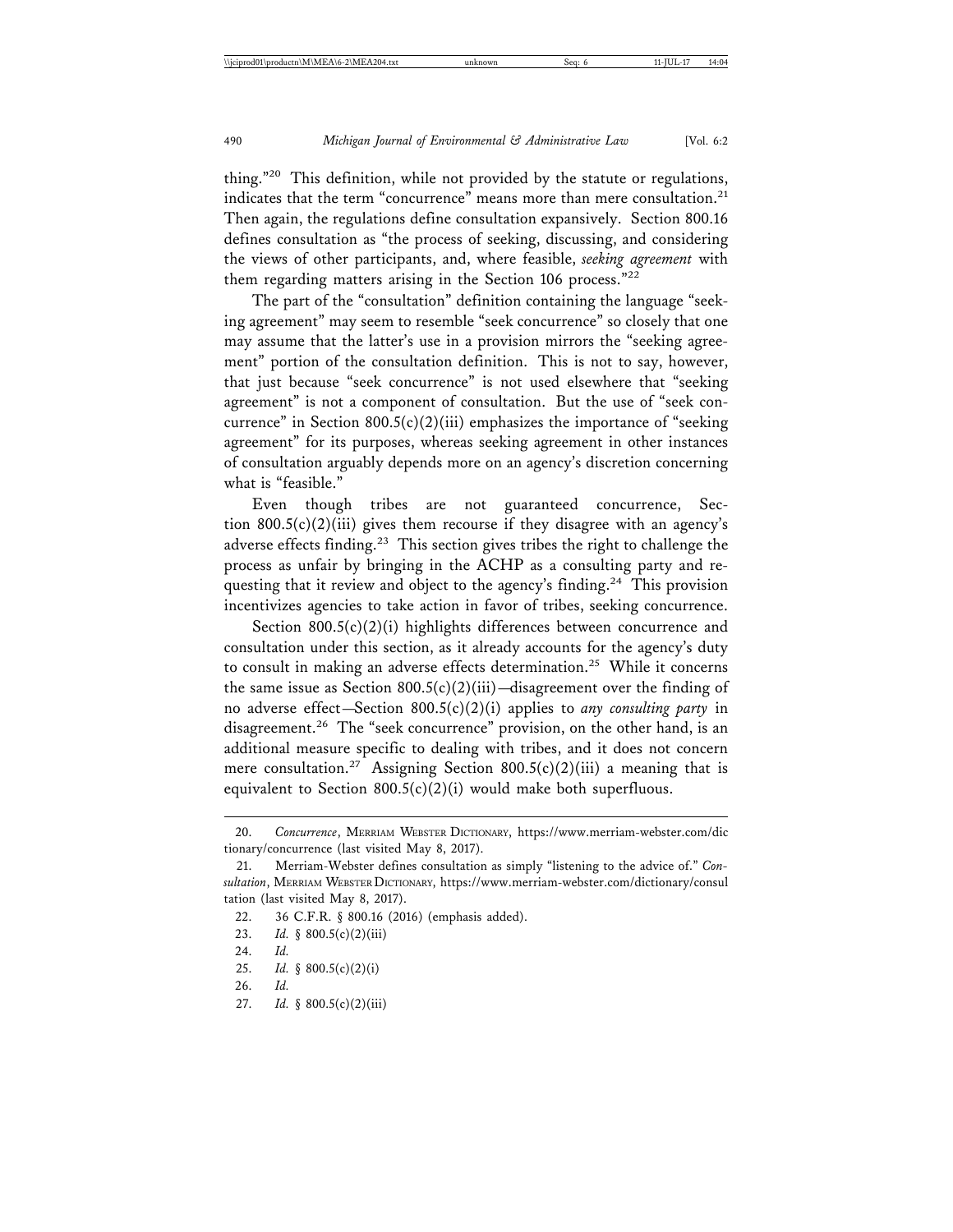Benefits notwithstanding, a supporter of the traditional paradigm might criticize Section 800.5 for leaving the ultimate adverse effects determination to the agency's discretion.<sup>28</sup> Behind this criticism is the lingering skepticism that only consent can make the difference between meaningful tribal participation and government treating Section 106 review as a hollow, *pro forma* requirement. But this position would fail to give Section 800.5 due credit. First, Section 800.5 reaffirms the theme of Section 106 review as it concerns tribes—that tribes are to be given an active role throughout the review process.29 Second, the provision creates grounds for an "arbitrary and capricious" challenge under the Administrative Procedure Act (APA) if an agency disregards its duties to tribes, which would be an unlawful way to come to an adverse effects finding.<sup>30</sup> This possibility incentivizes the agency to fulfill its duties meaningfully, as was the case with the provision allowing a tribe to challenge the agency's adverse effects finding.<sup>31</sup> NHPA supports an "arbitrary and capricious" challenge because it provides that tribes are to be consulted in determining eligibility of historic properties for inclusion in the National Register.<sup>32</sup> If a property is deemed eligible for the National Register, a project altering it must be found to have an adverse effect.<sup>33</sup> But properties significant to a tribe, though not listed in the National Register, can still be hard to fight for, as the DAPL controversy has illustrated.34 Rather than the "adverse effects" finding, the real concern may be ensuring that the agency makes a good faith effort to determine the historical and cultural importance of properties not listed in the National Register, and which non-Indians might not recognize as historically or culturally important. But as long as the agency follows the law and listens to tribes, it should be easier to identify previously unrecognized properties of historical or cultural significance.

Given the agency's duty to work with tribes on a "government-to-government" basis,<sup>35</sup> it makes sense to require concurrence with tribes. These provisions increase agencies' accountability to tribes. Many interest groups are entitled to consultation in the form of having their advice heard by an

30. *See* Administrative Procedure Act, 5 U.S.C § 706(2)(A) (2015); 36 C.F.R. § 800.5(a)(1).

<sup>28.</sup> *See id.* § 800.5(b).

<sup>29.</sup> *See*, *e.g.*, *id.* § 800.2(c)(2)(ii)(B), (c)(2)(i)(A), (c)(2)(ii), (c)(2)(ii)(A).

<sup>31. 36</sup> C.F.R. § 800.5 (2016).

<sup>32. 16</sup> U.S.C. § 470a(d)(1)(A) (2015).

<sup>33. 36</sup> C.F.R. § 800.5(a)(1).

<sup>34.</sup> *See generally* Standing Rock Sioux Tribe v. U.S. Army Corps of Eng'rs, 205 F. Supp. 3d 4 (D.D.C. 2016).

<sup>35.</sup> *See, e.g.*, Exec. Order No. 13,175, 65 Fed. Reg. 67,249 (Nov. 6, 2000); 36 C.F.R. § 800.2; *see also* Quechan Tribe of Fort Yuma Indian Reservation v. U.S. Dep't of the Interior, 755 F. Supp. 2d 1104 (S.D. Cal. 2010).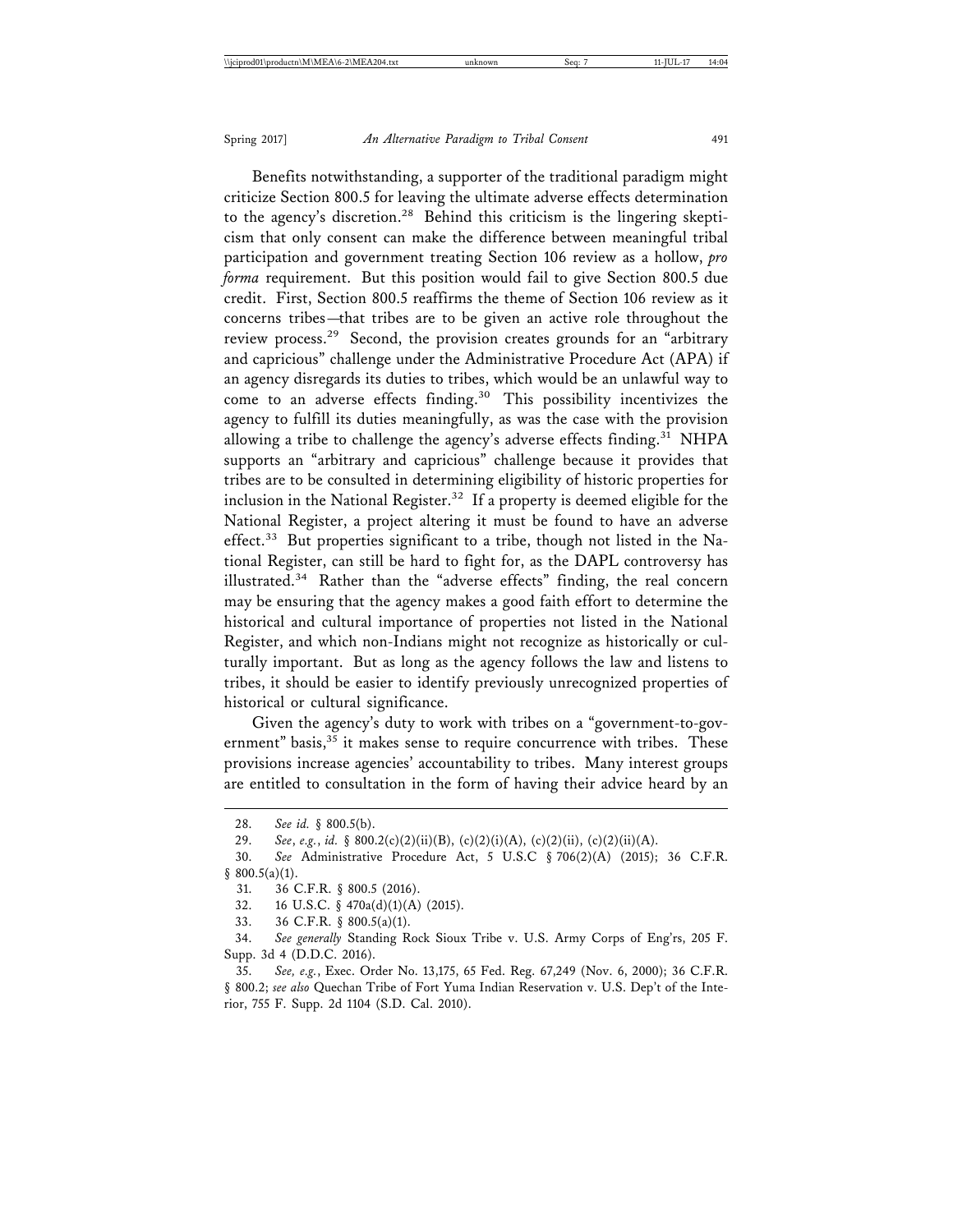agency, but under the concurrence provision, only tribes are additionally entitled to the agency's good faith effort to integrate their advice into final agency decisions. "Seeking concurrence" is just one instance of agencies' additional duties toward tribes.<sup>36</sup> These provisions mean that an agency's discretion is not absolute, but rather is attended by concrete obligations to tribes.<sup>37</sup>

## 2. The Power of Tribes as MOA Signatories

36 C.F.R. § 800.6(c) is another example of how Section 106 regulations assign duties beyond consultation. This provision addresses the Memorandum of Agreement (MOA), a document drafted to verify an agency's compliance with a decision at the end of the Section 106 process.<sup>38</sup> Only a select group of parties are allowed to choose to be signatories to the MOA.39 These parties typically are the State Historic Preservation Officer (SHPO), the Tribal Historic Preservation Officer (THPO), ACHP, and tribes.40 Tribes must be invited by agency officials to be signatories to an MOA,41 while other consulting groups are eligible to be invited only to concur with the MOA.42 Further, a tribe can take on the role of the SHPO,<sup>43</sup> and acquire signatory rights in this way. The most significant power tribes likely have as MOA signatories is the superintending power under Section 800.6(c)(8).<sup>44</sup> Under this provision, any signatory perceiving that a project is not conforming to the MOA may demand consultation and even terminate the MOA if not satisfied that the problem is being remedied.45

## B. *Government-to-Government Relationship*

The government-to-government relationship of the United States with tribes is another important NHPA Section 106 source that goes beyond consultation and consent. This relationship is recognized in the U.S. Con-

<sup>36.</sup> *See, e.g.*, 36 C.F.R. §§ 800.6(a) (government-to-government relationship), (c)(3) (Memorandum of Agreement signatory rights),  $800.2(c)(2)(ii)(E)$  (ability to expand agency duties to tribes through agreement).

<sup>37.</sup> *Id.* § 800.2(c)(2)(ii)(E).

<sup>38.</sup> *Id.* § 800.6(c)(2).

<sup>39.</sup> *Id.* § 800.2(c).

<sup>40.</sup> *Id.* § 800.6(c).

<sup>41.</sup> *Id.* § 800.6(c)(2)(ii).

<sup>42.</sup> *Id.* § 800.6(c)(3).

<sup>43.</sup> *Id.* § 800.2(c)(2)(i)(A). The SHPO represents the public's interests in cultural and historical preservation. *Id.* § 800.2(c)(1)(i).

<sup>44.</sup> *Id.* § 800.6(c)(8).

<sup>45.</sup> *Id.*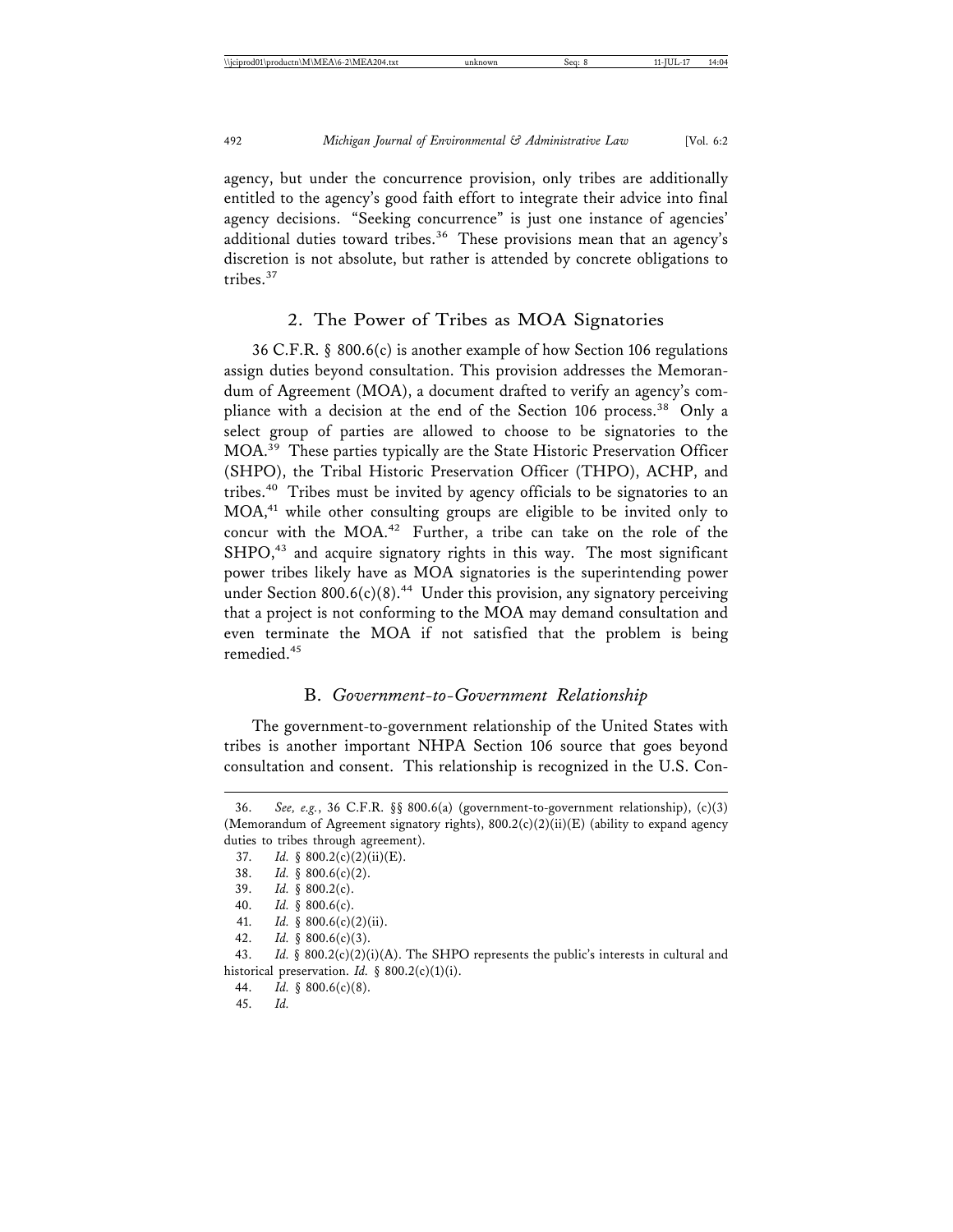stitution and has been developed in executive orders, statutory regulations, and case law in order to reaffirm the importance of the United States' respect for individuated tribal sovereignty. $46$  But the government-to-government concept also triggers substantive rights.<sup>47</sup> The reason the government-to-government concept has not been distinguished from consultation and highlighted for its independent power, may be that it often appears alongside the duty of consultation, and could even be wrongly conflated with it.<sup>48</sup> But consultation is just a piece of the government-to-government relationship picture. The difference between consultation and a government-to-government relationship is clear from executive statements and orders since the Clinton Administration, NHPA regulations, and case law.49

#### 1. Executive Order 13,175 and Other Executive Materials

Executive Order 13,175 (E.O. 13,175 or Order), issued by President Clinton in  $2000$ ,<sup>50</sup> is one of the most significant sources of executive support for both consultation and government-to-government relations. Prior scholarship identifies that E.O. 13,175 imposes consultation requirements on NHPA and NEPA.<sup>51</sup> But the Order also emphasizes the governmentto-government relationship between the United States and tribes to impose independent conditions on all laws affecting tribes.<sup>52</sup> The Order followed a 1994 memo President Clinton wrote concerning tribal relations.<sup>53</sup> Many of the memo's principles also appear in E.O. 13,175, such as acknowledging the United States' unique, government-to-government relationship with tribes,

49. *See, e.g.*, Exec. Order No. 13,175, 65 Fed. Reg. 67,249 (Nov. 6, 2000); 36 C.F.R. § 800.6; Quechan Tribe of Fort Yuma Indian Reservation v. U.S. Dep't of the Interior, 755 F. Supp. 2d 1104, 1104 (S.D. Cal. 2010).

50. Exec. Order No. 13,175, 65 Fed. Reg. 67,249 (Nov. 6, 2000).

51. Woods, *supra* note 8, at 79–82. **R**

52. *See* Exec. Order No. 13,175, 65 Fed. Reg. 67,249 (Nov. 6, 2000).

53. Memorandum on Government-to-Government Relations with Native American Tribal Governments, 59 Fed. Reg. 22,951 (Apr. 29, 1994) (setting out "principles that executive departments and agencies . . . are to follow in their interactions with American tribal governments").

<sup>46.</sup> *See, e.g.*, Exec. Order No. 13,175, 65 Fed. Reg. 67,249 (Nov. 6, 2000); 36 C.F.R.  $§$  800.2(c)(4), (f)(1).

<sup>47.</sup> Kirk Johnson, *Old Treaties and New Alliances Empower Native Americans*, N.Y. TIMES (Nov. 15, 2016), https://www.nytimes.com/2016/11/16/us/old-treaties-and-new-alli ances-empower-native-americans.html?\_r=0. Though it does not use the terminology, the note discusses how the "government-to-government" concept is being used to invoke treaty rights. *Id.*

<sup>48.</sup> *See*, *e.g.*, Motion for Preliminary Injunction Request for Expedited Hearing, Standing Rock Sioux Tribe v. U.S. Army Corps of Eng'rs, 205 F. Supp. 3d 4 (D.D.C. 2016) (No. 1:16-cv-1534-JEB), 2016 WL 4445382.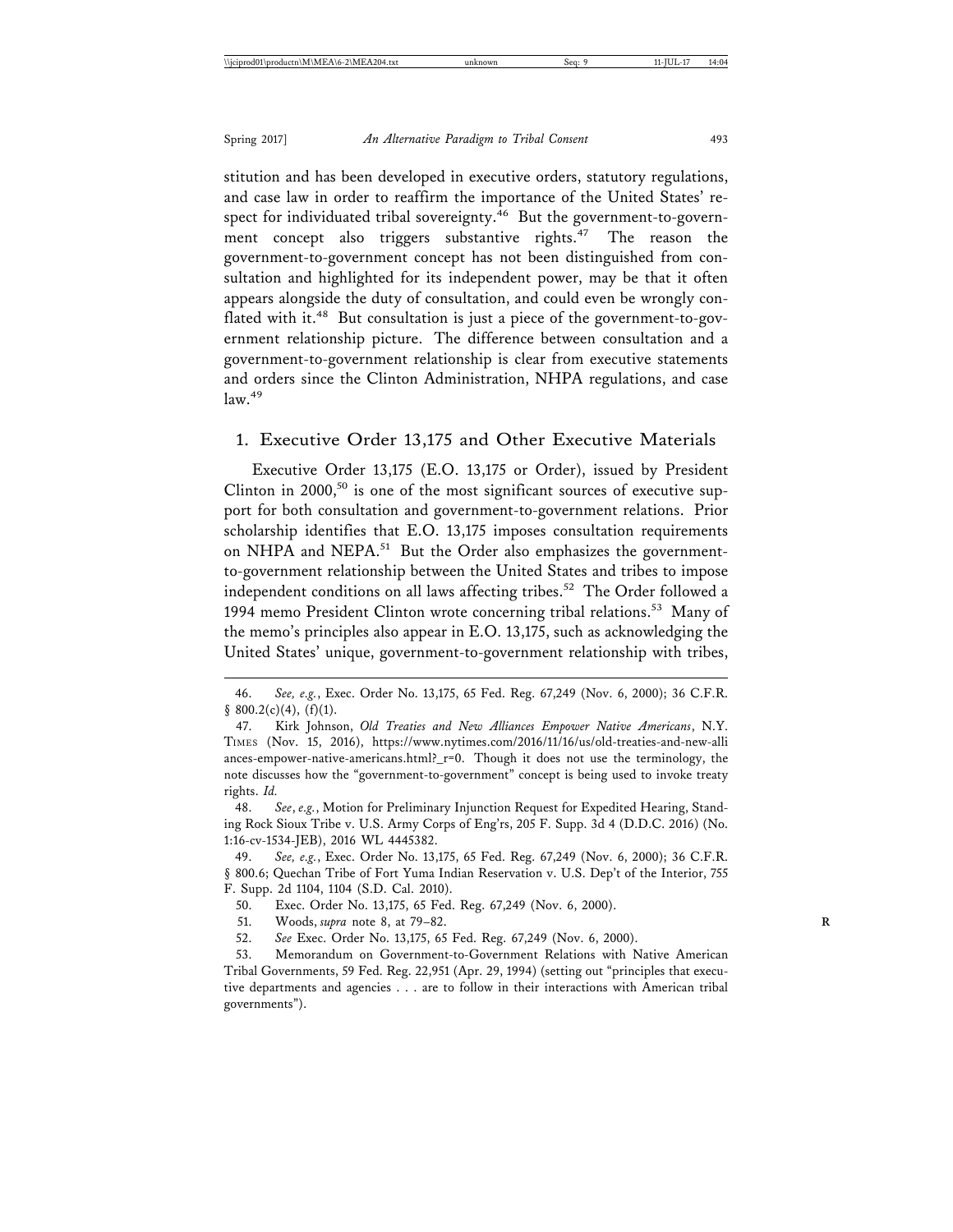and the requirement to conduct "consultation [with tribes] to the greatest extent."<sup>54</sup> The Order's distinction between "government-to-government" and "consultation" frames the alternative paradigm.

Executive Order 13,175 supports the alternative paradigm because it establishes consultation as a subordinate requirement of the government-togovernment relationship. While the Order was primarily issued to establish greater consultation and coordination with tribes (as indicated by its title), the phrases "government-to-government" and "consultation" are used in ways that clarify the distinction between them.<sup>55</sup> The preamble to the Order states its purpose in part to be, "to strengthen the United States government-to-government relationship with Indian tribes."56 In the same sentence, establishing "regular and meaningful consultation" is mentioned, but is separated by a comma in a list of purposes.<sup>57</sup> Further, Section 2(a) of the Order recognizes the unique trust relationship is a fundamental principle that flows from the government-to-government relationship established by the U.S. Constitution, treaties, statutes, executive orders, and case law.<sup>58</sup> It is from this government-to-government relationship that the duty to consult tribes arises.<sup>59</sup>

In Section 3, where the criteria for policymaking are set out, E.O. 13,175 also defines the implications of the government-to-government relationship that stretch beyond consultation.<sup>60</sup> The criteria include delegating to tribes "the maximum administrative discretion possible."61 Most relevant to DAPL is Section 3(c), establishing the federal government's obligations when it implements policies that have "tribal implications."<sup>62</sup> The government must solicit tribes for their own policies, and "where possible, defer to Indian tribes to establish standards."63 This duty seems to go above and beyond consultation, even nearing consent. Section 3(c) also mentions consultation and because it is mentioned separately from the other duties, it must be a distinct concept.<sup>64</sup> Further, because consultation is a sub-provision in relation to the government-to-government provision giving rise to

<sup>54.</sup> *Id.*; *see* Exec. Order No. 13,175, 65 Fed. Reg. 67,249 (Nov. 6, 2000).

<sup>55.</sup> Exec. Order No. 13,175, 65 Fed. Reg. 67,249 (Nov. 6, 2000).

<sup>56.</sup> *Id.*

<sup>57.</sup> *Id.*

<sup>58.</sup> *Id.* § 2(a).

<sup>59.</sup> *Id.* § 3. This section says that certain "responsibilities" arise from the special relationship between the U.S. and tribes, and then goes on to mention tribal consultation as one of those responsibilities. *Id.*

<sup>60.</sup> *Id.*

<sup>61.</sup> *Id.* § 3(b).

<sup>62.</sup> *Id.* § 3(c).

<sup>63.</sup> *Id.* § 3(c)(2).

<sup>64.</sup> *Id.* § 3(c)(3).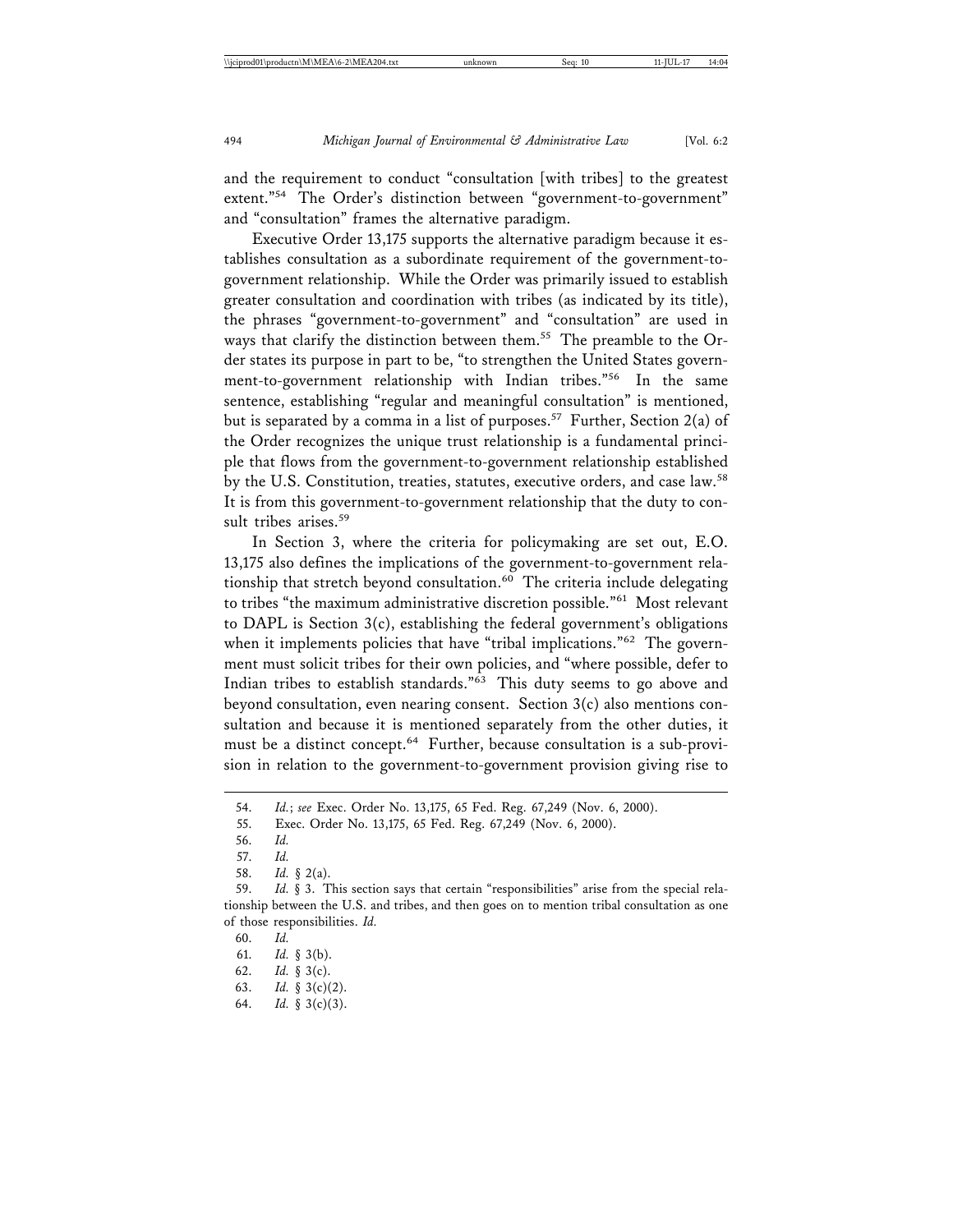certain responsibilities, consultation must be a component of governmentto-government relations.<sup>65</sup>

The Obama Administration reaffirmed tribal sovereignty and the government-to-government relationship championed by the Clinton Administration.<sup>66</sup> It even implied greater agency obligations and protections for tribes, and maintained the distinction between consultation and government-to-government relations.<sup>67</sup> Just before the D.D.C. denied Standing Rock's motion for preliminary injunction in September of 2016, the Departments of Justice, the Interior, and the Army wrote a letter to tribes inquiring (1) how the federal government could better consult tribes within the current statutory scheme, and (2) what legislation might better promote the government-to-government relationship and consultation requirements.<sup>68</sup> Additionally, after the D.D.C. denied Standing Rock's motion for preliminary injunction, the Obama Administration halted DAPL construction pending the D.C. Circuit's evaluation of the case.<sup>69</sup> The Obama Administration continued to monitor the case and remained attuned to the tribe's sovereign interests.<sup>70</sup> The Administration even temporarily stayed approval of the permit to cross the Missouri River near the Standing Rock reservation so that alternate routes could be considered.<sup>71</sup>

# 2. NHPA and NHPA Section 106 Regulations—Explicit and Implicit References to the Government-to-Government Relationship

NHPA Section 106 and its accompanying regulations also distinguish government-to-government relations and consultation.

<sup>65.</sup> *See also id.* § 5(a) (providing consultation greater, exclusive treatment).

<sup>66.</sup> *See* Exec. Order No. 13,647, 78 Fed. Reg. 39,539 (July 1, 2013) (establishing the White House Council on Native American Affairs).

<sup>67.</sup> *Id.* § 1 (discussing areas of development that the new counsel must promote in tribal communities).

<sup>68.</sup> Press Release, Dep't of Justice, Joint Statement from the Department of Justice, the Department of the Army and the Department of the Interior Regarding *Standing Rock Sioux Tribe v. U.S. Army Corps of Engineers* (Sept. 9, 2016), https://www.justice.gov/opa/pr/jointstatement-department-justice-department-army-and-department-interior-regardingstanding.

<sup>69.</sup> Obama Steps in With Major Action Halting Dakota Access Pipeline, INDIANZ.COM (Sept. 9, 2016), http://www.indianz.com/News/2016/09/09/obama-steps-in-with-major-actionhalting.asp.

<sup>70.</sup> Caitlin Yilek, *Obama: We're Examining Options to 'Reroute' ND Pipeline*, THE HIL (Nov. 1, 2016), http://thehill.com/blogs/blog-briefing-room/energy-environment/303912 obama-were-examining-ways-to-reroute-the-nd.

<sup>71.</sup> Gregor Aisch & K.K. Rebecca Lai, *The Conflicts Along 1,172 Miles of the Dakota Access Pipeline*, N.Y. TIMES (Mar. 20, 2017), https://www.nytimes.com/interactive/2016/11/ 23/us/dakota-access-pipeline-protest-map.html?\_r=1.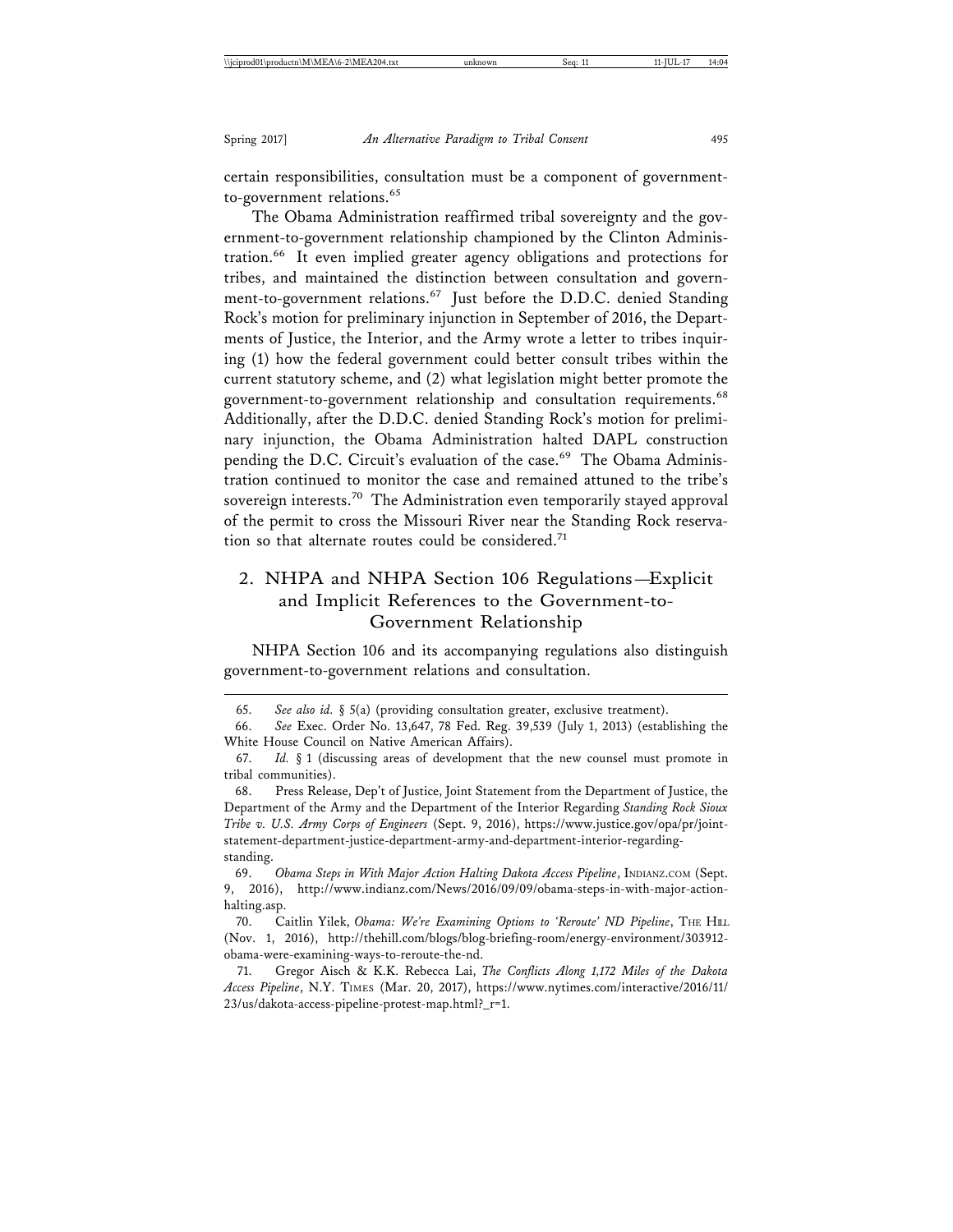NHPA directly affirms government-to-government duties.<sup>72</sup> Section  $101(c)(2)$  allows a tribe to take on the role of the SHPO.<sup>73</sup> Section 101(d)(6)(A) states that properties of traditional religious or cultural importance to an Indian tribe or Native Hawaiian organization may be considered eligible for inclusion in the National Register.<sup>74</sup> And the next provision states that an agency shall consult about National Register eligibility with Indian tribes or Native Hawaiian organizations who consider a property to be of traditional religious or cultural importance.<sup>75</sup> Section  $110(a)(2)$ -concerning the requirement for each agency to establish a preservation program to identify, evaluate, and nominate sites for the National Register of Historic Places, and to protect historic properties—mandates in subpart (D) that each agency consult "other Federal, State, and local agencies, Indian tribes, Native Hawaiian organizations."76 Grouping tribes with government-status entities, rather than with other groups who might simply be entitled to consultation, emphasizes that tribes have greater Section 106 power than other interest groups.<sup>77</sup>

NHPA regulations flesh out government-to-government responsibilities even further. 36 C.F.R. § 800.2, defining the participants in the Section 106 review, identifies consulting parties in subpart (c), and implies the government-to-government relationship.78 It explains how tribes may assume the position of the SHPO, creates the THPO for the special benefit of tribes, and specifies how the presence or absence of these figures changes how an agency must communicate with a tribe.<sup>79</sup> The regulation requires agencies to be attentive of the unique relationship between the United States and tribes, and another mandates that consultation be conducted in a government-to-government manner.<sup>80</sup> These designations are exclusive to tribes, and they are presented in a section that defines the fundamental characteristics, standing, and prerogatives of consulting groups.<sup>81</sup> Other consulting parties—including local governments and the public at large—are

76. *Id.* § 306102(b)(4).

- 78. 36 C.F.R. § 800.2(c) (2016).
- 79. *Id.*
- 80. *Id.* § 800.2(c)(2)(ii)(B)–(C).
- 81. See *id.* § 800.2.

<sup>72.</sup> National Historic Preservation Act §§ 101(c)(2), (d)(6)(A), 110(a)(2), 54 U.S.C. §§ 302504, 302706(b), 306102(b)(4) (2012).

<sup>73.</sup> *Id.* § 302702.

<sup>74.</sup> *Id.* § 302706(a).

<sup>75.</sup> *Id.* § 302706(b).

<sup>77.</sup> *Id.* § 306102. In fact, other consultation groups are mentioned nowhere in this section.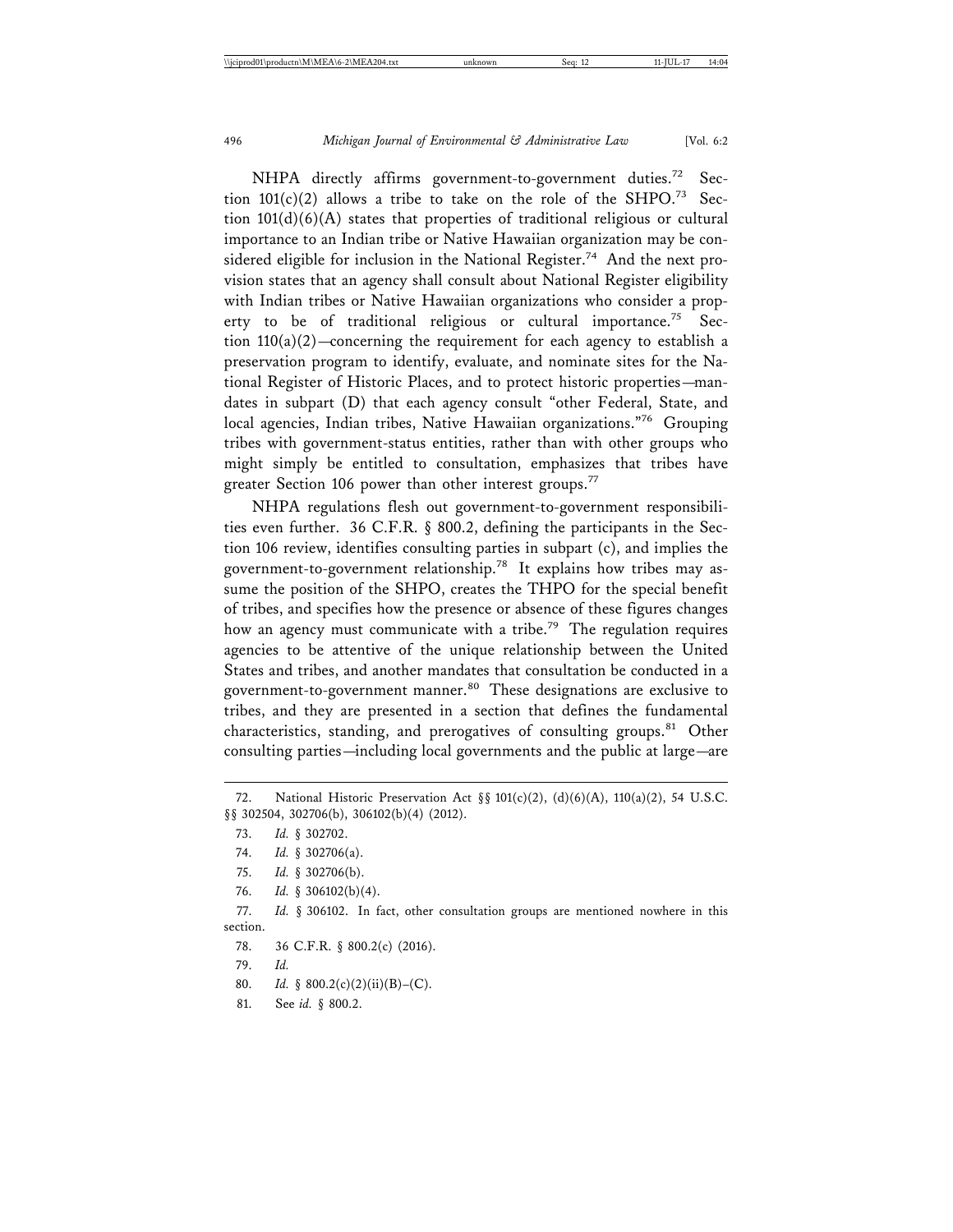mentioned in separate provisions, and without the same level of duty attached as is to tribes.<sup>82</sup>

NHPA and its regulations confirm that the government-to-government standard includes much more than consultation. Jumping immediately to arguments about the adequacy of consultation ignores the fact that the law requires more for tribes than consultation, which is afforded to many interest groups. Further, important provisions included in the government-togovernment framework may be overlooked. Indeed, USACE's own summary of the permitting process, with *de minimis* mention of the role of tribes in the process, suggests that USACE operates under the false impression that a tribe is simply another consulting party. $83$  The document referred to begins, "[t]he Permit Process consists of a number of steps involving *the applicant, the Corps of Engineers, public and/or private organizations, and Federal, state and/or local agencies*."84 Tribes are not mentioned in this passage.<sup>85</sup> In fact, the word "tribe" appears only twice in the document, both times in discussing how the Clean Water Act may apply.<sup>86</sup> In USACE's explanation of pre-application consultations, tribes are not mentioned at all, even though they are supposed to be consulted as early as possible in the review process.<sup>87</sup> However, the document dedicates a substantial segment to public involvement.<sup>88</sup> In its short mention of NHPA and Section 106 review, the document mentions the THPO, but only to say that it and the SHPO may "review and comment" on certain permits.<sup>89</sup> This document demonstrates how extensive the slippage is when the government-to-government relationship is ignored.

To overcome ignorance of duties owed tribes, like that exhibited in USACE's permitting document, a firmer commitment to the governmentto-government relationship is necessary. When the government-to-government concept is recognized as a legal foundation, so too are fundamental obligations, including consultation. Under that paradigm, consultation be-

<sup>82.</sup> *See id.* § 800.2(d) (concerning the public, members of which are entitled to receive information about undertakings on historic properties and to provide comments). This entitlement affords much less of a role than tribes enjoy. *Id.*

<sup>83.</sup> *See* U.S. ARMY CORPS OF ENG'RS, U.S. ARMY CORPS OF ENGINEERS PERMITTING PROCESS INFORMATION, http://www.lrl.usace.army.mil/Portals/64/docs/regulatory/Permitting/ PermittingProcessInformation.pdf.

<sup>84.</sup> *Id.* at 1 (emphasis added).

<sup>85.</sup> *Id.*

<sup>86.</sup> *Id.* at 5, 9.

<sup>87.</sup> *See, e.g.*, Te-Moak Tribe of Western Shoshone v. U.S. Dep't of the Interior, 608 F.3d 592, 608–09 (9th Cir. 2010); Quechan Tribe of Fort Yuma Indian Reservation v. U.S. Dep't of the Interior, 755 F. Supp. 2d 1104, 1121 (S.D. Cal. 2010); 36 C.F.R. § 800.1.

<sup>88.</sup> See U.S. ARMY CORPS OF ENG'RS, *supra* note 83.

<sup>89.</sup> *Id.* at 5.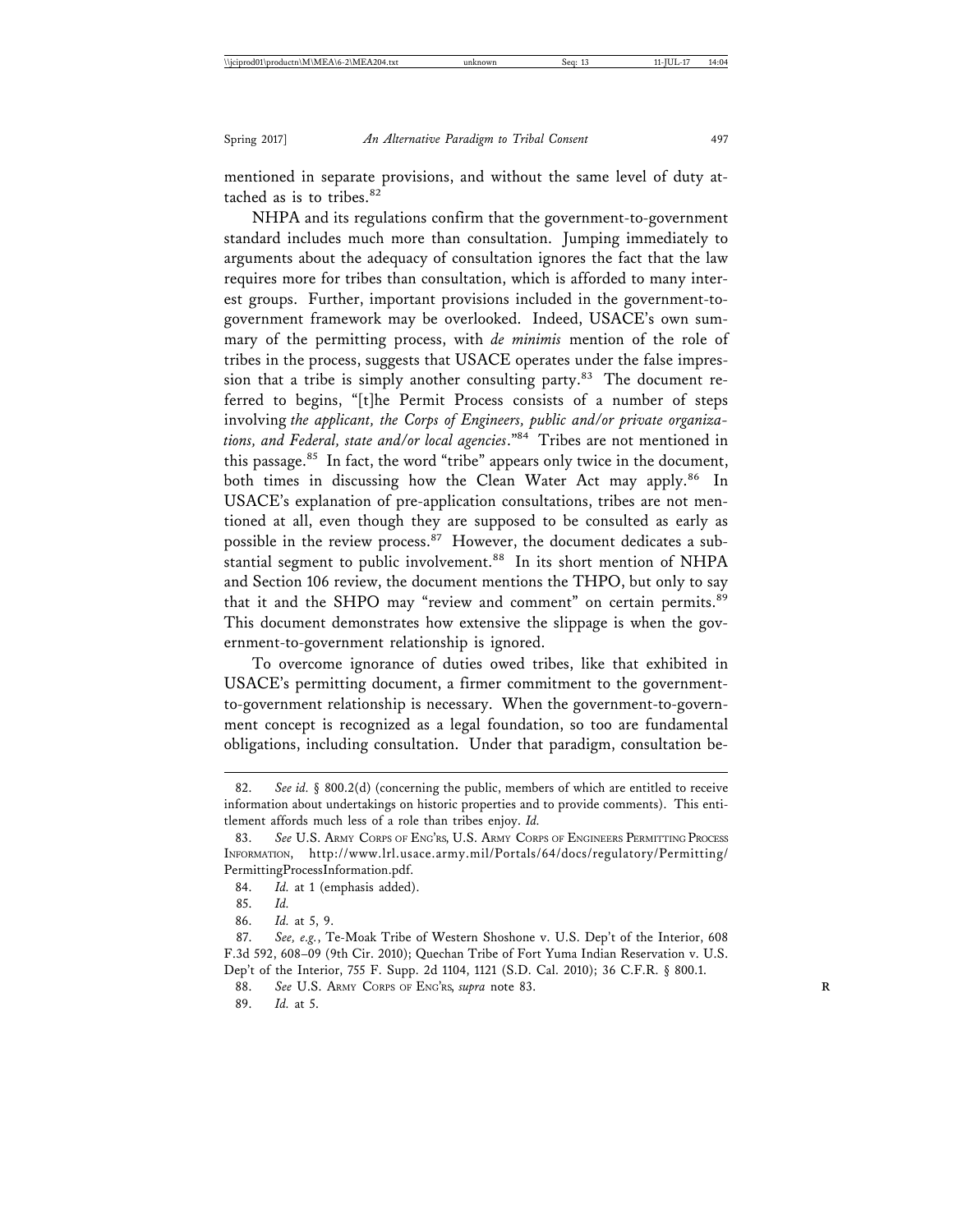comes a more important process with respect to tribes than to other interest groups, and the understanding that tribes are owed a higher degree and quality of consultation is recognized.

# 3. Government-to-Government and Other Alternative Paradigm Concepts in Case Law

Standing Rock's counsel heavily relied on *Quechan Tribe v. Department of Interior* to show that agencies must give tribes consultation of the highest quality.90 But *Quechan Tribe* also employs many alternative paradigm concepts to suggest that the U.S. relationship with tribes stands for more than high-quality tribal consultation.

In *Quechan Tribe*, a tribe sought a preliminary injunction against the Department of Interior (DOI) and the Bureau of Land Management (BLM) decision to enjoin approval of a solar energy project on the grounds that the agencies failed to adequately consult the tribe. $91$ 

The court highlighted that Section 106 tribal consultation is more than "an empty formality," and is an obligation to be conducted in a way that recognizes the "government-to-government relationship between the Federal Government and Indian tribes."92 Additionally, the court cited the Ninth Circuit decision *Pit River Tribe v. United States Forest Service* for the proposition that agencies have a fiduciary duty to tribes, noting that "at a minimum [this fiduciary duty] means agencies must comply with general regulations and statutes."93 This fiduciary duty is part of the "unique relationship" between the United States and tribes, and it is not one that is enjoyed by ordinary interest groups owed consultation.<sup>94</sup>

The court reaffirmed the government-to-government relationship and how it strengthens agencies' duty to consult.<sup>95</sup> It noted specific duties agencies have and privileges of tribes that follow the government-to-government relationship and are required under NHPA.<sup>96</sup> These include early tribal consultation on the most important issues—such as tribal authority to challenge an agency's contrary finding of National Register eligibility—and the

<sup>90.</sup> *See* Motion for Preliminary Injunction Request for Expedited Hearing, *supra* note 48, at 20–23. **R**

<sup>91.</sup> *Quechan Tribe*, 755 F. Supp. 2d at 1106–08. The tribe also argued that the agency's analysis was flawed, but the Court focused on the inadequate consultation claim, finding it most compelling. *Id.* at 1107–08.

<sup>92.</sup> *Id.* at 1108-09 (citing 36 C.F.R. § 800.2(c)(2)(ii)(A)).

<sup>93.</sup> *Id.* at 1110 (citing Pit River Tribe v. U.S. Forest Serv., 469 F.3d 768, 788 (9th Cir.  $2006)$ ).<br>94.

Id. at 1109-10 (citing 36 C.F.R. § 800.2).

<sup>95.</sup> *Id.* at 1108–09.

<sup>96.</sup> *Id.* at 1108–10.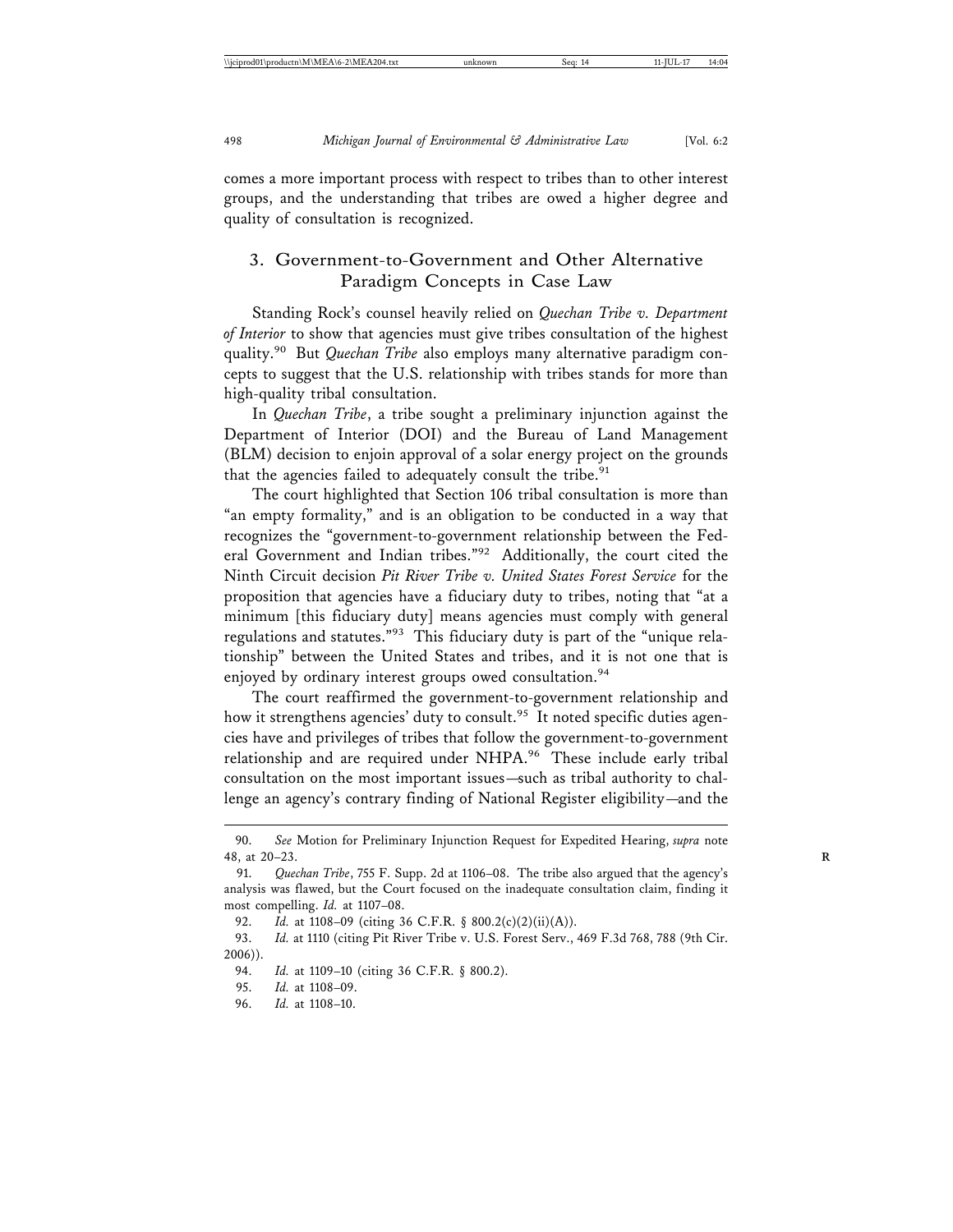"special consideration" of consulting tribes. $97$  The court held that consultation of one tribe does not relieve the agency of consulting another.<sup>98</sup>

As to consultation, the court said:

[w]hile public informational meetings, consultations with individual tribal members, meetings with government staff or contracted investigators, and written updates are obviously a helpful and necessary part of the process, they don't amount to the type of "government-to-government" consultation contemplated by the regulations. This is particularly true because the Tribe's government's requests for information and meetings were frequently rebuffed or responses were extremely delayed as BLM-imposed deadlines loomed or passed.<sup>99</sup>

The court also confirmed that mere "contact" with a tribe does not constitute consultation according to 36 C.F.R. § 800.5(c)(2)(ii).<sup>100</sup> The court emphasized that a government-to-government relationship requires more than procedural consultation.101 Instead, tribal consultation requires meaningful interaction, which integrates tribal views into decisions.<sup>102</sup>

In order for the higher standard of consultation and duties to tribes to be controlling, courts would need to recognize that the higher standard is plainly apparent in NHPA and regulations, and would need to appreciate the effect that the government-to-government relationship has. The D.D.C. did not do this in considering Standing Rock's case. Further, courts, administrators, and litigators interpreting Section 106 need to reconsider their understanding of the statute, and recognize the duties to tribes beyond consultation. The government-to-government concept is one of the strongest alternatives to the old paradigm, and its application would greatly benefit tribes. The government-to-government concept would increase the value and rigor of consultation, while supporting many other obligations, including the recognition of tribes' unique position among consulting parties.

102. *See id.*

<sup>97.</sup> *Id.*

<sup>98.</sup> *Id.* at 1112.

<sup>99.</sup> *Id.* at 1119.

<sup>100.</sup> *Id.* at 1118–19.

<sup>101.</sup> *Id.* at 1118.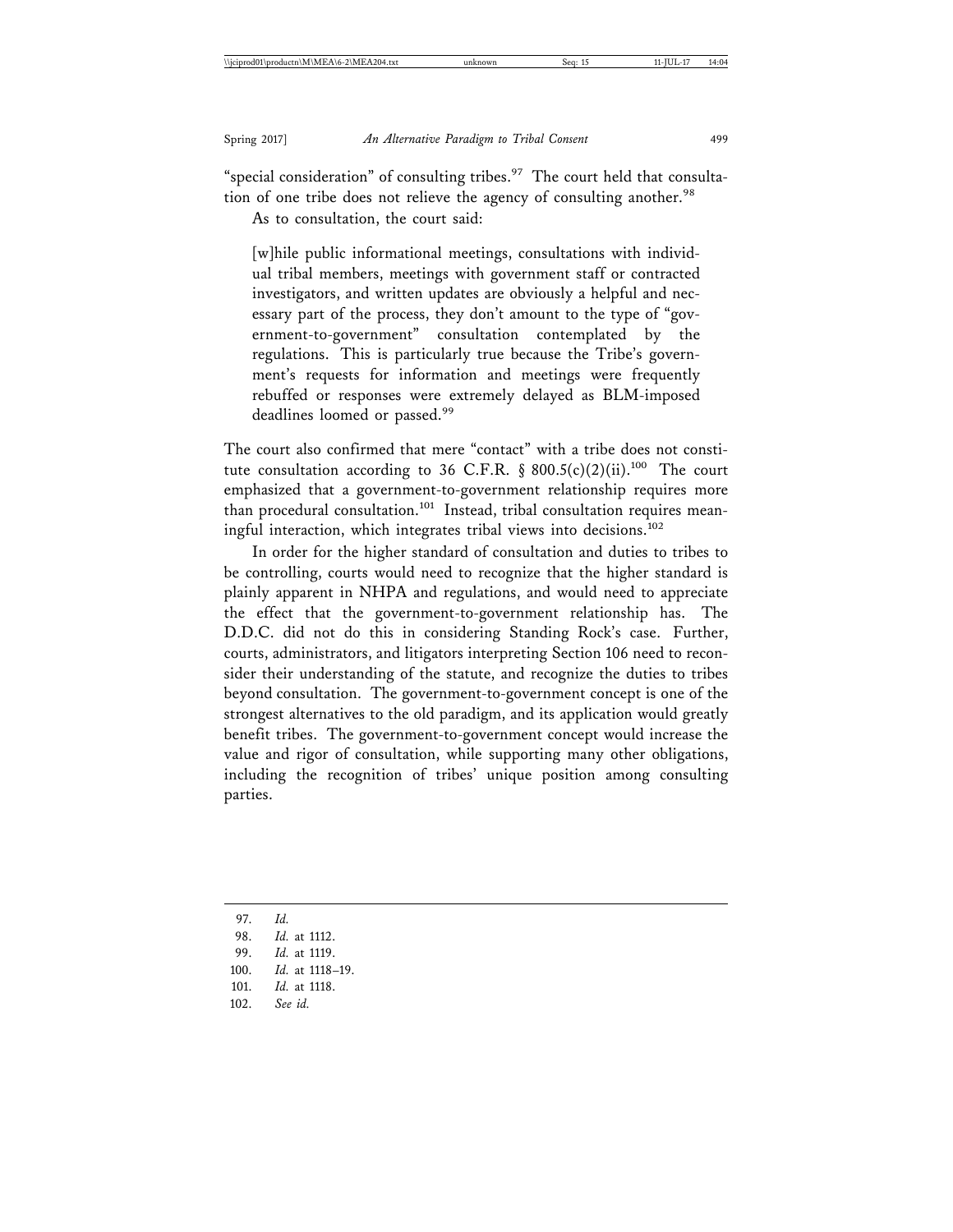# C. *International Law—Strengths, Weaknesses, and the Alternative Paradigm's Solution*

Some scholars pushing for a consent-based standard jettison domestic law because they perceive domestic law as centered around weakened consultation.<sup>103</sup> They identify significant sources of international law that should bind the United States to the FPIC standard in dealing with tribes.104 Some of these international legal sources of FPIC may be enforceable indirectly; for example, the United States' membership in the ILO.105 Others, such as the UNDRIP, are less certain to bind the United States at all.<sup>106</sup>

Even if these sources were legally binding, they are not enforceable under U.S. domestic law. But they remain persuasive reminders to the United States of its international obligations to honor the FPIC standard. Meanwhile, the alternative paradigm is organic to domestic law, and can still achieve many of the goals of FPIC.

## 1. Direct but Ignored—Membership in the ILO

One of the most direct and significant legal obligations on the United States to honor the FPIC standard is its membership in the ILO.<sup>107</sup> The ILO has been a champion of indigenous peoples' rights and a proponent of the utmost respect for and duty-recognition toward indigenous peoples since its formation in 1989.<sup>108</sup> As a member, the United States is legally bound to these standards. But, as DAPL illustrates, the U.S. has not always honored those obligations.

Though it is a leading member, the United States has ratified only 14 of the ILO's 189 treaties.<sup>109</sup> One of the ILO treaties that the United States

105. International Labour Organization, *Alphabetical List of ILO Member Countries*, ABOUT THE ILO, http://www.ilo.org/public/english/standards/relm/country.htm (last visited May 8, 2017).

106. Woods, *supra* note 8, at 89. **R**

107. INT'L LABOUR ORG., *The U.S.: A Leading Role in the ILO*, ABOUT THE ILO, http:// www.ilo.org/washington/ilo-and-the-united-states/the-usa-leading-role-in-the-ilo/lang—en/ index.htm (last visited May 8, 2017).

108. *See* Lisl Brunner & Karla Quintana, *The Duty to Consult in the Inter-American System: Legal Standards after Sarayaku*, INSIGHTS, Nov. 28, 2012, https://www.asil.org/insights/ volume/16/issue/35/duty-consult-inter-american-system-legal-standards-after-sarayaku.

109. *See* Int'l Labour Org., *Ratification for United States*, RATIFICATION BY COUNTRY, http:// www.ilo.org/dyn/normlex/en/f?p=NORMLEXPUB:11200:0::NO::P11200\_COUNTRY\_ ID:102871 (last visited May 8, 2017).

<sup>103.</sup> *See, e.g.*, Miller, *supra* note 6, at 37; Suagee & Stearns, *supra* note 8, at 61; Woods, **R** *supra* note 8, at 67. **R**

<sup>104.</sup> *See, e.g.*, Miller, *supra* note 6, at 37; Suagee & Stearns, *supra* note 8, at 61; Woods, **R** *supra* note 8, at 67. **R**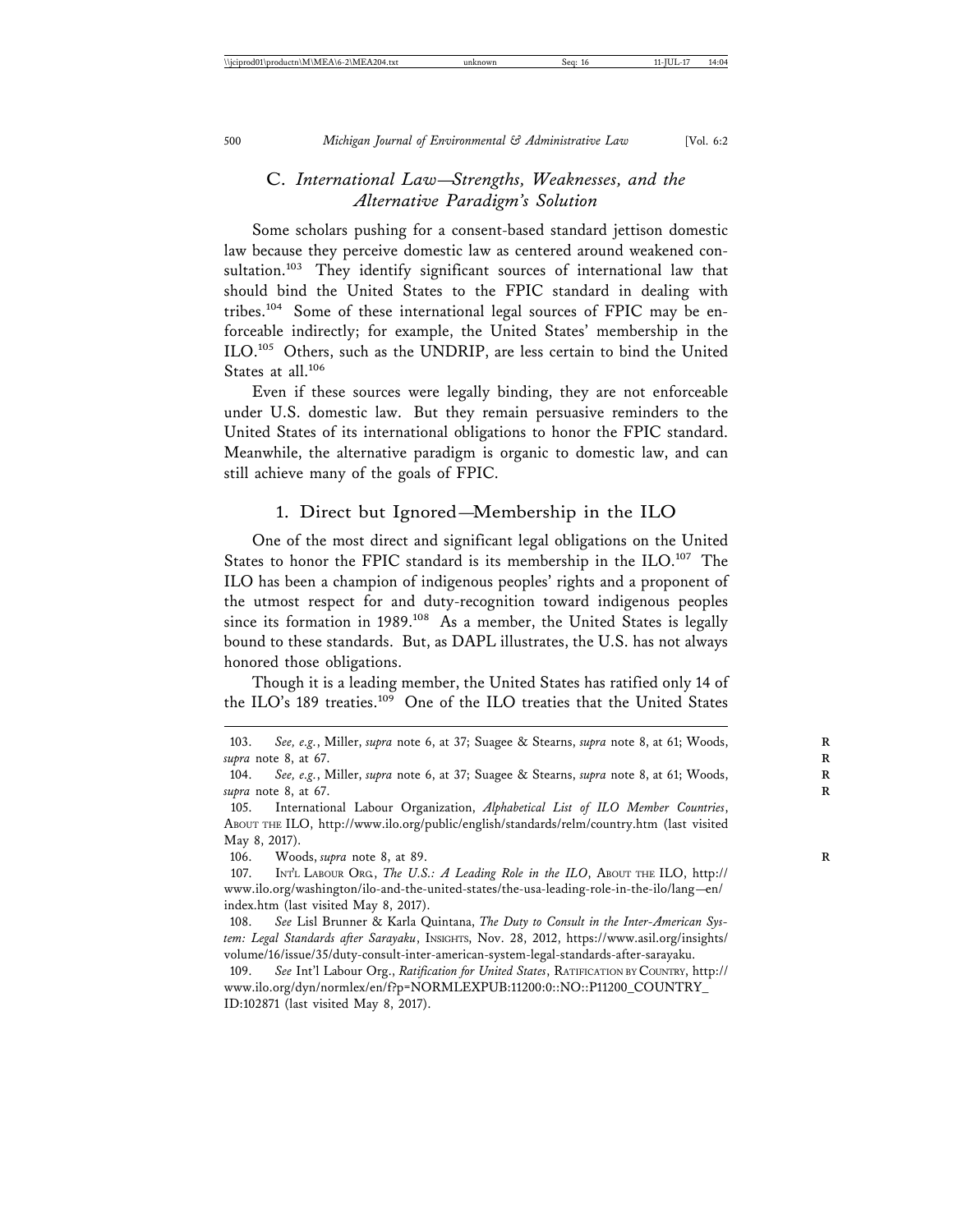has not ratified is the Indigenous and Tribal Peoples Convention (ITPC).<sup>110</sup> The United States' refusal to ratify the ITPC may be due to the fact that it gives indigenous groups rights to their lands, and defines "lands," as including even those lands that indigenous people merely "use."111 This definition could be interpreted as giving tribes rights to their ancestral lands, beyond reservation boundaries that the United States has established. Being accountable to an international forum through ratification of the ITPC may raise concerns for the United States because of the impact it would have on the United States' management of the trust relationship.

## 2. Significant but Not Mandatory—UNDRIP

The UNDRIP establishes the FPIC standard in international law.<sup>112</sup> But the UNDRIP's authority for any nation critically depends on whether it has ratified the treaty.<sup>113</sup> At the time the U.N. General Assembly adopted the UNDRIP in 2007, 143 countries supported approval of the treaty, and only four did not.<sup>114</sup> The United States was among the four that did not,<sup>115</sup> although it later conditionally signed the UNDRIP in response to pressures from the international community.116 In doing so, it maintained that the instrument was not legally binding and that a consultation standard would remain law.117 These conditions demonstrate the United States' wariness to move from a consultation standard to one based on consent.

<sup>110.</sup> *See* Int'l Labour Org., *Ratification of C169 – Indigenous and Tribal Peoples Convention, 1989 (No. 169)*, RATIFICATION BY CONVENTION, http://www.ilo.org/dyn/normlex/en/f?p=NORM LEXPUB:11300:0::NO:11300:P11300\_INSTRUMENT\_ID:312314:NO (last visited May 8, 2017).

<sup>111.</sup> INT'L LABOUR STANDARDS DEP 'T, INT'L LABOUR ORG., UNDERSTANDING THE INDIGENOUS AND TRIBAL PEOPLES CONVENTION, 1989 (NO. 169) 21 (2013), http://www.ilo.org/wcmsp5/groups/ public/—ed\_norm/—normes/documents/publication/wcms\_205225.pdf.

<sup>112.</sup> *See* G.A. Res. 61/295, Declaration on the Rights of Indigenous Peoples (Sept. 13, 2007), http://www.un.org/esa/socdev/unpfii/documents/DRIPS\_en.pdf; *see also* Saramaka People v. Suriname, Preliminary Objections, Merits, Reparations, and Costs, Inter-Am. Ct. H.R. (ser. C) No. 172 (Nov. 28, 2007); Sarayaku v. Ecuador, Merits and Reparations, Inter-Am. Ct. H.R. (ser. C) No. 245 (June 27, 2012).

<sup>113.</sup> See JEFFREY DUNOFF ET AL., INTERNATIONAL LAW: NORMS, ACTORS, PROCESS: A PROBLEM-ORIENTED APPROACH 60–61 (4th ed. 2015).

<sup>114.</sup> Press Release, United Nations General Assembly, General Assembly Adopts Declaration on Rights of Indigenous Peoples; 'Major Step Forward' Towards Human Rights for All, Says President, U.N. Press Release GA/10612 (Sept. 13, 2007), http://www.un.org/ press/en/2007/ga10612.doc.htm.

<sup>115.</sup> *Id.*

<sup>116.</sup> Woods, *supra* note 8, at 88–89. **R**

<sup>117.</sup> *Id.*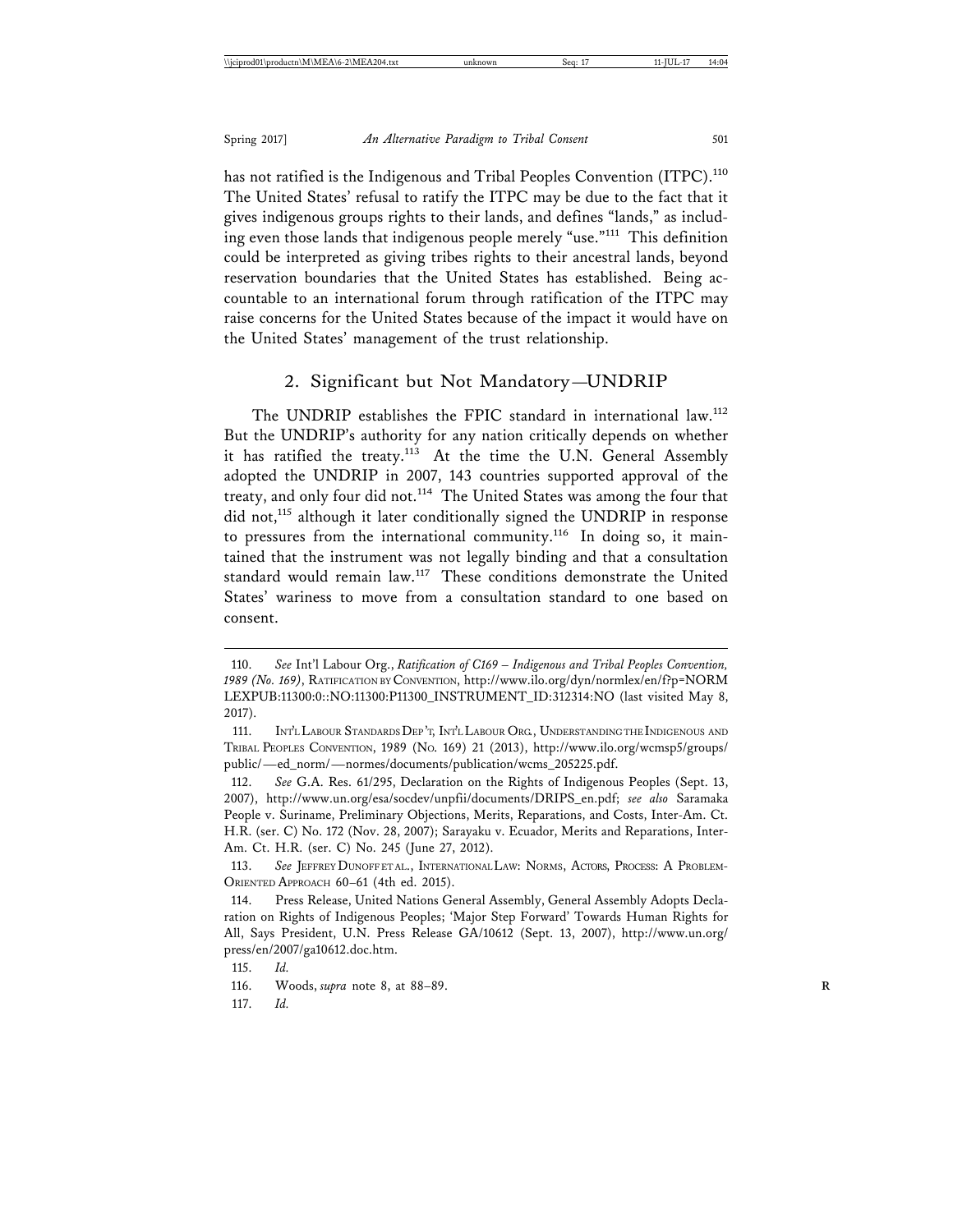Two international judicial decisions—*Saramaka v. Suriname* and *Sarayaku v. Ecuador*—analyze some of the UNDRIP's most important provisions. Possible enforcement of those provisions may have caused the United States' wariness about ratifying the UNDRIP.

In *Saramaka v. Suriname*, the Inter-American Commission on Human Rights (ICHR) alleged that the state of Suriname had violated the Saramaka People's rights by, *inter alia*, failing to adopt "effective measures to recognize their right to the use and enjoyment of the territory they have traditionally occupied and used."118 The court found that Suriname was bound to the FPIC standard based on the UNDRIP.<sup>119</sup> The court first noted that Suriname had recently supported the approval of the UNDRIP by the U.N. General Assembly.<sup>120</sup> Article 32.2 of the UNDRIP requires signatories to obtain FPIC of indigenous peoples that may be affected by "the approval of any project affecting their lands or territories and other resources particularly in connection with the development, utilization or exploitation of mineral, water, or other resources."<sup>121</sup> The court found that consultation was required, and explained that because Suriname had approved the UNDRIP and was carrying out a large-scale development that would have a major impact within the Saramaka territory—*i.e.*, the taking of land the tribe had traditionally used—Suriname had a duty to obtain the Saramaka People's FPIC.122 Because Suriname had not met this duty, the ICHR held that it violated the UNDRIP.<sup>123</sup>

Applying Article 32.2 of the UNDRIP as *Saramaka* did would significantly impact the United States' obligations if the United States had fully ratified the UNDRIP. Instead, the United States remains unbound by Article 32.2's requirements despite having "endorsed" the UNDRIP in 2010.124 The conditional ratification rendered the UNDRIP completely unable to hold the United States to FPIC, even in international forums, and left the United States with essentially unchanged commitments to tribes.

<sup>118.</sup> Saramaka People v. Suriname, Preliminary Objections, Merits, Reparations, and Costs, Inter-Am. Ct. H.R. (ser. C) No. 172, at 2 (Nov. 28, 2007). Saramaka is interesting on one count because, although it relied greatly on UNDRIP, it also considered Suriname's membership in the ILO, even though it had not ratified ITPC, as a significant factor in requiring FPIC. *Id.* at 27. By extension, the court would consider the United States bound to FPIC by virtue of its ILO membership. *Id.*

<sup>119.</sup> *Id.* at 39.

<sup>120.</sup> *Id.*

<sup>121.</sup> *Id.*

<sup>122.</sup> *See id.* at 39–41. The court did not say that Suriname had signed the UNDRIP, however, it considered Suriname bound because of its show of support within the context of many other instances to suggest that FPIC has become an international norm. *Id.*

<sup>123.</sup> *See id.* at 40.

<sup>124.</sup> Woods, *supra* note 8, at 89–90. **R**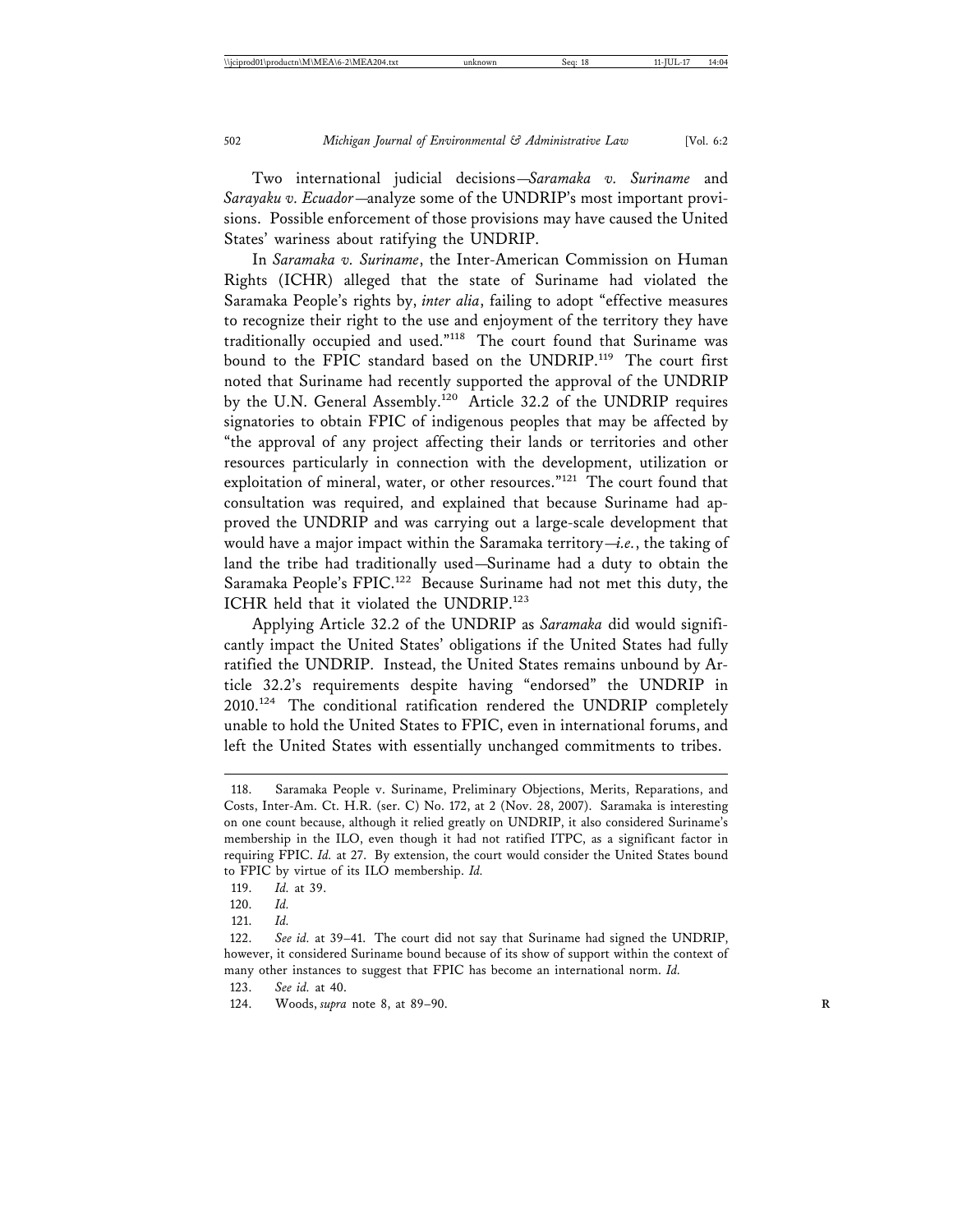*Sarayaku v. Ecuador* also endorses FPIC. In *Sarayaku*, the ICHR charged Ecuador with failing to consult the Sarayaku People before granting oil concessions in a contract with an Argentinian oil company.125 The ICHR held that Ecuador had failed to properly consult the Sarayaku People, in violation of its duty to do so under the UNDRIP, which it had approved in 2007.<sup>126</sup> However, the ICHR also made important observations about consent and its relationship to adequate consultation.<sup>127</sup>

Thorough discussion about consent in *Sarayaku* was unnecessary because consultation—a precursor to consent—did not occur, so the question of consent was not before the court.<sup>128</sup> Nonetheless, the ICHR still addressed consent by acknowledging that the project Ecuador approved in this case was to be a large-scale development with significant impacts on the Sarayaku People.129 Relying on *Saramaka*, the ICHR found that Ecuador's obligations included not only consultation, but also the Sarayaku People's FPIC.<sup>130</sup> If *pro forma* consultation had been performed, consent would have been an issue, and thus the court's discussion clarified what consent could require under just slightly different circumstances.

*Saramaka* and *Sarayaku* acknowledge that under the UNDRIP, FPIC is a fundamental right owed to indigenous peoples.<sup>131</sup> The United States has been hesitant to accept FPIC as binding. But even without recognition of FPIC in domestic law, FPIC's goals can still be achieved through the alternative paradigm. The alternative paradigm would achieve the central purpose of FPIC—ensuring tribes' rights to self-govern and be shown respect.

# 3. Advantages of Embracing the Alternative Paradigm Over International Standards

The alternative paradigm offers two benefits over international norms: (1) enforceability, and (2) the alternative paradigm's unique benefits grounded in the development of the United States' relationship with tribes.

On enforceability, international law carries less force than domestic law in U.S. courts, and in many cases is not binding. For example, the UN-DRIP, because it is simply a General Assembly Resolution, is a non-bind-

<sup>125.</sup> Brunner & Quintana, *supra* note 108. **R**

<sup>126.</sup> *Id.*; United Nations General Assembly, *supra* note 114.

<sup>127.</sup> Brunner & Quintana, *supra* note 108. **R**

<sup>128.</sup> *Id.*

<sup>129.</sup> *Id.* at 39.

<sup>130.</sup> *Id.*

<sup>131.</sup> *See* Saramaka People v. Suriname, Preliminary Objections, Merits, Reparations, and Costs, Inter-Am. Ct. H.R. (ser. C) No. 172 (Nov. 28, 2007); *see also* Sarayaku v. Ecuador, Merits and Reparations, Inter-Am. Ct. H.R. (ser. C) No. 245, at 2 (June 27, 2012).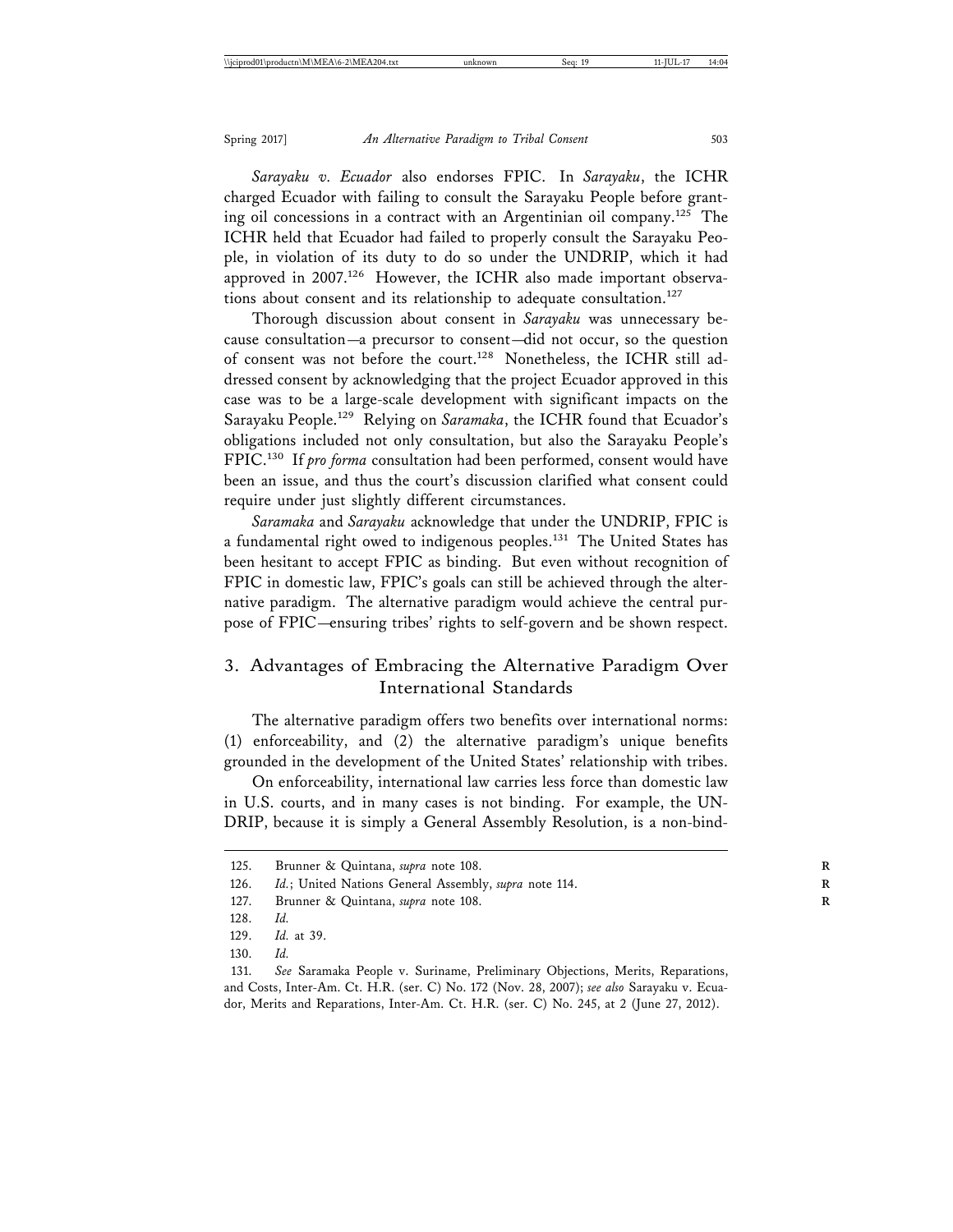ing instrument.<sup>132</sup> Further, United States courts interpreting duties and obligations to tribes look to principles of Federal Indian law, and rarely consult international law.

The alternative paradigm might also provide a gateway for incorporating international norms in U.S. law. As an example, recall the duty under NHPA Section 106 review to "seek concurrence" with a tribe that disagrees with an agency's finding of "no adverse effects."<sup>133</sup> This provision to seek concurrence falls under the alternative paradigm. It has independent value because it demands that the agency do more than seek the tribe's advice through consultation.<sup>134</sup> It also maps on to international law; specifically, the ITPC's General Policy 6(2) instructs that consultations be conducted "with the objective of achieving agreement or consent to the proposed measures."<sup>135</sup> The case for seeking concurrence generally is strong if one pairs the fact that the United States is a significantly-contributing member of the ILO with the knowledge that domestic law requires agreement with tribes be sought in in some instances, such as in making adverse effects determinations.136 By tying international standards and domestic law, United States courts may be more willing to apply those provisions that comport with international standards. The alternative paradigm provides provisions to do so.137

On the other hand, looking only to apply international standards might exclude many of the advantages of domestic law. These advantages include the United States' fiduciary duty to tribes, the government-to-government relationship, and the right of tribes to significantly participate in agency review processes.<sup>138</sup> Because international law only recently recognized indigenous peoples' rights, the international legal relationship to indigenous peoples has yet to evolve in ways that the United States' relationship with tribes has.

<sup>132.</sup> Woods, *supra* note 8, at 87. **R**

<sup>133. 36</sup> C.F.R. § 800.5(c), (c)(2)(iii) (2015).

<sup>134.</sup> *Id.*

<sup>135.</sup> CONVENTION CONCERNING INDIGENOUS AND TRIBAL PEOPLES IN INDEPENDENT COUNTRIES art. 6(2), June 27, 1989, 1989 I.L.M. 1384.

<sup>136.</sup> Int'l Labour Org., *ILO Washington*, ABOUT THE ILO, http://www.ilo.org/washington (last visited Apr. 19, 2017); *see* 36 C.F.R. § 800.5.

<sup>137.</sup> *See infra* Section III.

<sup>138.</sup> *See e.g.*, Quechan Tribe of Fort Yuma Indian Reservation v. U.S. Dep't of the Interior, 755 F. Supp. 2d 1104, 1110 (S.D. Cal. 2010); 36 C.F.R. §§ 800.2, 800.6(c).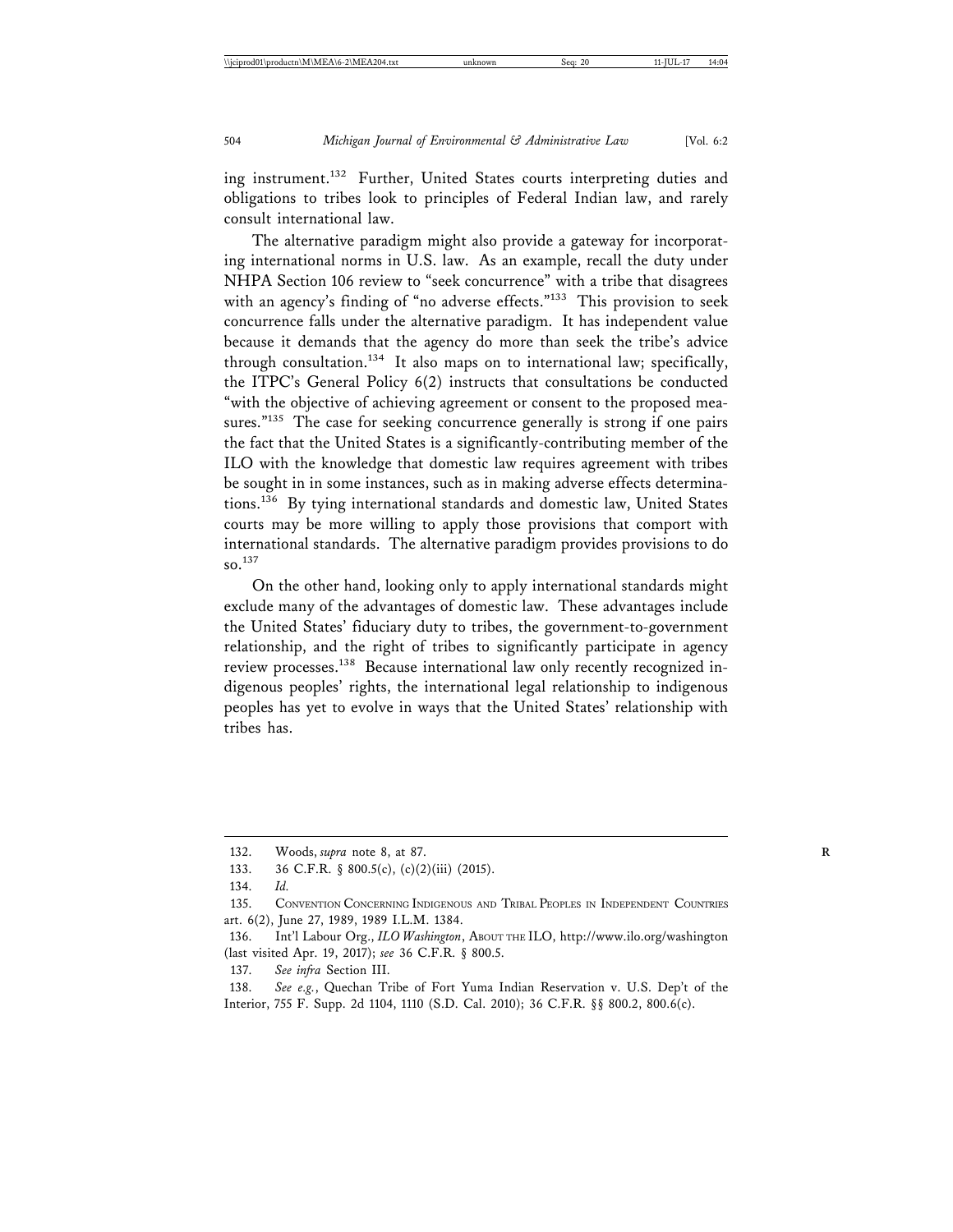# III. DAPL PRELIMINARY INJUNCTION: ANALYSIS AND THE ALTERNATIVE PARADIGM

This Part considers the D.D.C.'s denial of Standing Rock's motion for preliminary injunction against DAPL. This section first analyzes the case under the current understanding NHPA Section 106, with a focus on consultation. The D.D.C. found for the agency on these terms, but the case could have come out for Standing Rock.<sup>139</sup> The D.D.C.'s failure to find for the tribe demonstrates the need for additional measures, such as the alternative paradigm, to secure tribes' interests. This Part then discusses how the alternative paradigm would have helped Standing Rock's case. This Part also suggests ideas for future administrative actors, tribes and litigators to utilize the alternative paradigm going forward.

# A. *How D.D.C. Could Have Found for Standing Rock on the Current Understanding of Section 106 Review's Requirements*

Current understandings of Section 106 review notwithstanding, D.D.C. could have found for Standing Rock by properly evaluating the required scope of agency review. Under NHPA, the required scope of agency review is determined by asking how much "control and responsibility" an agency has over the impact of a project.<sup>140</sup> This term of art determines whether an agency should be accountable for indirect effects of a project over which the agency formally has only partial permitting power. D.D.C. should have found that the entirety of DAPL was within USACE's control and responsibility, which by consequence would have meant that USACE failed to fulfill its obligations to the tribe.

# 1. "Control and Responsibility" and its Meaning Under NWP 12

An adequate consultation for NHPA purposes must set the appropriate scope for an agency's Section 106 review.<sup>141</sup> Scope sets the parameters of the project for the purposes of agency review responsibilities, which in turn determines the extent to which a tribe will be consulted to identify historic and cultural sites, as well as to evaluate a project's affect on them.<sup>142</sup> In the Standing Rock case, the question of scope focused on whether the review

<sup>139.</sup> *See* Standing Rock Sioux Tribe v. U.S. Army Corps of Eng'rs, 205 F. Supp. 3d 4 (D.D.C. 2016).

<sup>140.</sup> *See* 33 C.F.R. pt. 325, App. B (7)(b)(2) (1990).

<sup>141.</sup> *See* 36 C.F.R. § 800.4.

<sup>142.</sup> *Id.*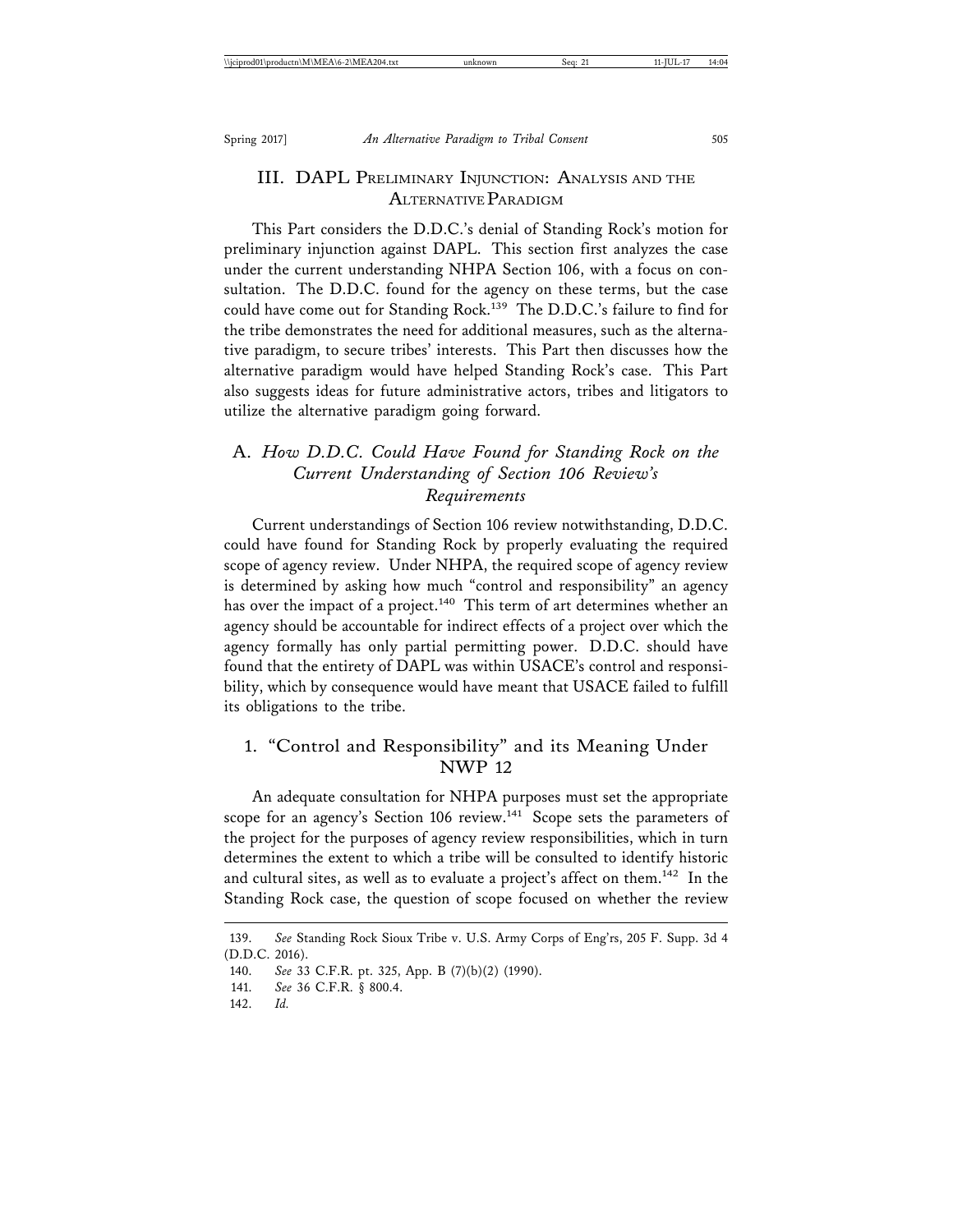process needed to consider the effects of the entire pipeline (entire project analysis), or whether the agency could only be required to review those parts of the project that required permit verification.<sup>143</sup> NHPA regulations require an entire project analysis if a permit is so essential to a project's completion that it could be said that the agency issuing the permit has determinative power over its completion; for example, where a large portion of the project requires permitting.144 The Standing Rock tribe argued that USACE had control and responsibility over the entire pipeline because NHPA defines the potential effect of an undertaking to include the indirect effects of the permitted activity on historic properties.<sup>145</sup> However, the D.D.C. held the tribe was "miss[ing] the mark" because USACE's regulations only designate control and responsibility as existing for the limited portions of a project requiring permitting or approval.<sup>146</sup> The D.D.C. concluded that since USACE never had authority to regulate the entire pipeline, it also was not responsible for considering the effects of the entire pipeline.147 The court compared *Sierra Club v. U.S. Army Corps of Engineers*, where the D.D.C. found USACE was not responsible for conducting a NEPA analysis for an entire pipeline, particularly for portions not subject to federal control or permitting.<sup>148</sup>

As a threshold matter, it is important to consider factors implicating the scope of review. Here, DAPL was authorized under Nation-Wide Permit 12 (NWP 12).<sup>149</sup> NWP 12 was issued in 2012.<sup>150</sup> NWP 12 permits are general permits for utility line construction that allow a permittee to construct wherever the permit applies without notifying USACE, unless the specific site requires a "Pre-Construction Notification" (PCN) or "verification."151 PCNs and verifications trigger site-specific NHPA analyses points.152 Analysis is deferred until a permittee seeks to build where the PCN or verification applies.<sup>153</sup> Alternatives to general permits are individual permits, which are often required for specific projects, and which require review of the entire project that the permit would allow.<sup>154</sup> NWP 12 allows for utility line crossings where no more than half of an acre of juris-

<sup>143.</sup> *Standing Rock Sioux Tribe*, 205 F. Supp. 3d at 30–32. 144. 33 C.F.R. pt. 325, app. B (7)(b). 145. *Standing Rock Sioux Tribe*, 205 F. Supp. 3d at 30–31. 146. *Id.* at 31. 147. *Id.* at 31–32. 148. *Id.* at 31. 149. *Id.* at 27. 150. *Id.* 151. *Id.* at 11. 152. *Id.* 153. *Id.* at 29–30. 154. Sierra Club v. U.S. Army Corp of Eng'rs, 803 F.3d 31, 38 (D.C. Cir. 2015).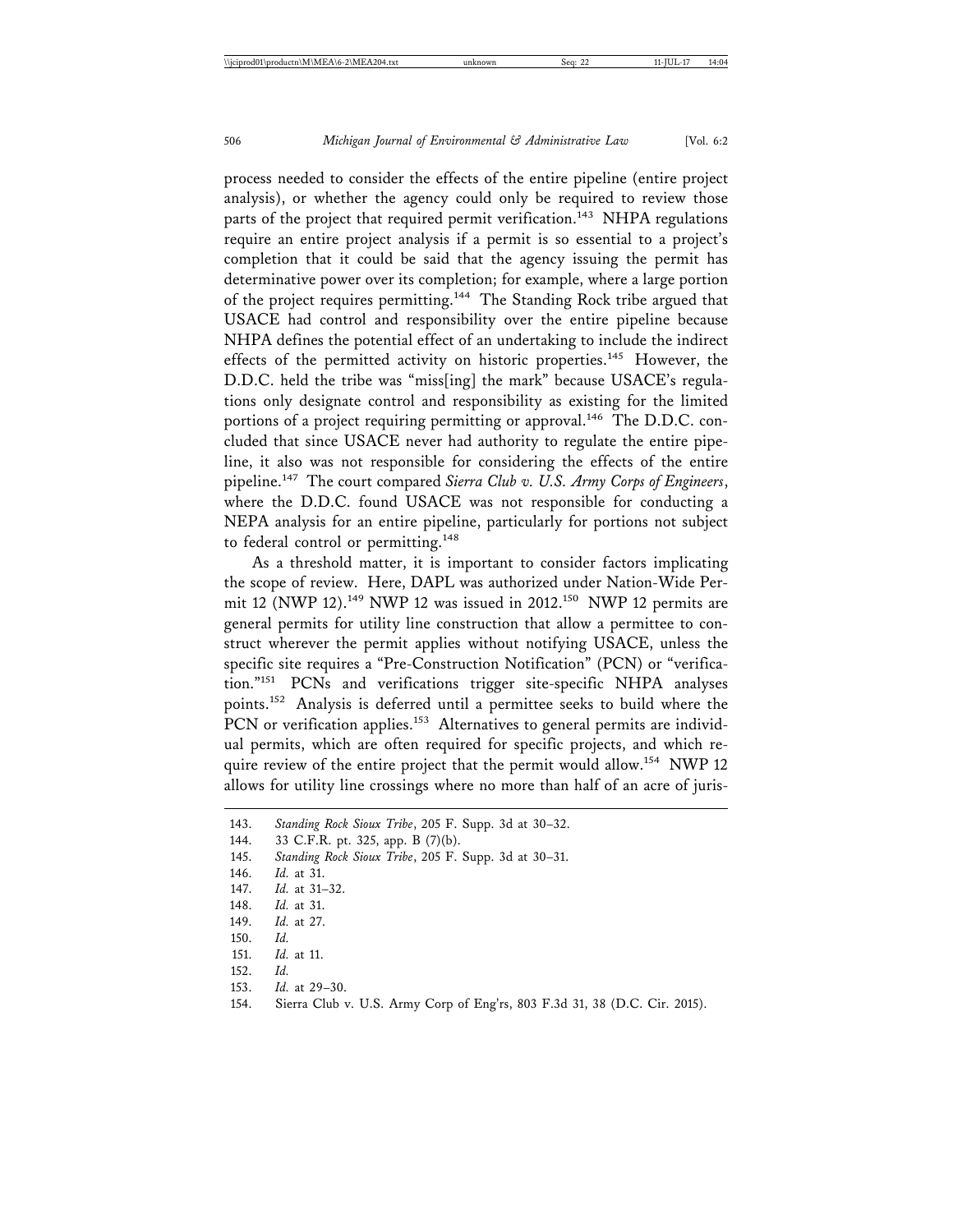dictional waters will be affected at a given crossing.<sup>155</sup> DAPL's water crossings were covered under the NWP 12 because construction at each crossing was predicted to affect no more than half of an acre of jurisdictional waters.156 Further, USACE did not consider the effects of the entire pipeline because much of it was covered by the NWP 12 and therefore not subject to PCN or verification.<sup>157</sup>

This permitting framework was central to D.D.C.'s decision, as the court's analysis indicated that NWP 12s and PCNs made it easier to defer to USACE's decision to ignore the effects of the entire project.<sup>158</sup> The court reasoned that construction at many sites was peremptorily, unconditionally authorized.159 The D.D.C. repeatedly indicated that one of the biggest reasons for not taking a wider scope was because the NWP 12 was authorizing a pipeline for which a large portion was planned to be built on private lands.<sup>160</sup> Under NWP 12, USACE's review also ignored the effects that eventually running crude oil through the pipeline would have.<sup>161</sup> Although pumping crude oil might be viewed as a "reasonably foreseeable environmental effect" of permitting pipeline construction,<sup>162</sup> the Standing Rock case demonstrates that NWP 12 allows USACE to ignore such effects.<sup>163</sup>

## 2. Control and Responsibility

Aside from the NWP 12/PCN issue, the parties argued about how the question of scope relates to control and responsibility alone. Though the D.D.C. did not cite it directly, 33 C.F.R. pt. 325, Appendix B (7)(b) establishes the "control and responsibility" standard and loosely defines it. It states:

The district engineer is considered to have control and responsibility for portions of the project beyond the limits of Corps jurisdiction where the Federal involvement is sufficient to turn an essentially private action into a Federal action. These are cases

<sup>155.</sup> *Standing Rock Sioux Tribe*, 205 F. Supp. 3d at 11–12.

<sup>156.</sup> *Id.*

<sup>157.</sup> *See id.* at 26–27.

<sup>158.</sup> *See id.* at 26–33.

<sup>159.</sup> *See, e.g.*, *id.* at 16–17 (describing PCN # 1 as "not subject to the CWA or RHA").

<sup>160.</sup> *E.g.*, *id.* at 7, 13, 34.

<sup>161.</sup> *See id.* at 11.

<sup>162.</sup> Sierra Club, Inc. v. Bostick, 787 F.3d 1043, 1064–65 (10th Cir. 2015) (McHugh, J., concurring).

<sup>163.</sup> *See Standing Rock Sioux Tribe*, 205 F. Supp. 3d at 35 (holding that unless the NWP 12 permit is being sought for dredge or fill activities federal jurisdiction to issue an injunction is not triggered).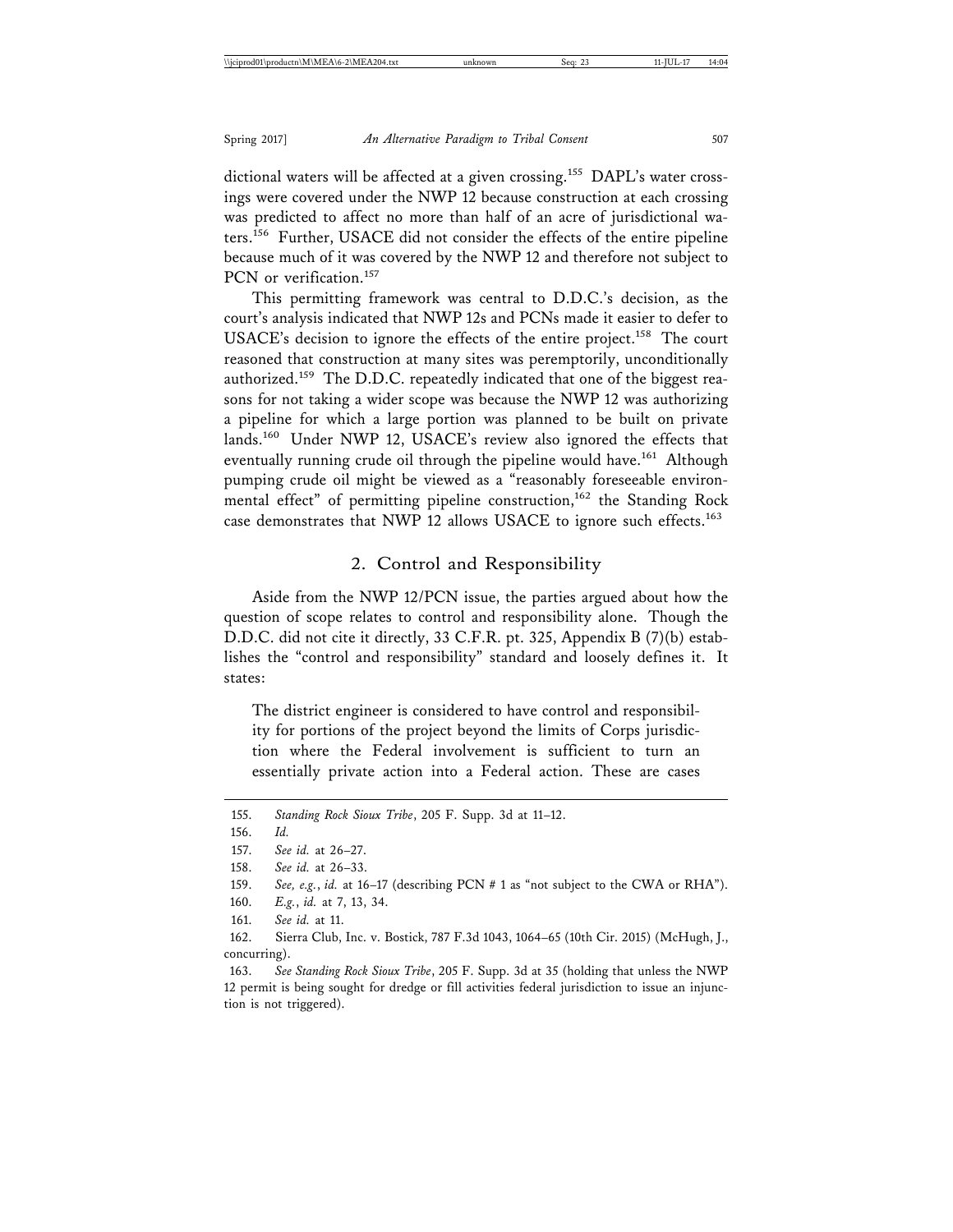where the environmental consequences of the larger project are essentially products of the Corps permit action.

Typical factors to be considered in determining whether sufficient 'control and responsibility' exists include:

- (i) Whether or not the regulated activity comprises 'merely a link' in a corridor type project (e.g., a transportation or utility transmission project).
- (ii) Whether there are aspects of the upland facility in the immediate vicinity of the regulated activity which affect the location and configuration of the regulated activity.
- (iii) The extent to which the entire project will be within Corps jurisdiction.
- (iv) The extent of cumulative Federal control and responsibility.<sup>164</sup>

The D.D.C., interpreting Appendix C, concluded that USACE did not have control and responsibility over the entire pipeline project.<sup>165</sup> The D.D.C. relied on other cases involving utility lines and Appendix B in order to reach that conclusion.166 The court cited *Sierra Club v. U.S. Army Corps of Engineers*, a D.C. Circuit opinion, affirming the D.D.C.'s decision that issuing an NWP 12 for a 593-mile pipeline, requiring verifications for only five percent of the pipeline and with water crossings constituting just 2.3 percent of the pipeline, did not require an entire project analysis.167 The Sierra Club argued that the pipeline could not possibly be completed without USACE granting the permit, and that as a result, the project was within USACE's control and responsibility.168 The D.D.C. had disagreed, deeming that USACE could not have control and responsibility when such a small percentage of the pipeline required federal permitting.<sup>169</sup> The D.D.C. saw the Standing Rock case similarly, finding that DAPL—a 1,172 mile pipeline, requiring permitting for only three percent of its length and with just one percent of its length within jurisdictional water crossings—did not require enough federal permitting to put the entire project within

166. *Standing Rock Sioux Tribe*, 205 F. Supp. 3d at 31.

<sup>164. 33</sup> C.F.R. pt. 325, app. B (7)(b)(2) (1990).

<sup>165.</sup> *Standing Rock Sioux Tribe*, 205 F. Supp. 3d at 31. Appendix C is the sister appendix, providing the procedures under NHPA, to Appendix B, which provides the procedures for the National Environmental Policy Act. 33 C.F.R. pt. 325, App. B, App. C (1990).

<sup>167.</sup> *Id.*; Sierra Club v. U.S. Army Corp of Eng'rs, 803 F.3d 31, 39, 50 (D.C. Cir. 2015).

<sup>168.</sup> *Sierra Club*, 803 F.3d at 51.

<sup>169.</sup> *Id.* at 42.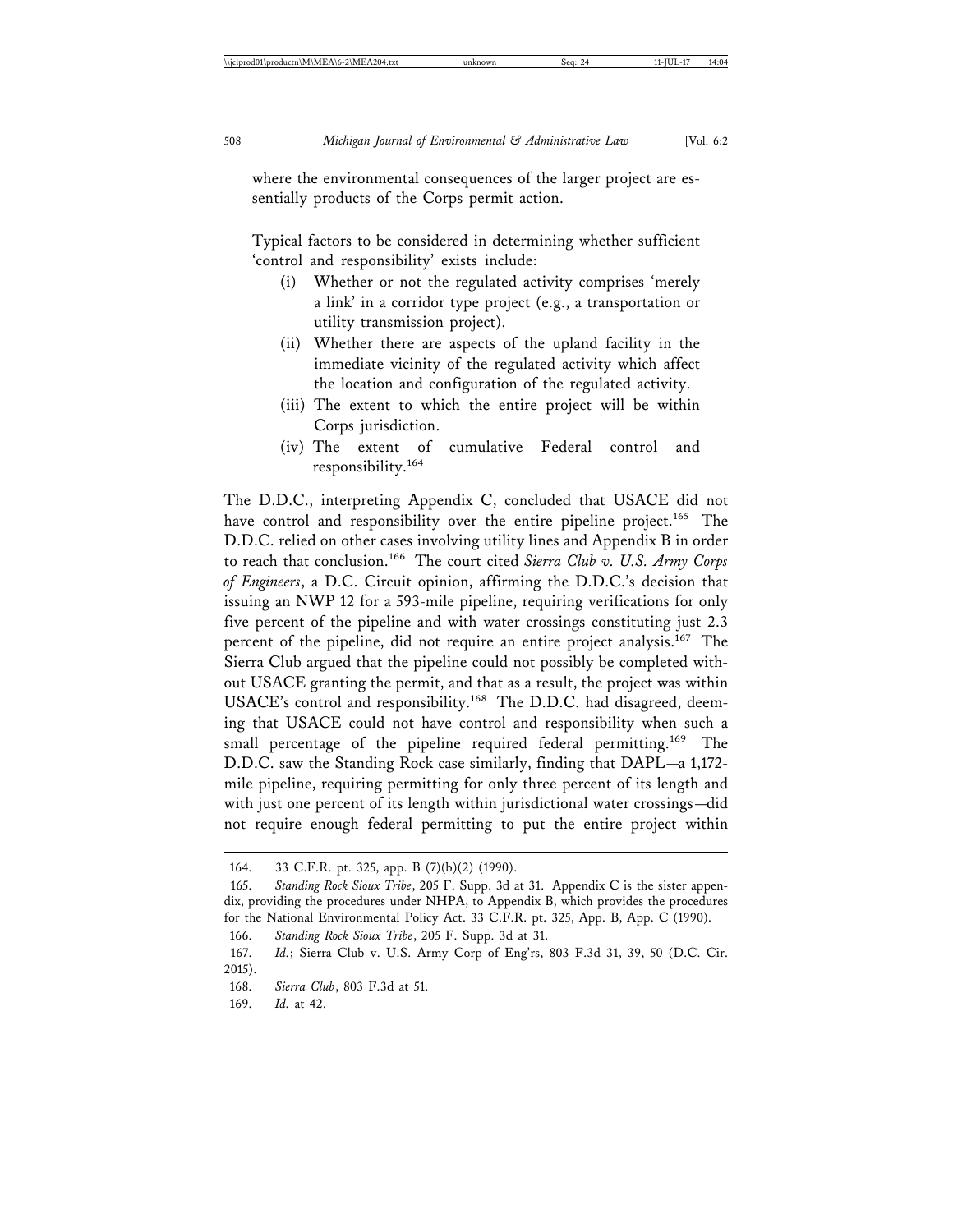USACE's control and responsibility.170 The D.D.C. also cited *Winnebago Tribe of Nebraska v. Ray*, where a permit was sought for construction of an electric utility line.<sup>171</sup> There, the Eighth Circuit found an entire project analysis was not required because a significant portion of the line did not require federal permitting.<sup>172</sup> Again, the D.D.C. drew a connection between DAPL and the electric utility line because both involved projects which required federal permitting for only a small percentage of their lengths, and where the permitted portions were considered mere links.<sup>173</sup>

While D.D.C.'s interpretations of *Sierra Club* and *Winnebago* were reasonable, other interpretations would have been better supported. For example, while *Sierra Club* involved a pipeline, it is inapposite because it did not involve an Indian tribe.<sup>174</sup> This fact is crucial because of the additional Section 106 duties that arise when a tribe is involved; those duties are designed to incorporate tribes' expertise about cultural and historical resources.<sup>175</sup> These additional duties were especially important in considering Standing Rock's motion because the Missouri River was just one of several water crossings along DAPL's route with significant cultural and historical importance to the tribe.<sup>176</sup>

Although *Winnebago* involved a tribe,<sup>177</sup> it is distinguishable from Standing Rock's case because its scope of analysis included a unique feature, which the D.D.C. overlooked. In *Winnebago*, the plaintiffs were concerned about the line's potential effect on certain kinds of eagles that the tribe revered.178 While the *Winnebago* court did not find that USACE needed to review the effects of the entire line, it did consider whether an electric current running through permitted portions of the line would have adverse effects on the eagles.<sup>179</sup> That approach resembles an "entire project analysis," because running electricity or oil through a line only becomes a consideration if the line as a whole is under review. While *Winnebago* and the Standing Rock case both considered portions of larger projects, only the

175. 36 C.F.R. § 800.4(c)(1) (2016).

179. *Id.*

<sup>170.</sup> *Standing Rock Sioux Tribe*, 205 F. Supp. 3d at 13, 31.

<sup>171.</sup> *Id.* at 31.

<sup>172.</sup> Winnebago Tribe of Nebraska v. Ray, 621 F.2d 269, 272–73 (8th Cir. 1980). The section 10 permit sought in *Winnebago* would allow the 67-mile line to cross only 1.25 miles of permit-required area. *Id.*

<sup>173.</sup> *Standing Rock Sioux Tribe*, 205 F. Supp. 3d at 31.

<sup>174.</sup> *See Sierra Club*, 803 F.3d 31.

<sup>176.</sup> Motion for Preliminary Injunction Request for Expedited Hearing, *supra* note 48, at 8–9. One of the most contested locations was the confluence of the Cannon Ball and Missouri Rivers, where there are perfectly rounded stones the tribe holds sacred. *Id.*

<sup>177.</sup> *Winnebago*, 621 F.2d at 269.

<sup>178.</sup> *Id.* at 274.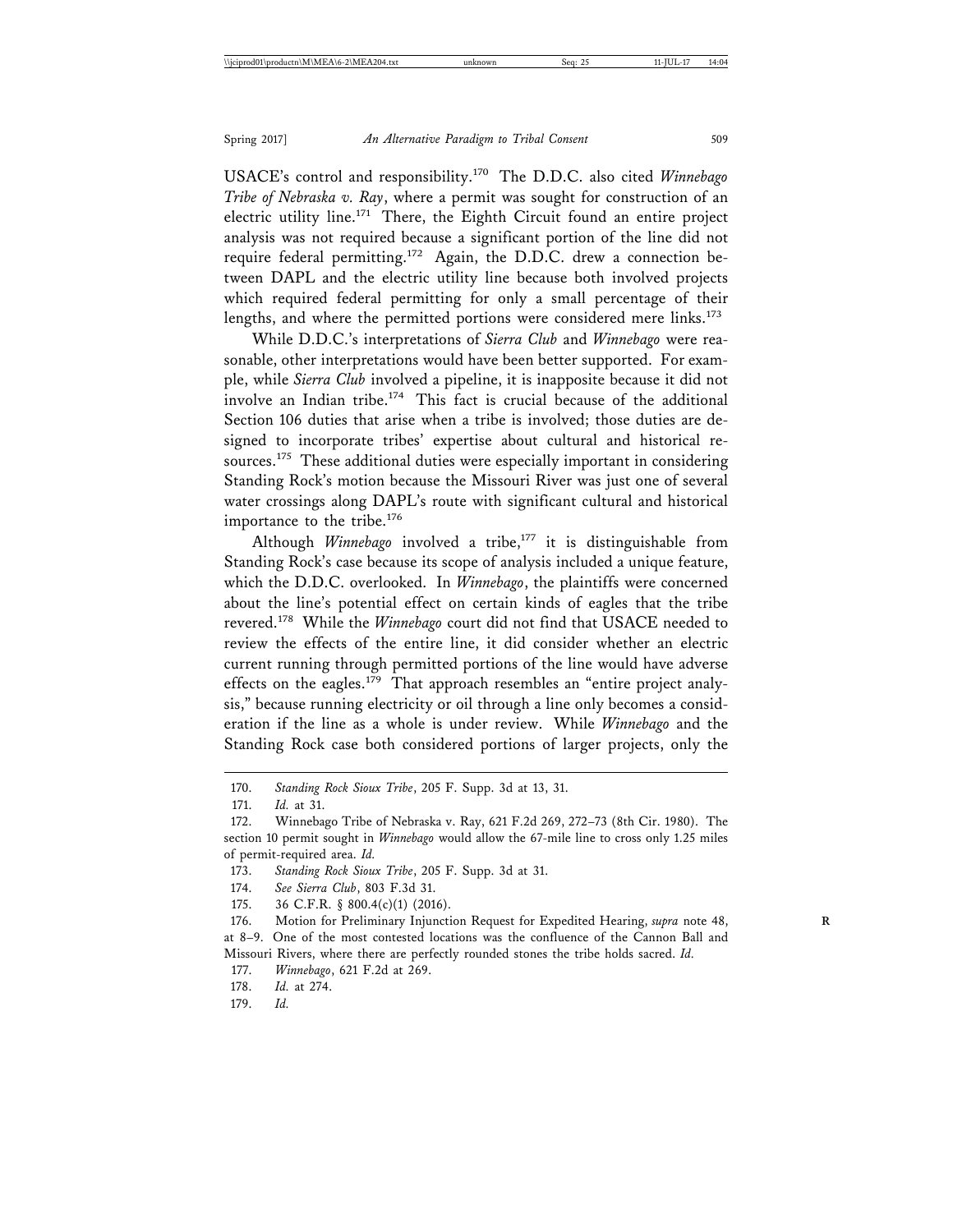D.D.C. and USACE in Standing Rock's case limited review to the consequences of construction of the portions.<sup>180</sup> *Winnebago* was not supportive to the D.D.C. because USACE review in *Winnebago* appropriately considered the tribes' interests, while USACE review for DAPL did not consider Standing Rock's interests.

Along with its incomplete interpretations of *Sierra Club* and *Winnebago*, the D.D.C. also ignored reasonable, alternative interpretations of Appendix B and C to part 325. Under Appendix B  $\S$  7(b)(1), the district engineer is directed to establish scope based on what is in USACE's "control and responsibility."<sup>181</sup> Appendix B § 7(b)(2) adds that USACE's "control and responsibility" extends *beyond the limits of USACE jurisdiction* where Federal involvement is sufficient to turn an essentially private action into a federal action.<sup>182</sup> In DAPL's case, then, USACE had control and responsibility of the whole project based on how indispensable permits were to the construction of DAPL. It is questionable, if not impossible, that the pipeline could have been completed without the permits.<sup>183</sup> And if the segments could not have connected any other way, there would be no point in Dakota Access LLC building segments of line in the 97 percent of space in between the permit stretches.184 Because USACE's approval was so crucial to DAPL's completion, Appendix B suggests that the district engineer should have extended review "beyond the limits of USACE jurisdiction."185 This means that USACE should have consulted Standing Rock about surveying nonpermit sites that could be affected, particularly ancestral lands where historical properties were likelier to be.

The fullest view of Appendix C similarly goes against the D.D.C.'s reasoning because it mandates that the district engineer take into account the effects of an undertaking on historic properties both within and *beyond jurisdictional waters*. 186 Additionally, where the undertaking may adversely impact any National Historic Landmark, the district engineer is to condi-

184. *Standing Rock Sioux Tribe*, 205 F. Supp. 3d at 13 (stating that permitting was required for only three percent of DAPL's length).

185. *See* 33 C.F.R. pt. 325, app. B (7)(b)(1).

186. *Id.* at app. C(2)(a).

<sup>180.</sup> *See* Standing Rock Sioux Tribe v. U.S. Army Corps of Eng'rs, 205 F. Supp. 3d 4 (D.D.C. 2016).

<sup>181. 33</sup> C.F.R. pt. 325, app. B (7)(b)(1) (1990).

<sup>182.</sup> *Id.*

<sup>183.</sup> Complaint for Declaratory and Injunctive Relief at 15–16, Standing Rock Sioux Tribe v. U.S. Army Corps of Eng'rs, 205 F. Supp. 3d 4 (D.D.C. 2016) (No. 1:16-cv-01534), 2016 WL 4033936. The pipeline would have had to avoid over 200 sites where verifications were required and would have had to gone around the end of the 2,341 mile Missouri River. *Id.*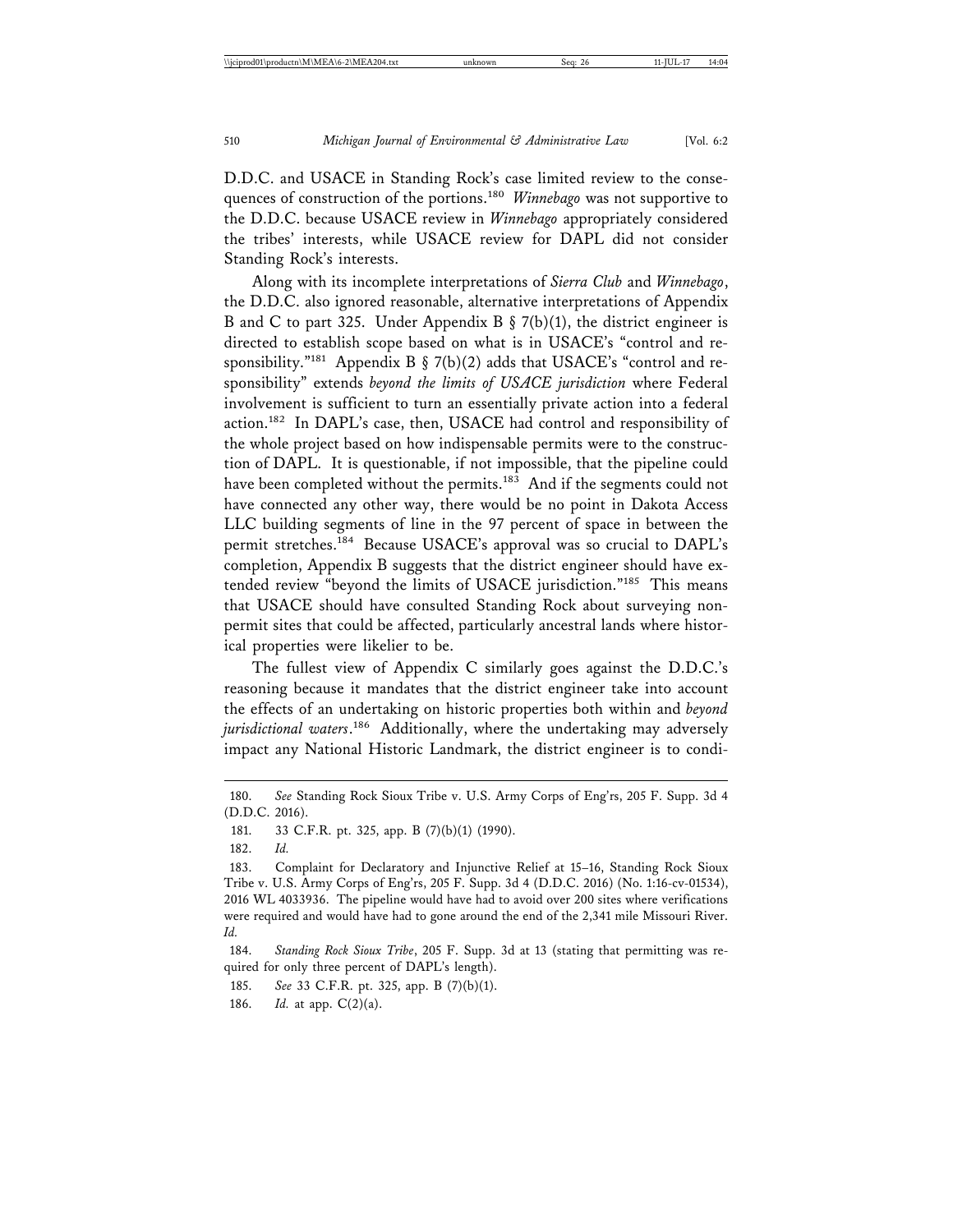tion any permit to minimize harm to such landmark.<sup>187</sup> *Pye v. United States* interpreted this latter portion to apply to any historic sites, not only National Historic Landmarks.188 There, the Fourth Circuit found that USACE had violated Appendix C by ignoring the effect of authorizing a road to be built adjacent to an historic African-American cemetery, when the cemetery was eligible for inclusion in the National Register.<sup>189</sup>

The important contrast between these interpretations of Appendix B and Appendix C and the D.D.C.'s interpretations of them is that the D.D.C.'s interpretations failed to account for USACE's *responsibility* for adverse effects beyond its authority or jurisdiction; the D.D.C.'s interpretations focused solely on control.<sup>190</sup> The D.D.C. gave an incomplete representation of the regulations by conforming to USACE's view that jurisdictional control is the sole determinant of control and responsibility.<sup>191</sup>

Finally, the D.D.C. failed to consider two other important cases—*Save our Sonoran, Inc. v. Flowers* and *White Tanks Concerned Citizens, Inc. v. Strock*—to interpret control and responsibility. *Sonoran* clarified the difference between authority and responsibility.<sup>192</sup> As mentioned in discussing Appendix B and Appendix C to part 325, the D.D.C. seemed unconcerned about equating these two terms.<sup>193</sup> In the D.D.C.'s view, USACE was not required to conduct an entire project analysis given its limited authority.<sup>194</sup> *Sonoran* shows that the regulations do not justify that logical leap. As *Sonoran* put it, "while it is the development's impact on jurisdictional waters that determines the scope of the Corps' permitting *authority*, it is the impact on the environment at large that determines the Corps' NEPA *responsibility*."195 Thus, USACE bore responsibility for the risks DAPL posed to the environment or historic properties beyond the scope of its authority.

Here, DAPL did pose risks of harm to historical and environmental resources beyond the permitting area. This is apparent from the travesty already mentioned, where DAPL mowed over sacred tribal burial grounds

- 193. *See Standing Rock Sioux Tribe*, 205 F. Supp. 3d at 31.
- 194. *Id.* at 32.

<sup>187.</sup> *Id.*

<sup>188.</sup> Pye v. United States, 269 F.3d 459, 470 (4th Cir. 2001) (holding plaintiff's interests to be "within the zone of interests targeted by the National Historic Preservation Act").

<sup>189.</sup> *Id.* at 462, 470.

<sup>190.</sup> Standing Rock Sioux Tribe v. U.S. Army Corps of Eng'rs, 205 F. Supp. 3d 4, 30–31 (D.D.C. 2016); *see id.* at 23–24, 25.

<sup>191.</sup> *Id.*

<sup>192.</sup> Save Our Sonoran, Inc. v. Flowers, 408 F.3d 1113, 1122 (9th Cir. 2004).

<sup>195.</sup> *Save Our Sonoran*, 408 F.3d at 1122 (discussing Appendix C) (emphasis added). For our purposes you could substitute "NHPA" for "NEPA," and "impact on historical and cultural resources" for "impact on the environment at large."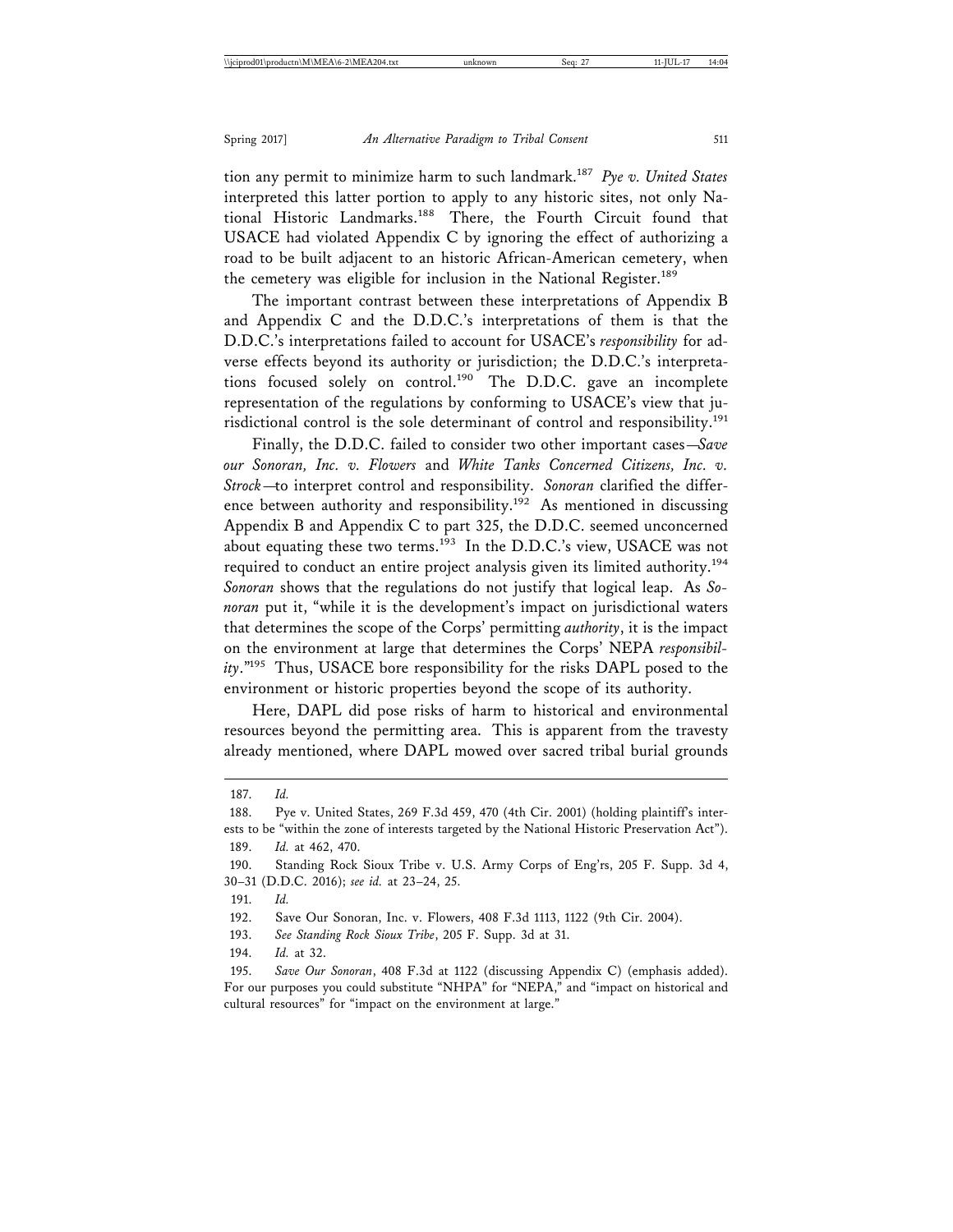on ancestral lands.196 If USACE had fulfilled its duties according to Appendix B and Appendix C, it would have made avoiding those burial grounds a condition for approving DAPL permits. But because USACE focused its review solely on the exact jurisdictional bounds of the permits, the agency was not performing due diligence and consulting tribes about what historic properties could be beyond the permit area.

The second case the D.D.C. ignored, *White Tanks Concerned Citizens, Inc. v. Strock*, explains USACE's increased responsibility as it becomes clearer that "a development could not go forward without a permit."197 *White Tanks*' interpretation of "control and responsibility" offers a more comprehensive way to think about the Standing Rock case, where the permits for DAPL might be characterized as "mere links."<sup>198</sup> *White Tanks* imagined the scope of review for any case as falling along a spectrum.<sup>199</sup> At one end of the spectrum are "capillary" scenarios, which existed in *Sonoran* and *White Tanks* because the permitting was required for wetlands which naturally spread the permit sites throughout the project area.<sup>200</sup> On this end of the spectrum, a project would be impossible without permitting.<sup>201</sup> At the other end are mere "link" scenarios, where the permits are not essential to completion of the project, such that it would be easy to build around the site where a permit is sought.<sup>202</sup>

DAPL falls closer to the capillary end of the *White Tanks* spectrum, as it would have been practically impossible to build the pipeline around the end of the 2,341-mile Missouri River,<sup>203</sup> and to avoid over 200 water body cross-

<sup>196.</sup> Alexander Sammon, *A History of Native Americans Protesting the Dakota Access Pipeline*, MOTHER JONES (Sept. 9, 2016), http://www.motherjones.com/environment/2016/09/dako ta-access-pipeline-protest-timeline-sioux-standing-rock-jill-stein.

<sup>197.</sup> White Tanks Concerned Citizens, Inc. v. Strock, 563 F.3d 1033, 1040 (9th Cir. 2009).

<sup>198. 33</sup> C.F.R. pt. 325, app. B (7)(b)(2).

<sup>199.</sup> *White Tanks*, 563 F.3d at 1040.

<sup>200.</sup> *Id.*; *see Save Our Sonoran*, 408 F.3d at 1113.

<sup>201.</sup> *White Tanks*, 563 F.3d at 1040.

<sup>202.</sup> *Id.*

<sup>203.</sup> Motion for Preliminary Injunction Request for Expedited Hearing, *supra* note 48, at 8; Dakota Access LLC was well aware of this problem. Initially, DAPL was to cross the Missouri near Bismarck, but after Bismarck residents voiced complaints about safety concerns, Energy Transfer Partners changed the pipeline's route southward to pass the Missouri River adjacent to the Standing Rock reservation. Catherine Thorbecke, *Why a Previosuly Proposed Route for the Dakota Access Pipeline was Rejected*, ABC NEWS (Nov. 3, 2016), http:// abcnews.go.com/US/previously-proposed-route-dakota-access-pipeline-rejected/story?id=43 274356. Looking at a map, it is clear that the ravine is narrower next to Bismarck, which means that less length of the pipeline would be running under the river if it crossed at the point near Bismarck. Such instances of environmental racism against Natives are nothing new. Omar Saleem, *Overcoming Environmental Discrimination: The Need for a Disparate Impact*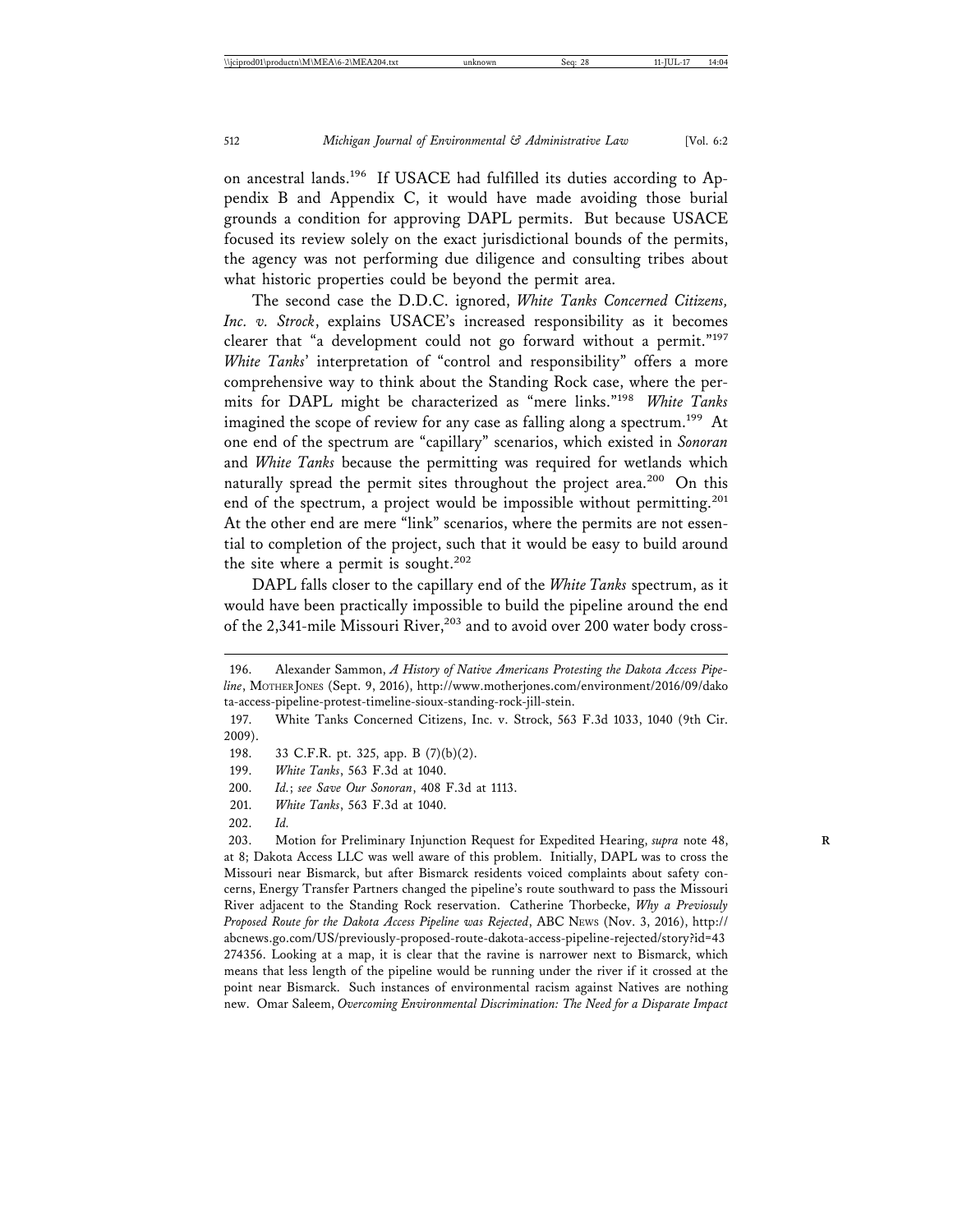ings which required verifications.<sup>204</sup> Despite the fact that 97 percent of DAPL was to be built on land beyond federal jurisdiction,<sup>205</sup> it is nearly certain that the pipeline could not have connected from the Bakken oil fields in North Dakota to the refinery in Illinois without federal permitting.<sup>206</sup> The water bodies DAPL crosses are scattered across the Midwestern terrain in a fashion that is more capillary-like than link-like on the *White Tanks* spectrum. More importantly, the crossing at the Missouri River was indispensable to completing the pipeline.<sup>207</sup>

On the other hand, this discussion of "authority" versus "responsibility" could have been inconsequential if the D.D.C. were committed to deferring to agency decision making.<sup>208</sup> This framework would lead a court to be less concerned about ensuring that agencies fulfill their duties to tribes, and the Section 106 review process would be viewed as another instance of procedural duties which agencies have a wide amount of discretion in deciding how to meet. On these terms, the D.D.C. was well positioned to defer to USACE's judgment, because doing so conformed with the increasingly deferential stance courts take toward agencies' expertise.<sup>209</sup> This watering down of Section 106 duties may not be completely due to a disrespect for tribes. Rather, it could reflect the courts' commitment to deferring to agencies.

Prioritizing agency deference is only a viable approach so long as the alternative paradigm is ignored. The alternative paradigm refocuses judicial review to acknowledge tribes as parties to whom the agency and the court both owe deference. Put another way, the alternative paradigm is a reminder that Section 106 review is not just another example of congressionally delegated procedural requirements that the agency alone has vast discretion to interpret and control. Under the alternative paradigm, Section 106 treats tribes as additional stakeholders with significant say, such that the APA framework, on which the D.D.C. significantly relied,<sup>210</sup> would not always be appropriate to resolve Section 106 conflicts.

205. Supra note 184 and accompanying text.

207. Motion for Preliminary Injunction Request for Expedited Hearing, *supra* note 48, at 8.

210. *Standing Rock Sioux Tribe*, 205 F. Supp. 3d at 30.

*Test and Improved Notice Requirements in Facility Siting Decisions*, 19 COLUM. J. ENVTL. L. 211, 221, 223 (1994).

<sup>204.</sup> See Complaint for Declaratory and Injunctive Relief, *supra* note 183, at 11.

<sup>206.</sup> See Complaint for Declaratory and Injunctive Relief, *supra* note 183.

<sup>208.</sup> Standing Rock Sioux Tribe v. U.S. Army Corps of Eng'rs, 205 F. Supp. 3d at 30–32 (D.D.C. Sept. 9, 2016).

<sup>209.</sup> JAMES T. O'REILLY, ADMINISTRATIVE RULEMAKING: STRUCTURING, OPPOSING, AND DE-FENDING FEDERAL REGULATIONS § 18.2 (2d ed. 2016).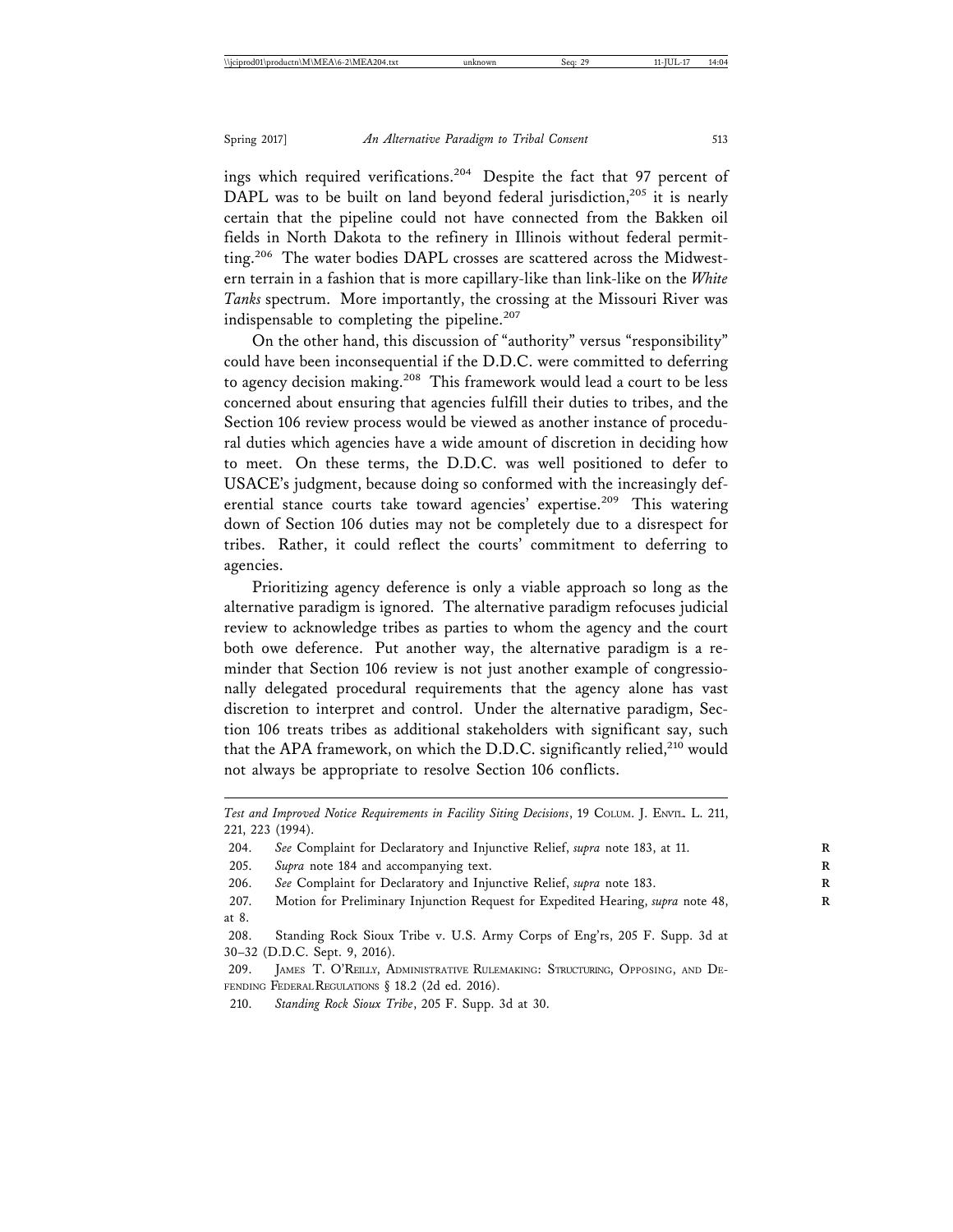### B. *Standing Rock's Brief with the Alternative Paradigm*

The Standing Rock tribe litigators could have made arguments with a stronger emphasis on law falling under the alternative paradigm. While they did make mention of some of that law, they failed to elaborate on the specific demands of those pieces of law and show how USACE failed to meet them. Instead, they focused solely on consultation. While it is good to highlight consultation duties, without alternative paradigm concepts, USACE's argument was nearly equally as strong as Standing Rock's on the question of adequate consultation, because this concept has become nothing more than a *pro forma* checkbox. Before deferring to the agency, the D.D.C. found that it only needed to confirm that USACE had checked the consultation box. This section discusses how emphasizing alternative paradigm provisions would have weighed in Standing Rock's favor.

Primary sources of the alternative paradigm include:

- 1) NHPA Section 106 regulations requiring agencies to "seek concurrence" and giving tribes the right to be MOA signatories, and
- 2) The government-to-government relationship and NHPA Section 106 and case law applications of the relationship in substantive form.<sup>211</sup>

Neither the D.D.C.'s opinion nor Standing Rock's motion for preliminary injunction mentioned the "seek concurrence" provision.<sup>212</sup> This provision is valuable to the goal of NHPA Section 106 under the alternative paradigm—respecting tribes' active role in the identification and review of historic sites.<sup>213</sup>

The D.D.C. and Standing Rock counsel also failed to highlight the independent value of the government-to-government relationship.<sup>214</sup> Properly administered, NHPA Section 106 review recognizes both higher-quality procedural review and substantive differences in review triggered in response to the government-to-government relationship.215 But the D.D.C.'s opinion ignored these provisions, and instead analyzed NHPA Section 106 as another case of procedural-level review, without recognizing

<sup>211.</sup> *See supra* Part II.A-B.

<sup>212.</sup> *See Standing Rock Sioux Tribe*, 205 F. Supp. 3d 4; *see also* Motion for Preliminary Injunction Request for Expedited Hearing, *supra* note 48. **R**

<sup>213.</sup> *See supra* Part II.A.

<sup>214.</sup> *See Standing Rock Sioux Tribe*, 205 F. Supp. 3d 4; *see also* Motion for Preliminary Injunction Request for Expedited Hearing, *supra* note 48. **R**

<sup>215.</sup> *See*, *e.g.*, Exec. Order No. 13,175, § 3(b)–(c), 65 Fed. Reg. 67,249 (Nov. 6, 2000) (instructing agencies to give tribes administrative power and deference where appropriate); 36 C.F.R. § 800.2(c) (2016).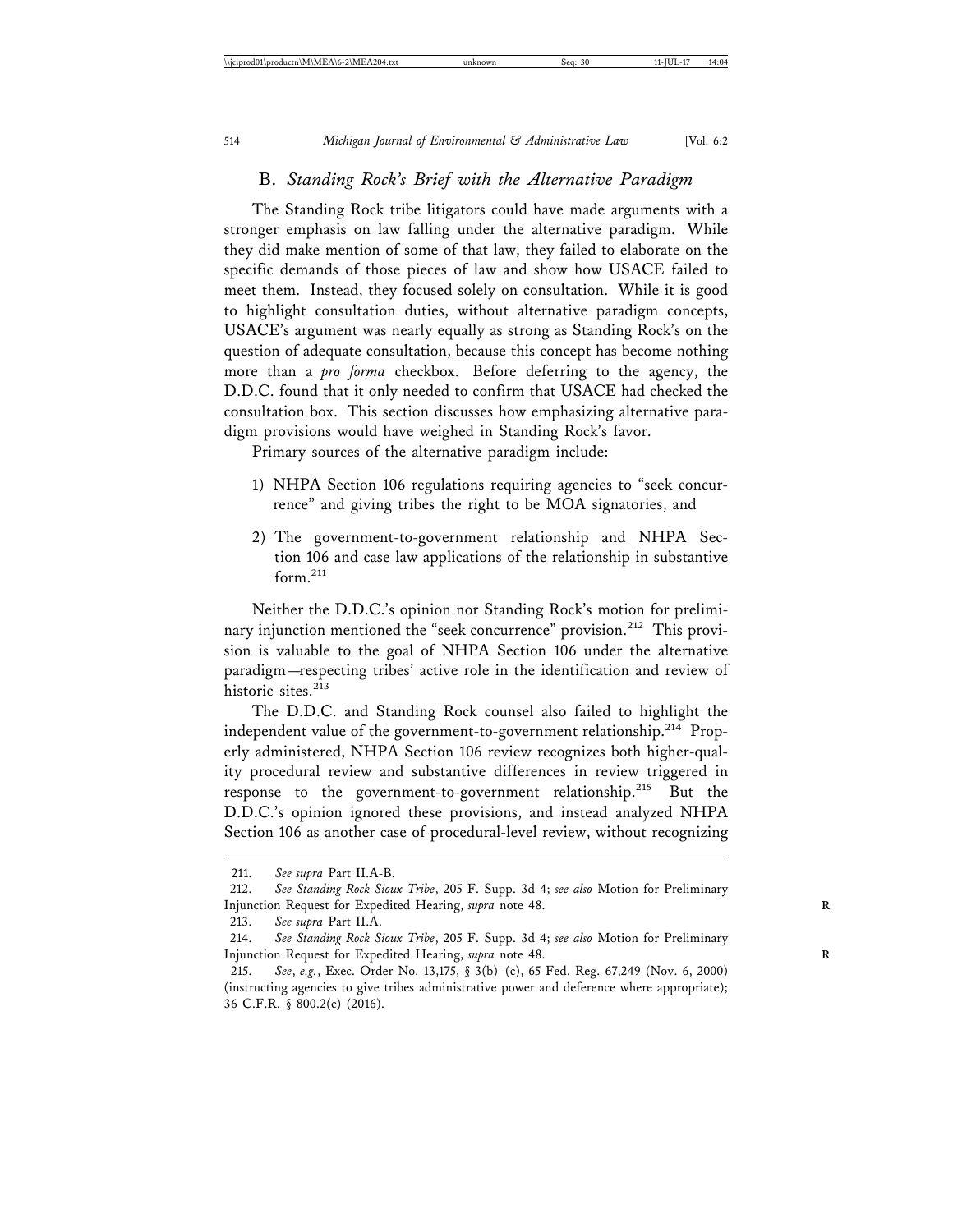the unique obligations to tribes Section 106 creates.<sup>216</sup> For example, the D.D.C. said it could not "conclude that the Corps does not have the ability to promulgate these general permits at all. As a result, the Corps' effort to speak with those it thought might be concerned was sufficient to discharge its NHPA obligations."<sup>217</sup> This quote is one of many<sup>218</sup> in the opinion that is so revealing because it shows that USACE and the D.D.C. viewed tribes as no more than some of "those [USACE] thought might be concerned,"—in other words, as just another interest group.

This quote from the D.D.C.'s opinion is also interesting because it closely precedes a reference to 36 C.F.R. § 800.4(b)(1).<sup>219</sup> That provision discusses the added level of effort USACE is expected to put forth in identifying historic properties.<sup>220</sup> The D.D.C. focused on Section 800.4 as a reason to defer to the agency,<sup>221</sup> but Section 800.4 actually concerns the THPO, tribes, and special duties owed to them.<sup>222</sup> In particular, Section 800.4 lays out requirements for involving tribes in identifying properties of cultural or historic significance.<sup>223</sup> Given the regulation's deference to tribes, the D.D.C.'s citation of it to support agency deference was misleading. The fullest reading of Section 800.4 suggests a goal of assigning active roles to the THPO and tribes in identifying cultural and historic properties.224 The regulation creates greater procedural and substantive duties that align with the government-to-government relationship enjoyed by tribes, unique among interest groups. $225$ 

219. *See id.* at 33.

- 221. *See Standing Rock Sioux Tribe*, 205 F. Supp. 3d at 33.
- 222. *See* 36 C.F.R. § 800.4(b)(1).
- 223. *See id.* § 800.4.

224. Just before the provision the court cites, Section  $800.4(a)(4)$  says that the agency shall "[g]ather information from any Indian tribe or Native Hawaiian organization identified pursuant to  $\S$  800.3(f) to assist in identifying properties, including those located off tribal lands, which may be of religious and cultural significance to them and may be eligible for the National Register." *Id.* § 800.4(a)(4). Later in the section, Section 800.4(c)(1) instructs that "[t]he agency official shall acknowledge that Indian tribes and Native Hawaiian organizations possess special expertise in assessing the eligibility of historic properties that may possess religious and cultural significance to them." *Id.* § 800.4(c)(1). Section 800.4(c)(2) goes even further, saying that the THPO's opinion on whether a property is eligible or ineligible has decisive power, and that a tribe disagreeing with a determination may request that ACHP instruct the agency official to obtain a determination of eligibility. *Id.* § 800.4(c)(2). 225. *See* 36 C.F.R. § 800.4.

<sup>216.</sup> *See Standing Rock Sioux Tribe*, 205 F. Supp. 3d 4.

<sup>217.</sup> *Id.* at 28.

<sup>218.</sup> Another, for example, concerned programmatic agreements, which the regulations say tribes are supposed to play a crucial role in: "There is, indeed, no indication that such a requirement would even be feasible for a nationwide permitting scheme given the sheer number of possible consulting parties." *Id.* at 29.

<sup>220. 36</sup> C.F.R. § 800.4(b)(1).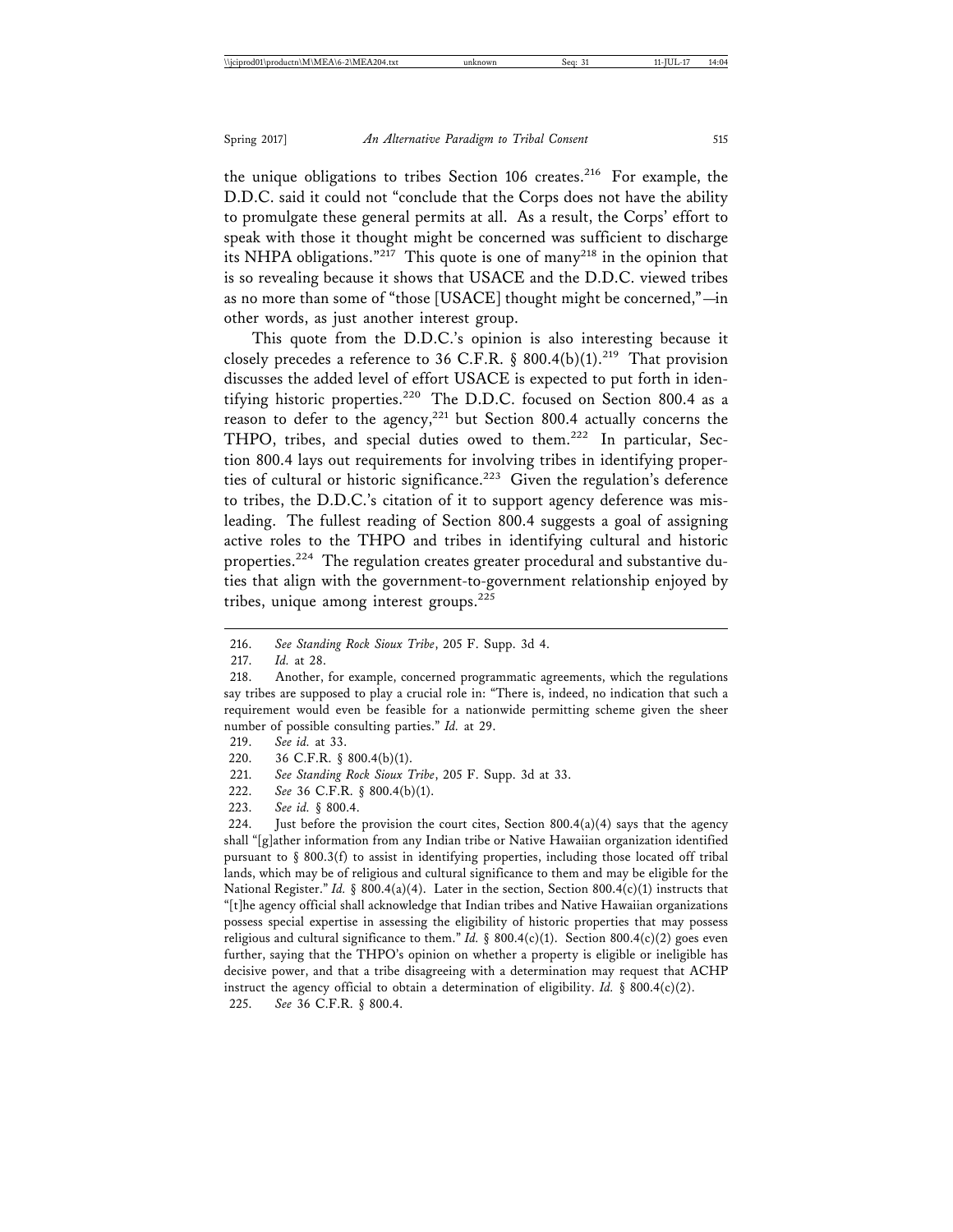Standing Rock's litigators did not sufficiently highlight Section 800.4's empowering aspects or even its ties to the government-to-government relationship.226 Because of this, their arguments about the importance of Section 800.4's provisions favoring tribes fell flat when compared to the regulation's agency-deferential provisions.227 The only time Standing Rock litigators presented Section 800.4's empowering aspects was by quoting *Quechan Tribe*, and even then, the quote it used was did not directly address the power tribes have in the review process.<sup>228</sup> In its complaint for declaratory and injunctive relief, Standing Rock litigators used the phrase "government-to-government" just once, and weakened its impact by mentioning that the regulations set duties to the public.<sup>229</sup> Besides failing to tie the government-to-government concept to substantive provisions, this context of public duties erased the unique obligations owed tribes among other stakeholders. While counsel included "government-to-government" more often in its motion for preliminary injunction, its references were vague and only observed "government-to-government" in quotes or parentheticals about other cases, rather than taking ownership of the phrase for Standing Rock's argument.<sup>230</sup> Finally, Standing Rock litigators left out any mention of "government-to-government" in its Emergency Motion for Injunction Pending Appeal.<sup>231</sup>

Both the D.D.C. and Standing Rock litigators ignored *Quechan Tribe* to establish government-to-government relationship duties. The D.D.C. mentioned *Quechan Tribe* just twice, toward the end of the opinion, without mention of the phrase "government-to-government."<sup>232</sup> Even those refer-

229. Complaint for Declaratory and Injunctive Relief, *supra* note 183, at 33.

232. *Standing Rock Sioux Tribe*, 205 F. Supp. 3d at 32–33. It is also worth noting that the court mentioned the phrase "government-to-government" just four times throughout the

<sup>226.</sup> See Complaint for Declaratory and Injunctive Relief, *supra* note 183, at 8-9; *see also* Motion for Preliminary Injunction Request for Expedited Hearing, *supra* note 48, at 4, 25, **R** 33.

<sup>227.</sup> *See* Standing Rock Sioux Tribe v. U.S. Army Corps of Eng'rs, 205 F. Supp. 3d 4, 49–50 (D.D.C. 2016).

<sup>228.</sup> Motion for Preliminary Injunction Request for Expedited Hearing, *supra* note 48, at 31. The motion discusses how *Quechan Tribe* characterized tribes' views as being owed "special consideration" *Id.* It also illustrates that Section 800.4 "alone requires at least seven issues about which the Tribe as a consulting party, is entitled to be consulted before the project was approved." *Id.* As mentioned earlier, however, *Quechan Tribe* applied the government-to-government relationship in its reasoning so thoroughly that tying it as a theme to all of the regulations would have increased the value of consultation. *See supra* Part II.B.3.

<sup>230.</sup> *See id.* at 11, 13, 22, 25. *But see id.* at 32 (providing an argument closer to harnessing "government-to-government").

<sup>231.</sup> *See* Emergency Motion for Injunction Pending Appeal, Standing Rock Sioux Tribe v. U.S. Army Corps of Eng'rs, 205 F. Supp. 3d 4 (D.D.C. 2016) (No. 16-5259); Motion for Preliminary Injunction Request for Expedited Hearing, *supra* note 48.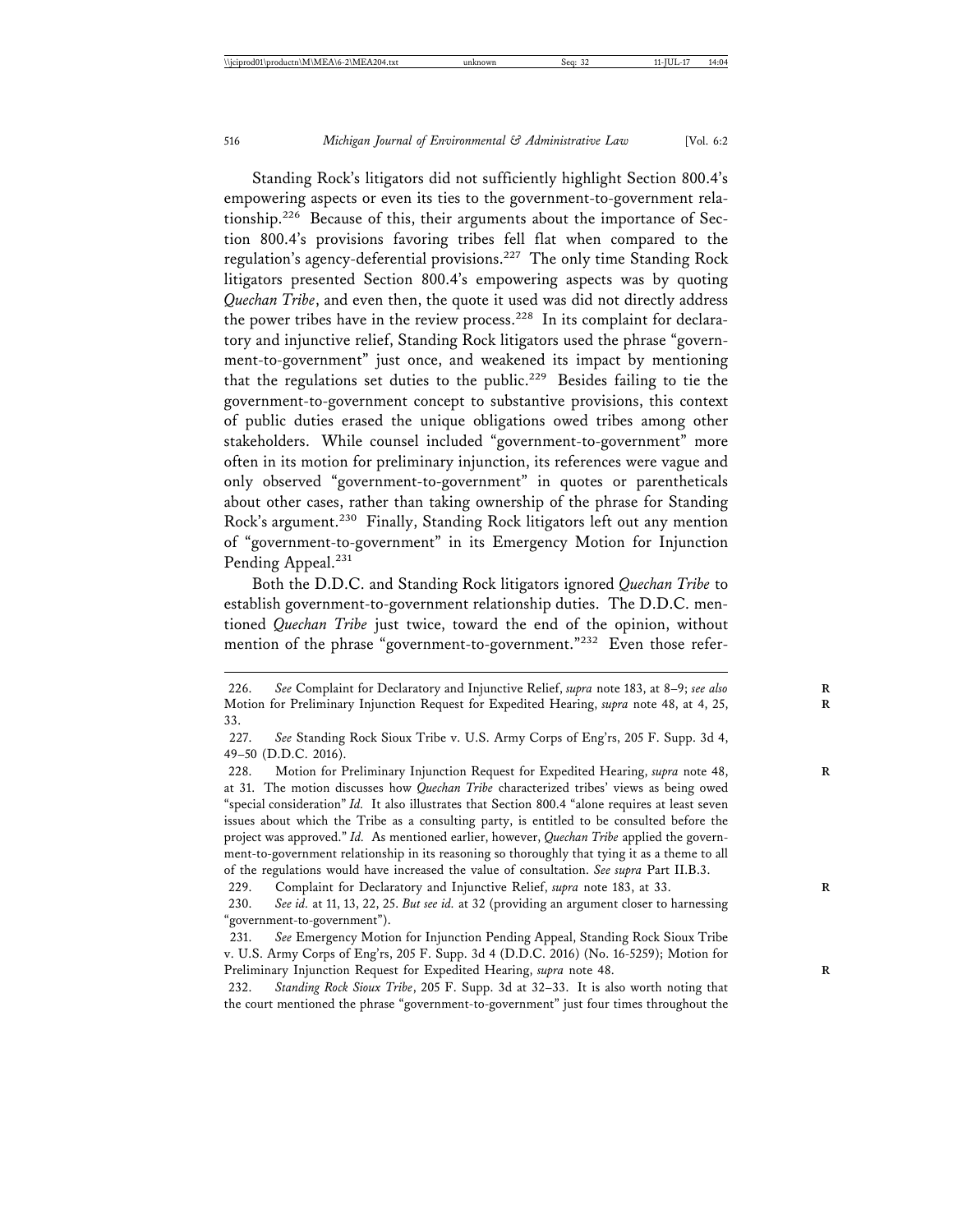ences to *Quechan Tribe* seemed designed to discredit its value, which the D.D.C. may have found necessary because Standing Rock counsel so heavily referenced the case (for purposes other than to establish the government-to-government relationship) in its motions and briefs.<sup>233</sup> Standing Rock attorneys made no mention of *Quechan Tribe* in their Complaint, but mentioned the case sparsely in their Emergency Motion for Injunction Pending Appeal, and throughout their memo in support of the Expedited Hearing Request.<sup>234</sup> In the Emergency Motion for Injunction, counsel's most powerful argument touched upon empowering tribes, though it did not use the phrase "government-to-government."235 Instead, counsel quoted *Quechan Tribe* to highlight the special roles of tribes as sovereigns in the preservation of historic properties.<sup>236</sup> This was a step in the right direction, but was not used enough to establish a strong theme of government-togovernment obligations. Counsel's Motion for Preliminary Injunction primarily relied on *Quechan Tribe* to affirm consultation and to establish that DAPL posed irreparable harm.<sup>237</sup> The case would have carried more weight if *Quechan Tribe* had been referenced to evidence the power of tribes through the government-to-government relationship, rather than casting them as victims owed mere consultation.

Counsel failed to argue that Section 106 empowers tribes, which would have rebutted agency deference. USACE practices *pro forma* tribal consultation, which does not achieve meaningful consultation as Section 106 intends: consultation that reflects the government-to-government relationship. An argument under the alternative paradigm would have pushed for greater procedural responsibility from USACE, as well as increased substantive rights of Standing Rock.

The D.D.C. clearly did not find Section 106 to require much procedural rigor:

[N]either the NHPA nor the Advisory Council regulations require that any cultural surveys be conducted for a federal undertaking.

whole opinion, twice in the context of relaying the account of USACE's failure to engage in a government-to-government relationship, and twice to take note of USACE's lip-service. *Id.* at 9, 19, 20, 28.

<sup>233.</sup> *See Standing Rock Sioux Tribe*, 205 F. Supp. 3d 4; *see also* Motion for Preliminary Injunction Request for Expedited Hearing, *supra* note 48; Emergency Motion for Injunction **R** Pending Appeal, *supra* note 231. **R**

<sup>234.</sup> Emergency Motion for Injunction Pending Appeal, *supra* note 231, at 15, 19, 20; Motion for Preliminary Injunction Request for Expedited Hearing, *supra* note 48.

<sup>235.</sup> Emergency Motion for Injunction Pending Appeal, *supra* note 231, at 19–20. **R** 236. *Id.*

<sup>237.</sup> *See* Motion for Preliminary Injunction Request for Expedited Hearing, *supra* note 48. **R**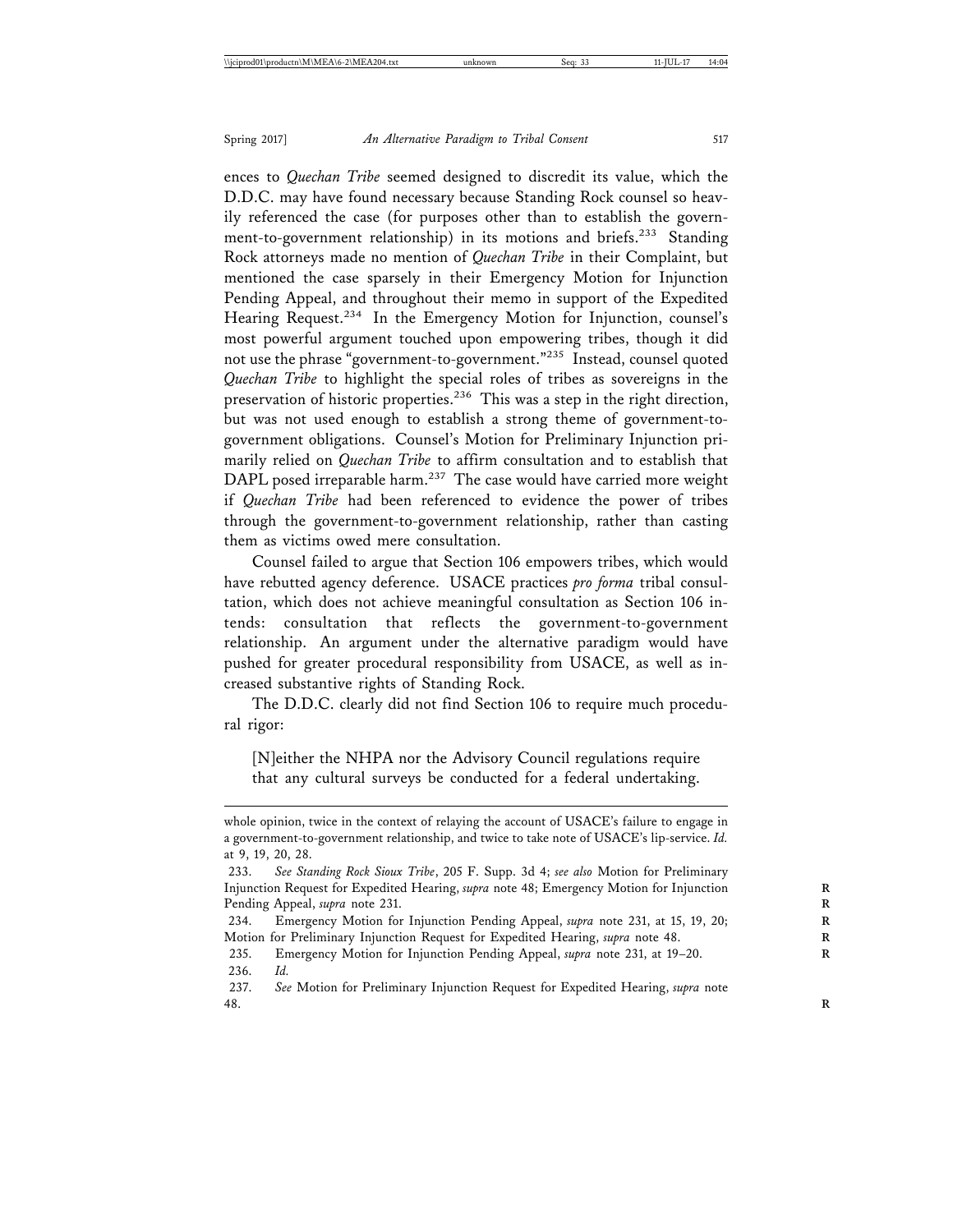The regulations instead demand only that the Corps make a "reasonable and good faith effort" to consult on identifying cultural properties, which "may include background research, consultation, oral history interviews, sample field investigations, and field surveys." 36 C.F.R. § 800.4(b)(1). It goes without saying that 'may' means may.<sup>238</sup>

Again, Section 800.4 suggests it involves significant tribal involvement in the identification process.<sup>239</sup> While the D.D.C. may have been correct that a "good faith effort" does not need to include all of the due diligence measures listed in Section 800.4(b)(1), the regulation cannot dispense with soliciting tribes and taking seriously their views about how to best identify historic properties.<sup>240</sup>

The broad wording and generous preference for tribes throughout NHPA Section 106 presents ample opportunity to apply the alternative paradigm, which should have occurred in Standing Rock's case.<sup>241</sup> By preferring agency deference, the D.D.C. disregarded the long-standing Indian law canons of construction, which mandate that treaties and statutes be interpreted in favor of tribes.<sup>242</sup> By ignoring this interpretative approach, the D.D.C. read Section 106 review to regard tribes as deserving no more respect and roles than any other interest group.

## C. *Implementing the Alternative Paradigm*

Many actors must work together for the alternative paradigm to be implemented. First, agencies must reformulate or revitalize their policies to empower tribes. They should focus in particular on policies recognizing the government-to-government relationship. Understanding what duties are owed tribes has not been consistent across agencies; agencies with more robust policies should lead the way.<sup>243</sup> Oversight agencies, like ACHP, should press for greater compliance with best practices. Second, tribes and advocates should incorporate alternative paradigm concepts whenever possi-

<sup>238.</sup> *Standing Rock Sioux Tribe*, 205 F. Supp. 3d at 33 (quotations omitted).

<sup>239.</sup> *See* 36 C.F.R. § 800.4 (2016).

<sup>240.</sup> *See id.* § 800.4(b)(1) (the last two sentences assert that tribal views should be considered in identification and for any confidentiality concerns a tribe may have).

<sup>241.</sup> *See*, *e.g.*, *id.*

<sup>242.</sup> Jacob Schuman, *Indian Canon Originalism*, 126 HARV. L. REV. 1100, 1100–01 (2013).

<sup>243.</sup> EPA's policies tend to be more robust, for example, EPA's document on consultation with tribes encourages relying on treaties, while USACE's policies tend to be less robust, or fail to take tribes into account at all. *Compare* EPA, EPA POLICY ON CONSULTATION AND COORDINATION WITH INDIAN TRIBES (2011), https://www.epa.gov/sites/production/files/2013- 08/documents/cons-and-coord-with-indian-tribes-policy.pdf, *with* U.S. ARMY CORPS OF ENG'RS, *supra* note 83. **R**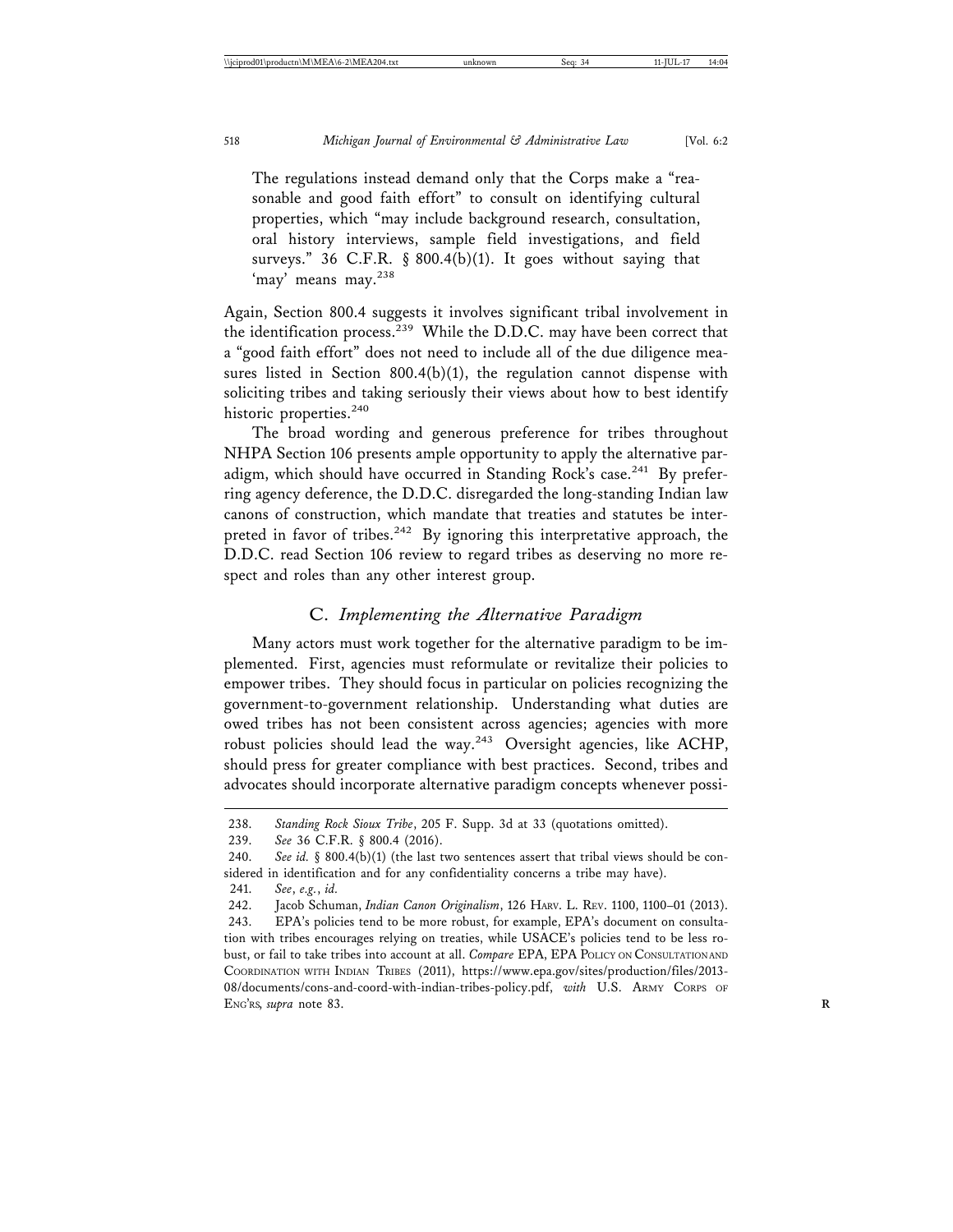ble, in order to empower tribes and reaffirm their rights to "seek concurrence," serve as signatories to MOAs, and engage in meaningful government-to-government relations. Finally, litigators need to embrace alternative paradigm concepts as substantive provisions of law, in order to appreciate that tribes are entitled to greater participation and owed greater deference than other interest groups in Section 106 review.

## 1. Agencies

Although CEQ and ACHP regulations advise agencies on how to engage in government-to-government relations and meaningfully consult tribes, those agencies must establish their own policies.<sup>244</sup> It is worth reviewing existing agency policies, both to identify best practices and note room for improvement.

First, agencies should recognize the difference between consultation and government-to-government obligations. Meaningful consultation is a necessary piece of government-to-government obligations, but it is not the entire picture. The Bureau of Indian Affairs (BIA), distinguished these concepts helpfully in a 2000 memorandum: "it is through [the governmentto-government] relationship," that the duty to consult arises. $245$  Once the distinction between the two concepts is recognized, tribal consultation itself gains significance, and a larger picture of duties owed tribes emerges. The BIA memo reflected this as well, defining consultation as "a process of government-to-government dialogue between the Bureau of Indian Affairs and Indian tribes regarding proposed Federal actions in a manner intended to secure meaningful and timely tribal input."<sup>246</sup> The memo provides some examples of how this goal can be accomplished.<sup>247</sup> The memo's advice on tribal consultation characterizes the process as more than the notice and comment process that other interest groups engage in.<sup>248</sup> This picture of tribal consultation is at odds with the view conveyed in a USACE document on the permitting process, which affords tribes only *de minimis* mention and limits tribal participation to having the opportunity to "review and comment."249

<sup>244. 40</sup> C.F.R. § 1507.3; Memorandum on Government-to-Government Relations with Native American Tribal Governments, 59 Fed. Reg. 22,951 (Apr. 29, 1994).

<sup>245.</sup> Memorandum from Kevin Gover, Assistant Sec'y of Indian Affairs, Bureau of Indian Affairs Government-to-Government Consultation Policy § 1 (Dec. 13, 2000), https:// www.bia.gov/cs/groups/public/documents/text/idc-002000.pdf.

<sup>246.</sup> *Id.* § 4.

<sup>247.</sup> *See id.*

<sup>248.</sup> *Id.*

<sup>249.</sup> *See* U.S. ARMY CORPS OF ENG'RS, *supra* note 83. **R**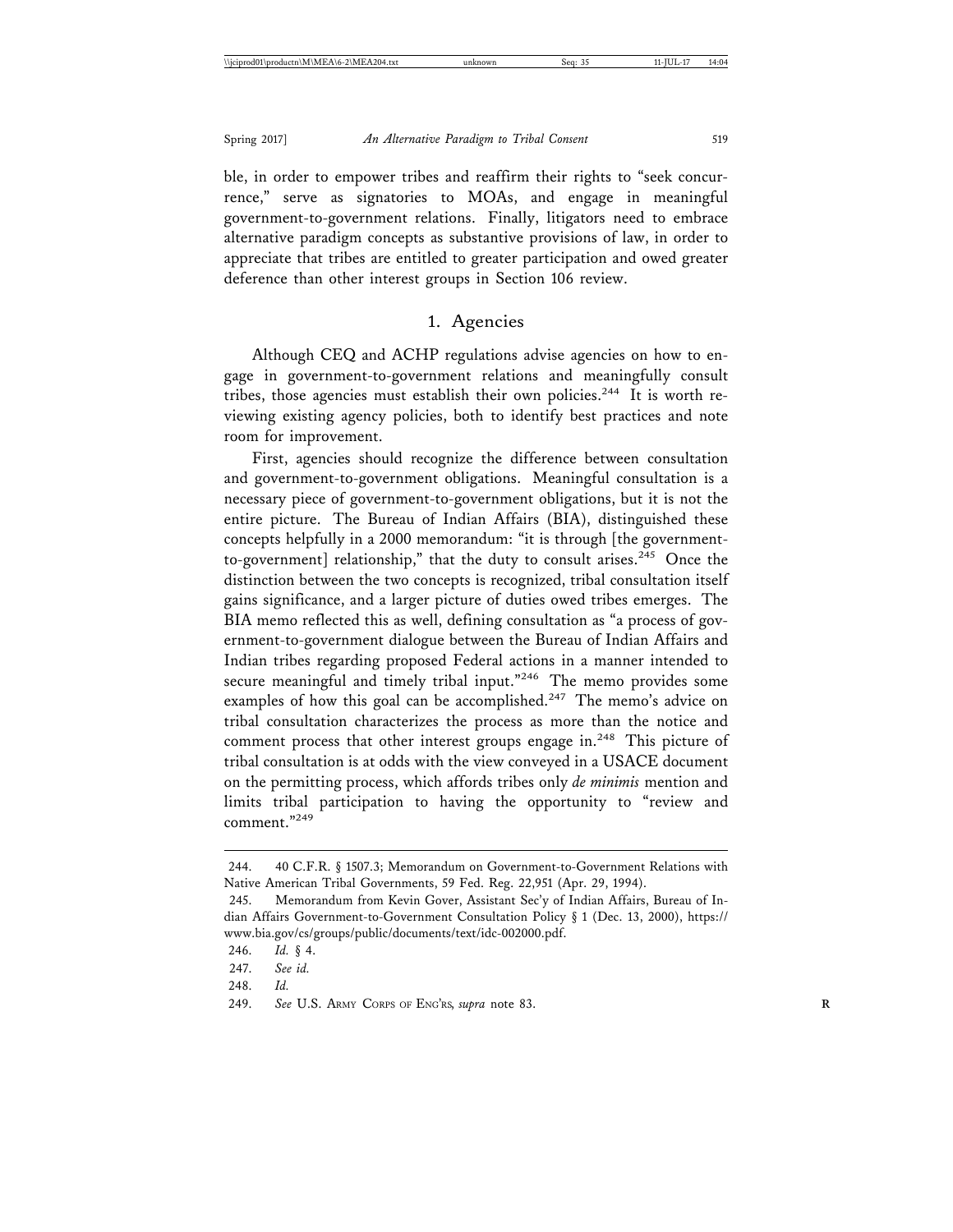Government-to-government obligations must not be limited to consultation; the current, weak view of consultation is a result of agencies' failure to see relations beyond it. A recent article by Robinson Meyer demonstrates that failing to distinguish consultation and government-to-government relations results in a reduced importance and value of the latter.<sup>250</sup> Meyer, claiming to convey the "legal case" for Standing Rock, treats consultation and government-to-government relations as equivalent:

Crucially, as well, federal agencies must approve projects in a "government-to-government" way. A local tribe is not supposed to be hustled in at the end for a rubber stamp, but included throughout the process as a collaborative body. It is *this* right—the right to be consulted—that the Standing Rock Sioux and their legal team assert was infringed.<sup>251</sup>

If the government-to-government concept is to be of value, it needs to be distinguished from tribal consultation.

Executive agencies are likely the most effective avenues for reaffirming government-to-government practices, because each agency has a mandate to effectuate government-to-government relations.<sup>252</sup> An EPA guidance document exemplifies this by encouraging agency reliance on treaties during tribal consultations.253 Relying on treaties recognizes that the present government-to-government relationship is a continuation of a government-togovernment relationship that has existed from the earliest contacts with tribes, and also provides firmer ground for deferring to tribes as governments, in accordance with the Indian Hard Look Doctrine.<sup>254</sup> Additionally, ACHP advises agencies to rely on the special expertise of tribes to identify historic properties of religious and cultural significance.<sup>255</sup>

To account for the possibility of agencies giving mere lip service to government-to-government relations, or failure to be consistent across practices, oversight agencies should seek to enforce greater consistency of poli-

<sup>250.</sup> Robinson Meyer, *The Legal Case for Blocking the Dakota Access Pipeline*, THE ATLANTIC (Sept. 9, 2016), https://www.theatlantic.com/technology/archive/2016/09/dapl-dakota-sitting-rock-sioux/499178/.

<sup>251.</sup> *Id.*

<sup>252. 40</sup> CFR § 1507.3; Memorandum on Government-to-Government Relations with Native American Tribal Governments, 59 Fed. Reg. 22,951 (Apr. 29, 1994).

<sup>253.</sup> EPA, EPA POLICY ON CONSULTATION AND COORDINATION WITH INDIAN TRIBES: GUIDANCE FOR DISCUSSING TRIBAL TREATY RIGHTS 3, 6 (2011), https://www.epa.gov/sites/production/files/ 2016-02/documents/tribal\_treaty\_rights\_guidance\_for\_discussing\_tribal\_treaty\_rights.pdf.

<sup>254.</sup> Choctaw Nation of Indians v. United States, 318 U.S. 423, 431–432 (1942).

<sup>255.</sup> Advisory Council on Historic Pres., *Consulting with Indian Tribes in the Section 106 Review Process*, WORKING WITH SECTION 106, http://www.achp.gov/regs-tribes.html (last updated Aug 22, 2005).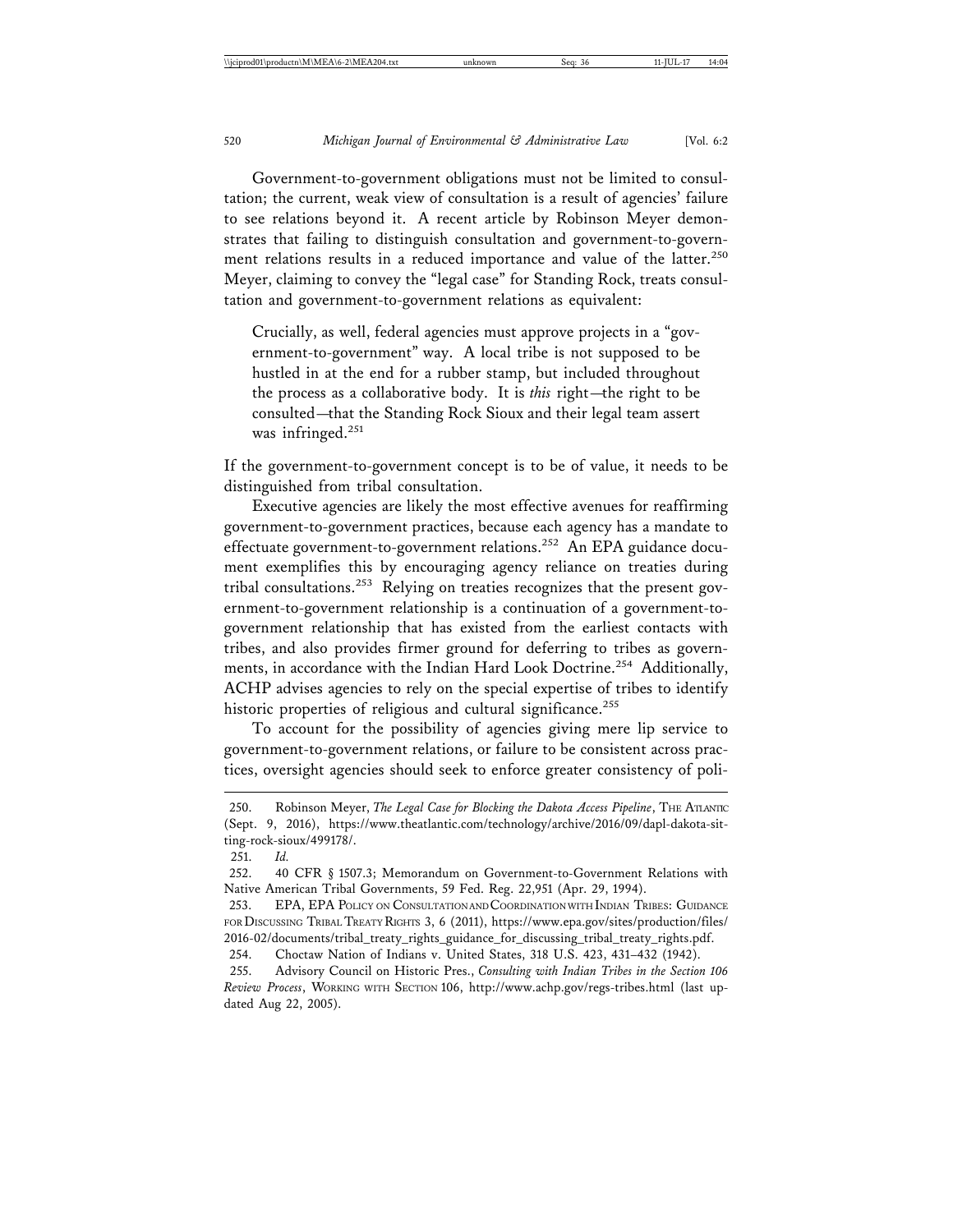cies within and between agencies and departments. For NEPA, this oversight role is assigned to CEQ in the field of environmental protection.<sup>256</sup> NHPA delegates oversight to ACHP in the area of historic preservation.<sup>257</sup> Oversight bodies should aim to ensure that their constituent agencies apply best practices. For example, USACE's "Tribal Nations Program" attempts to implement that agency's own procedures for complying with government-to-government relations. Unfortunately, that policy is not as robust as those of other departments and agencies,<sup>258</sup> and the USACE's compliance with its own program is inconsistent at best.<sup>259</sup>

#### 2. Tribes and Advocates

Tribes and advocates should seek to affirm tribes' rights as sovereigns, and use some of the alternative paradigm sources identified in this Note to pursue that end. These sources include the tribal prerogative to be signatory to MOAs, and to demand that agencies "seek concurrence" when tribes disagree with findings about adverse effects.<sup>260</sup> For institutional support, tribes should recognize their ability to bring in ACHP as a consultation party.<sup>261</sup> ACHP could, for example, deter other agencies from abusing their Section 106 review discretion.<sup>262</sup> ACHP began to take on this role in the Standing Rock case, but may have acted too late in the process to make a difference, or may have lacked appreciation for tribes' rights beyond consultation.263

## 3. Litigators and Courts

As illustrated above, Standing Rock's counsel could have better highlighted alternative paradigm concepts, and the D.D.C. should have acknowledged them.264 In every Section 106 case involving tribes, litigators should begin with the premise that tribes have significant roles to play in the identification and decision-making process, and that this is because of their sovereignty and expertise in identifying culturally and historically sig-

260. *See supra* Part II.A.

262. *Id.*

<sup>256. 40</sup> C.F.R. § 1500.1 (2016).

<sup>257.</sup> *See* 54 U.S.C. § 306108 (2012).

<sup>258.</sup> *See, e.g.*, Standing Rock Sioux Tribe v. U.S. Army Corps of Eng'rs, 205 F. Supp. 3d 4, 23–24 (D.D.C. 2016) (discussing the ACHP's "skepticism" with the Corp's determination and consulting process).

<sup>259.</sup> *Id.*

<sup>261.</sup> Advisory Council on Historic Pres., *Section 106 Regulations: Section-by-Section Questions and Answers*, WORKING WITH SECTION 106, http://www.achp.gov/106q&a.html#800.6 (last updated Aug. 30, 2013).

<sup>263.</sup> *See Standing Rock Sioux Tribe*, 205 F. Supp. 3d at 23–24.

<sup>264.</sup> *See supra* Part III.B.